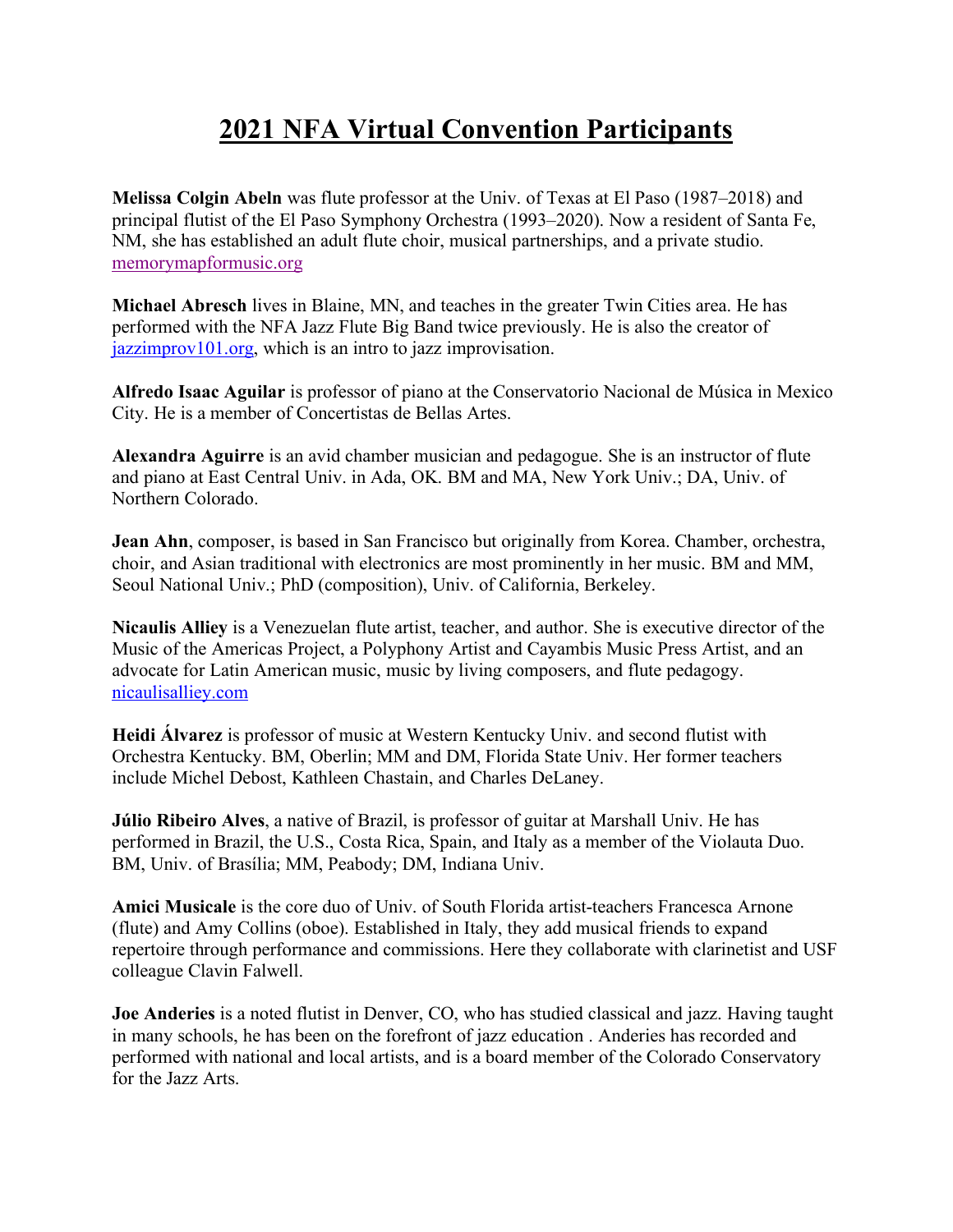**Claudia Anderson** debuted as a composer of flute with electronics with "Weather Conversations" on her 2014 CD, *In This World*. Her current project, *Glass Ceilings*, includes five women composers writing about gender and racial disparity during the pandemic. Three of the works are premiered here on August 15.

**Guilherme Andreas**, Brazilian flutist, received first place in the 2020 International Music Competition, Paris and London Grand Prize, among other competitions. As a soloist of the Brazilian Marines Wind Symphony, he has performed in major concert halls in Brazil and other South American countries.

**Anima Vox** is an innovative flute and soprano duo specializing in seamless concert experiences and free improvisation. Flutist Tadeu Coelho and soprano Carole Ott Coelho blend their voices in ways that are simultaneously striking and ethereal. animavoxduo.com

**Asako Arai**, flutist with the Mexico City Woodwind Quintet, has recorded for Albany, Dorian, Urtext, Soundspells, and Quindecim. Her articles have appeared in *The Flutist Quarterly* and *Pauta*. She is flute professor at Escuela Superior de Música. DMA, Stony Brook Univ. mexicocitywoodwindquintet.com

**Jasmin Arakawa**, pianist, has been heard at Carnegie Hall, Paris's Salle Gaveau, and Geneva's Victoria Hall, as well as on BBC and Radio France broadcasts. She holds a DM degree in piano performance from Indiana Univ. Arakawa is assistant professor of piano at the Univ. of Florida.

**Francesca Arnone** is a flutist and piccoloist, equally at home in orchestral, solo, chamber music, and teaching settings. Program chair for the 2018 NFA Convention, she is the Univ. of South Florida flute professor, and Palm Beach Opera, Opera Tampa, and Sarasota Opera (affiliate) orchestra member.

**Deborah Rebeck Ash** tours the world with the International and Metropolitan Flute Orchestras, performs with the Michigan Flute Orchestra and SEMFA Flute Choir, teaches flute at Emerson School, and was a soloist at the 2020 International Low Flute Festival in Japan. DMA, Univ. of Michigan.

**Grace Asquith**, pianist and composer, is director of the chamber ensemble, con Grazia, in Colorado, which champions new music in its Little Noon Music series. Asquith travels in the U.S. and Canada as a member of the College of Examiners for the Royal Conservatory of Music.

**Christopher Ayer**, a native of New Brunswick, Canada, is professor of clarinet at Stephen F. Austin State Univ. He performs with the Stone Fort Wind Quintet and has performed and given classes in the U.S., Canada, Australia, and Asia. He is active as a clarinet clinician and adjudicator across Texas.

**Don Bailey** has been a professor, cruise ship soloist, board member, publisher, author, and recording artist. He has been featured at festivals in Aspen, Nice, Belfast, Spoleto (Italy), and the Ischia Chamber Music Festival. A 20-year resident of NYC, he is now based in Dallas. donbailey.net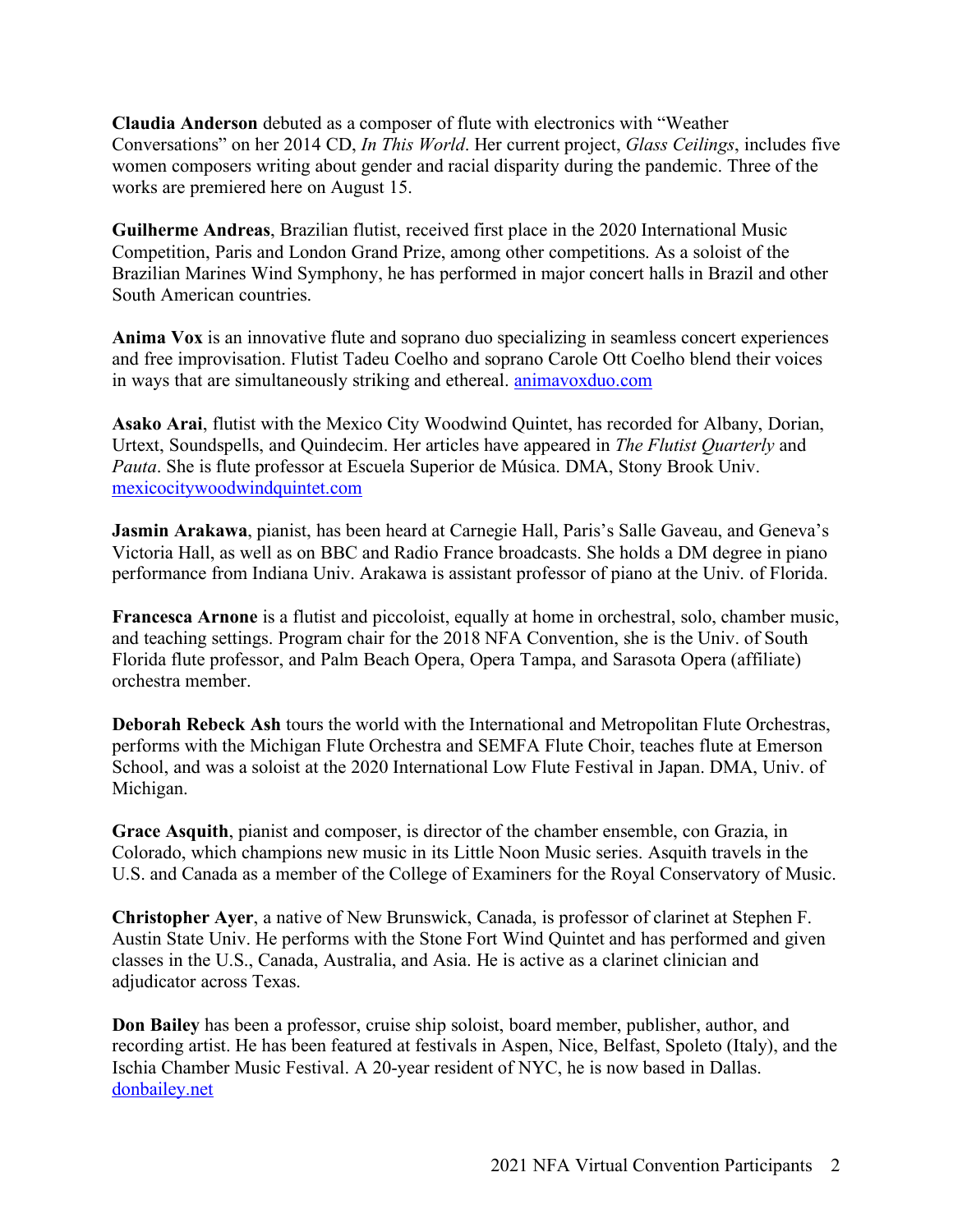**John Bailey**, Larson Professor at the Univ. of Nebraska–Lincoln, has two CDs with UNL's Moran Woodwind Quintet and one solo CD. He has conducted the International Flute Orchestra in Europe, Asia, and South America. He studied with Kujala, Pellerite, and Montgomery, and was NFA President from 2003 to 2004.

**Linda Bailey** lives in Scottsdale, AZ, and teaches and freelances in the greater Phoenix area. She has performed with DEF Project (chamber, flute, and community choirs) and the NFA Professional Flute Choir (2013–20). BM, Portland State Univ.; MM, Univ. of North Texas; DMA, Univ. of Washington.

**Mary Lindsey Bailey** teaches at the Univ. of Alabama, is principal oboist of the Tuscaloosa Symphony Orchestra, and oboist with the Vuorovesi Trio. She was principal oboist of the Shenzhen Symphony and Grand Junction Symphony Orchestras, and taught at Morehead State and Colorado Mesa Universities.

**Karlynn Baker** is a music education major at the Univ. of Akron, studying with Lindsay Leach Sparks. At Akron, she performs with the wind symphony, pep band, and flute choir. She is also the treasurer for the Northeastern Ohio Flute Association.

**Dominic Baldoni** studies with Beth Chandler Cahill at James Madison Univ., where he is pursuing a DMA in flute performance, literature, and pedagogy. He has earned degrees from the Univ. of North Texas with Terri Sundberg and from Lebanon Valley College with Robin Lilarose.

**Cristina Ballatori** has performed across the U.S., Europe, and Latin America. She is associate professor at the Univ. of Wisconsin–Whitewater. She previously served as associate professor at the Univ. of Texas Rio Grande Valley where she was awarded the UT System Regents' Outstanding Teaching Award.

**Sungeun (Hannah) Bang** attends Flower Mound HS where she is drum major of the marching band and principal flutist in the top band. She has been a member of the Greater Dallas Youth Orchestra for two years. A student of Monica Song, she was outstanding soloist at the Texas Flute Festival.

**Carly Barnes** is working on her dissertation for her PhD from the Univ. of Cincinnati–CCM. She performs with her husband, Micheal, in the Barnes Duo. BM, Oklahoma State Univ.; MM (theory) and MM (performance), Univ. of Cincinnati-CCM.

**Micheal Barnes** is a Cincinnati-based freelance percussionist. BM, Univ. of Oklahoma; MM (theory) and MM (performance), Univ. of Cincinnati-CCM. Micheal plays with his wife Carly in the Barnes Duo.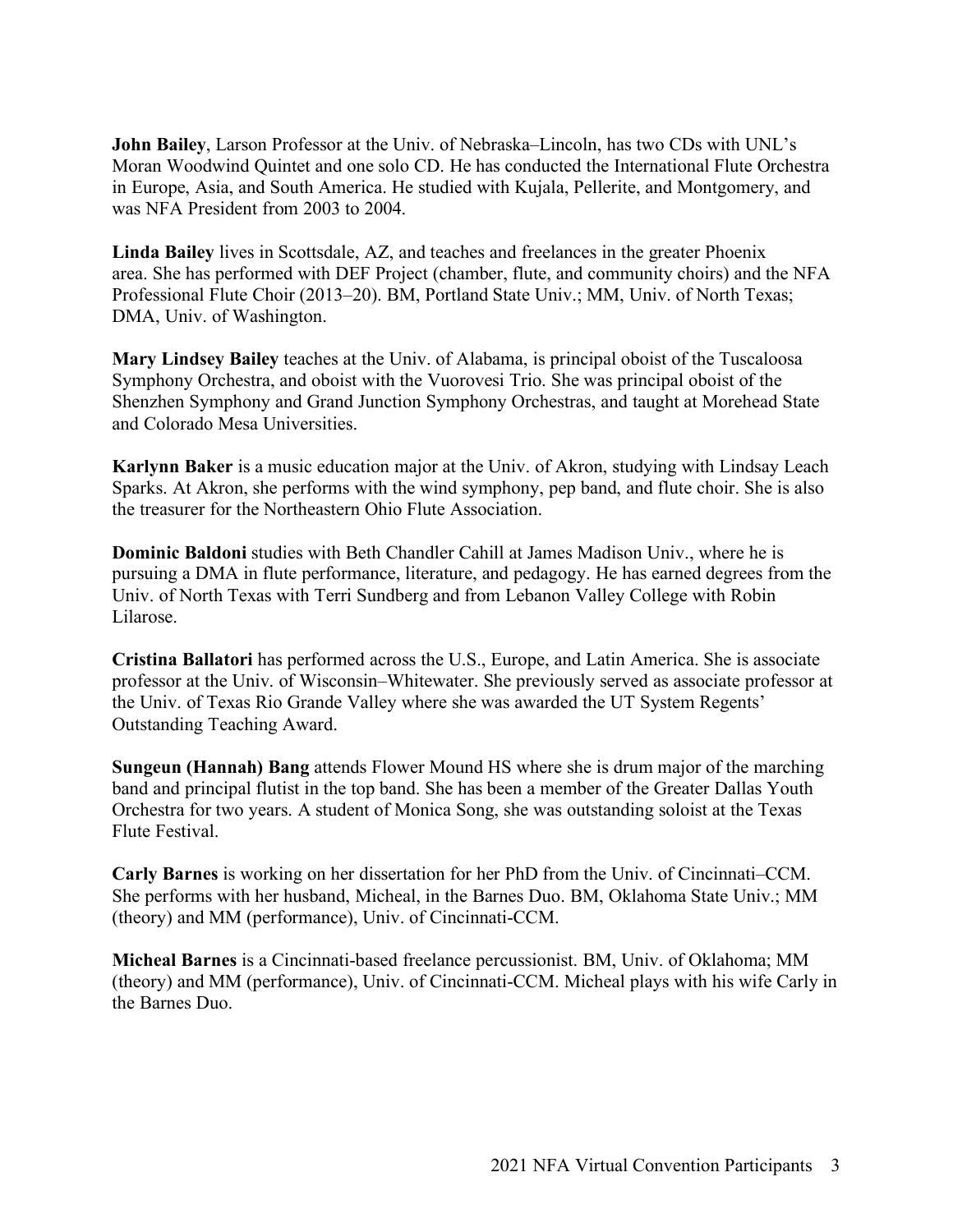**Philippe Barnes** is the author of *Irish Music on the Silver Flute*. An Altus Flutes and Trevor James low flutes artist, Barnes also plays wooden flute, whistles, and uilleann pipes for *Come From Away* in London's West End, and is a part-time lecturer at the Royal Conservatoire of Scotland.

**Teresa Beaman** is professor emerita at California State Univ., Fresno, where she has taught for 34 years. She served as NFA treasurer, on the board, and as secretary. She received an NEA grant for her *Flute Moments* CD and has released two additional recordings. BA and MM, Yale; DMA, Stony Brook Univ.

**Steven Beck**, pianist, has played a Beethoven sonata cycle at Bargemusic. Beck has worked with Carter, Boulez, Dutilleux, Wuorinen, Perle, and others. Besides Da Capo, he is a member of The Knights, Talea Ensemble, and Quattro Mani. His CDs include Carter's Double Concerto. He is a Steinway Artist.

**Paula Bekker** attends the Univ. of Alabama, working on her DMA and studying with Diane Boyd Schultz. BA (music performance), Stetson Univ. (Jean West and Tammara Phillips); MA (performance), Jacksonville State Univ. (Jeremy Benson).

**Riley Bender** is a BM flute performance and BME major at Indiana Univ. Jacobs School of Music, studying with Kathryn Lukas. She has earned multiple notable awards and continues to improve her skills by performing and attending various flute and music education masterclasses and events.

**Pola Benke** is a Polish-born cellist based in Southern California. She graduated from Boston Conservatory and Azusa Pacific Univ. Benke is performing as a soloist, chamber musician, and in orchestras in the U.S., Canada, Europe, and China. In addition to her performance career, she is a conductor.

**Laura Benning**, Mid-Atlantic Flute Convention director, is a member of the Columbia Orchestra, Prince Georges Philharmonic, and Rule of Three flute trio. She is member and manager of DCFlutes, 14-time NFA Professional Flute Choir member, and 2016 NFA Convention Performers Competition winner.

**Alan Berquist** performs with Ensemble 126 and Etesian Duo. He is a student of Dalcroze Eurhythmics. In 2019, he was an NFA Convention Performers Competition winner. BM and DM, Florida State Univ. (Eva Amsler); certificate, Carnegie Mellon Univ. (Alberto Almarza); MM, Univ. of Wisconsin (Stephanie Jutt).

**BETA Quartet** is an award-winning flute quartet dedicated to exploring and promoting the cutting edge of modern flute music by premiering and performing works by living composers from around the world. The ensemble presents concerts, masterclasses, and educational outreach across the country and abroad.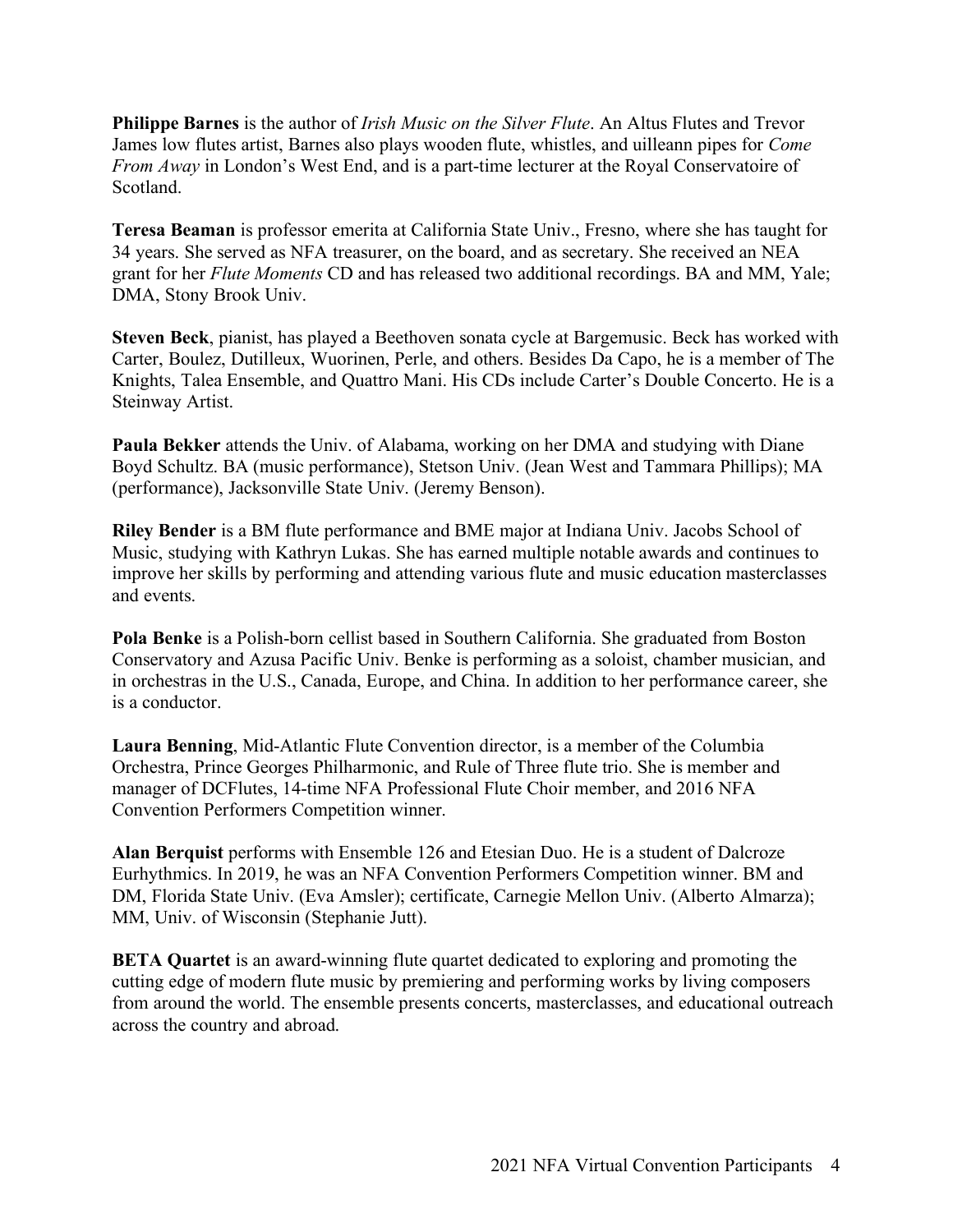**Mamata Bhangale** is from South Brunswick, NJ, and will be attending Indiana Univ. She is a two-time All-State band member, the drum major for the SBHS marching band, and has attended the Westminster Summer Flute Camp where she studied with Gerald Carey. She studies flute with Sandra Olson.

**Gail Blackburn** taught instrumental music in Medina, OH and Fort Myers, FL, and she was a member of several concert bands in both states. BM and MM (music education), Univ. of Akron (George Pope).

**Helen Blackburn** is principal flutist of the Dallas Opera Orchestra and artist teacher of flute at West Texas A&M Univ. in Canyon, TX. She is also a core member of Dallas's modern music ensemble, Voices of Change, and a member of the NFA's Pedagogy Committee.

**Hristina Blagoeva** teaches at the Webb Institute and New Mexico State Univ., and performs regularly throughout NYC, the U.S., and internationally. She is the winner of the 2017 Musical Fireworks Competition (Germany). Her teachers include Kemler, Gedigian, Dorough, and Wincenc.

**Traci Bluhm** began studying flute at age 10 and hasn't stopped since! She teaches and also performs solo and in small ensembles (including flute choirs), large ensembles, and pit orchestras. She loves playing piccolo, alto, and bass flutes, and exploring their abilities in extended techniques.

**Jodi Boeddeker**, a performer and a teacher in Dayton, OH, earned her music degree from Moorhead State Univ.; MA, Lesley Univ. She performs in Central Florida and Ohio, with Syrodesy Flute Trio, Miami Valley Symphony, Florida Teacher's Orchestra, International Flute Orchestra, and Springboro Winds.

**Lenia Bolano** is a classical flutist and has delved into the jazz world as a freelancer. She began her music studies at age seven in Cuba. She received her BM from the Univ. of Southern Mississippi, and is earning her MM in flute performance at the Univ. of North Texas.

**Jonathan Borja** is associate professor of music at the Univ. of Wisconsin–La Crosse, where he teaches flute and music history. BA, Principia College; MM (flute), MM (musicology), and DMA (flute), University of Missouri–Kansas City.

**Melissa Bosma** is the adjunct professor of oboe at the Univ. of Texas at Arlington. Bosma has given presentations at the TMEA Convention and Midwest Clinic. She received degrees from the Univ. of Michigan and Southern Methodist Univ. Her primary teachers include Erin Hannigan and Nancy Ambrose King.

**Lisa Bost-Sandberg**—flutist, composer, improviser—tours as a soloist and chamber musician, is an award-winning composer, and recently established Chromaworks Press. She teaches flute at the Univ. of North Dakota and serves on the NFA board of directors. lisabost.com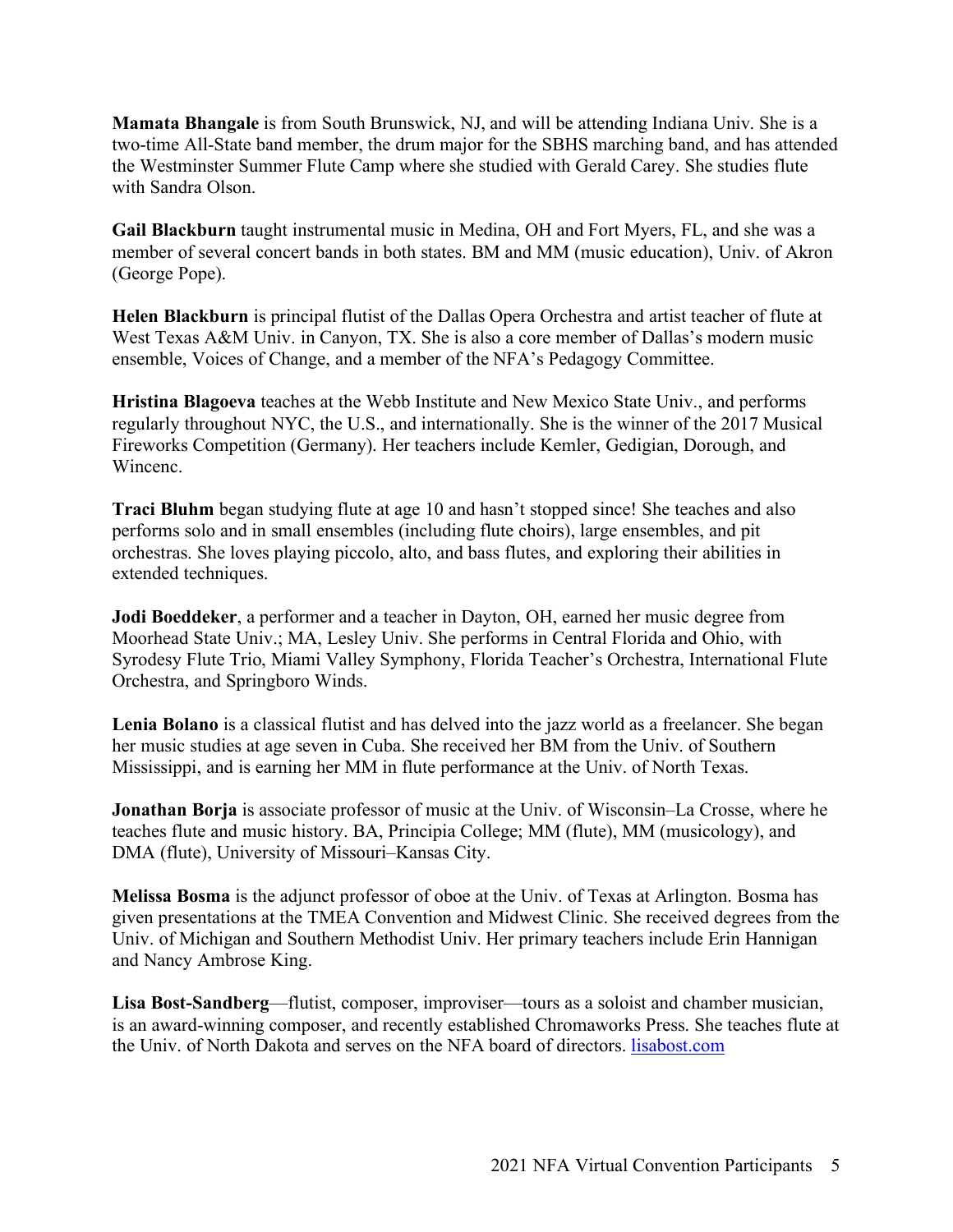**Francesca Bottero** graduated in flute (Cantelli Conservatory, Novara), music teaching (Paganini Conservatory, Genoa), and instrumental teaching (Vivaldi Conservatory, Alessandria). She attended masterclasses with Emmanuel Pahud, Alan Weiss, and Maurizio Valentini. She teaches flute in a middle school

**Marie-Véronique Bourque** is a jazz flutist-singer-songwriter. She has performed in Europe and across Canada. A semi-finalist of the Unsigned Only Competition, the Canadian Songwriting Competition, and a Saskatchewan Music Awards nominee, Bourque released two new albums in 2021.

**Sarah Brady**, chair of the NFA New Music Advisory Committee, is principal flutist of the Boston Modern Orchestra Project, and performs with the Boston Symphony and Boston Pops. A recording artist of 50 albums of contemporary music, Brady is professor of flute at the Boston Conservatory at Berklee.

**Betsy Braud** has a performance degree in music from Louisiana State Univ. and is also a registered nurse. She performs regularly with her own jazz band as well as other groups from New Orleans.

**Ellen Breakfield-Glick** is assistant professor of clarinet at Western Michigan Univ., clarinetist with Western Winds and American Wild Ensemble, and on the faculty at the Univ. of Michigan MPulse Clarinet Institute. She maintains an active orchestral career, including a position with CityMusic Cleveland.

**Claudia Brill** studied with Sarah Baird Fouse and is a member of the Gainesville Flute Ensemble, Gainesville Pops, Space Coast Flute Orchestra, and Florida Flute Orchestra. She has traveled extensively with the International Flute Orchestra and the Metropolitan Flute Orchestra.

**Lorien Britt** is from Rockwall, TX, and studies flute with Claire Johnson. A two-year member of the Greater Dallas Youth Orchestra Flute Choir, she has performed in masterclasses with Jasmine Choi, Jim Walker, Marina Piccinini, and others. Britt plans to study flute performance in college.

**Colin Brookes**, violist, is a founding member of the Ulysses Quartet. BM, Juilliard; MM and AD, Yale. His former teachers include Ettore Causa, Heidi Castleman, Misha Amory, Marylene Gingras-Roy, Roger Chase, Jeffrey Irvine, and Carolyn Hills.

**Jennie Oh Brown** is a Chicago-based concert flutist. She leads Ear Taxi Festival, Picosa, and Credo Flute, serves on the boards of Chamber Music America and New Music Chicago, and teaches at Elmhurst Univ. and Wheaton College. BM, Northwestern Univ.; MM, DMA, and performer's certificate, Eastman.

**Erica Bruner** is a private flute instructor in Willow Grove, PA. BS (music education), Lebanon Valley College; Med, Arcadia Univ.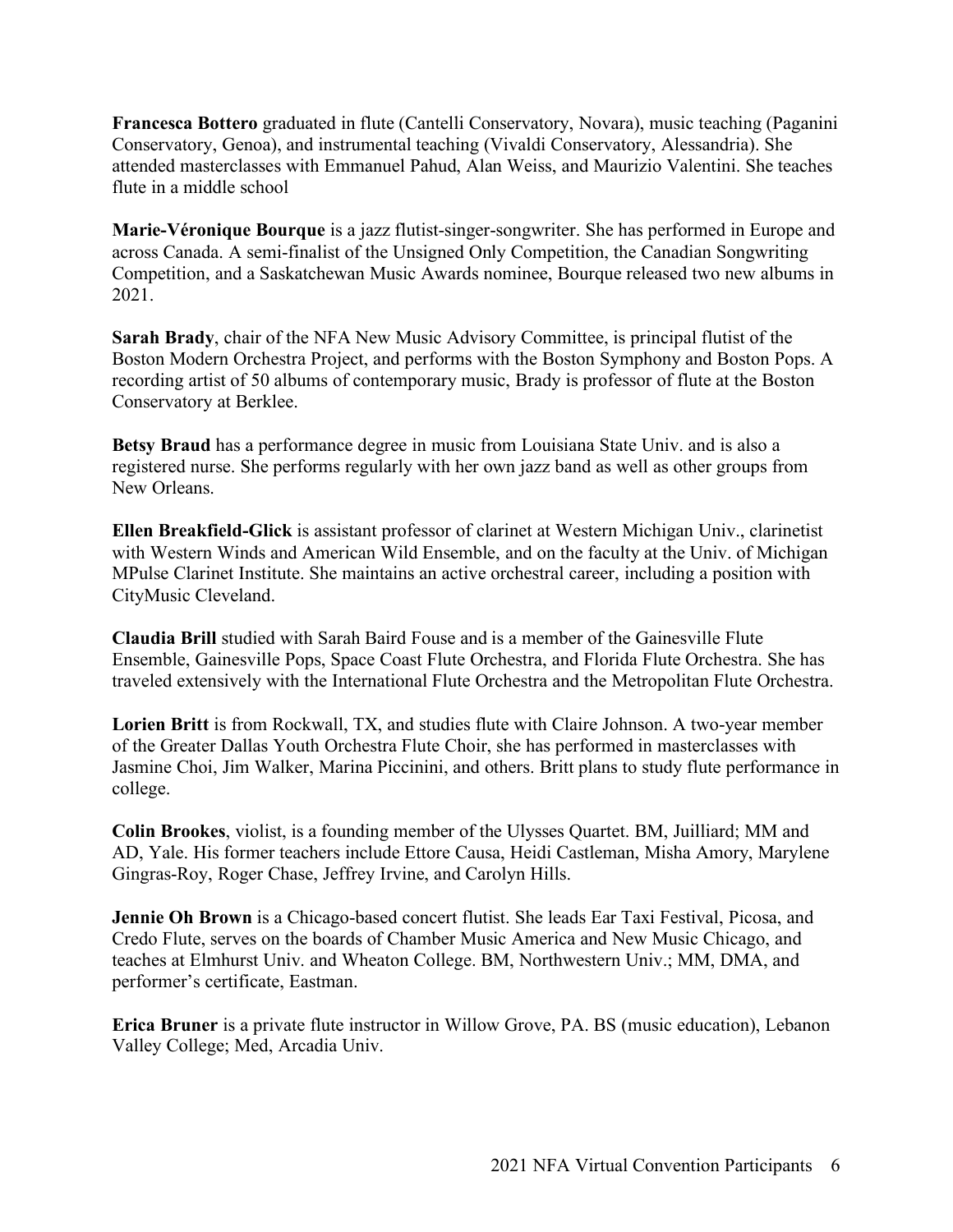**Kelsey Burnham** is a Baltimore native who loves the flute so much she decided to play them all. An Oberlin 2019 and Juilliard 2021 alum, she specializes in historic and modern flutes, as well as historic recorders. She has been the founding flute professor of Virtu.Academy since its creation in 2017.

**Leone Buyse** teaches at Rice Univ. She is an NFA Lifetime Achievement Award recipient. Formerly principal flutist of the Boston Symphony/Boston Pops and member of the San Francisco Symphony and Rochester Philharmonic, she has appeared throughout the Americas, Europe, Japan, Australia, and New Zealand.

**Alexis Cai** attends the Marlborough School in Los Angeles. She studies with Jim Walker at the Colburn School and is a member of Colburn Youth Orchestra. She has won prizes in various competitions and performed in masterclasses with Leone Buyse, Marina Piccinini, Linda Chesis, and Elizabeth Ostling.

**Daniel Carlo** is a 2018 graduate of Stony Brook Univ., earning his DMA with Carol Wincenc. Previous education includes an MM from Indiana Univ. and a BS in mathematics. In 2017, his love for all things flute lead him to accept a position at Burkart Flute and Piccolos.

**Beneditto Caroccio** attends BCHS in Bakersfield, CA. He has been under the direction of Tracy Harris for six years. His accomplishments are 2020 NFA High School Flute Choir competition, first chair in California All-State orchestra, and second chair in NAfME Symphony Orchestra.

**Christina Castellanos** is the principal flutist of the Las Vegas Philharmonic, Salt Lake Symphony, and Sinfonia Salt Lake. She also performs with the Utah Symphony, Ballet West, and Boise Philharmonic. She is the adjunct flute professor at Snow College. Castellanos is also a mother of two.

**Maria Castillo** is assistant professor of flute at the Univ. of Tennessee, Knoxville, and cofounder of the Latin American Music Initiative (LAMI), advocating for Latin American repertoire. She has developed an active career as a performer and educator in Latin America and the U.S. mariafcastillo.com

**Maja Cerar** is a violinist, musicologist, and multimedia creator in New York City. She has performed at the Davos Young Artists in Concert, Gidon Kremer's Lockenhaus Festival, Aspen Music Festival, ISCM World Music Days in Ljubljana, and others. She teaches music at Columbia Univ. majacerar.com

**Avery Chen** studies with Kassey Plaha. She is principal flutist of the Homestead HS Wind Ensemble I and principal second flutist of the California Youth Symphony. She has auditioned into San José State Univ. Honor Wind Ensemble, Santa Clara County Honor Band, and California All-State.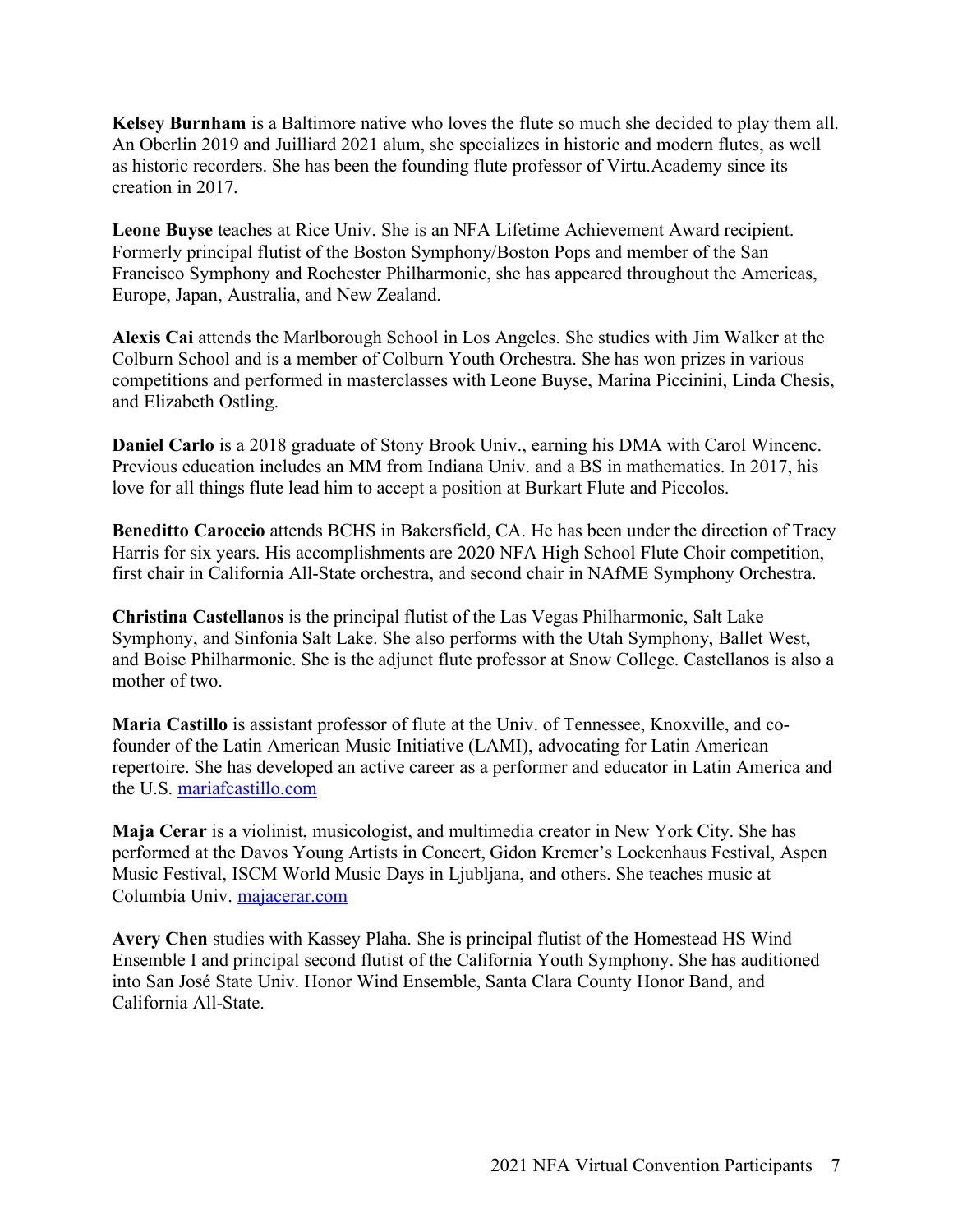**Hsin-Yu Chen** was born in Taiwan, and is studying at the Affiliated Senior HS of National Taiwan Normal Univ. (music-talented program), instructed by Shu-Chun Chiang. Chen has won first prize at the Singapore Flute Competition and National Taiwan Students Competition of Music.

**Chiao-Wen Cheng** has performed as soloist and chamber musician with major orchestras and artists throughout the world. Winner of numerous piano competitions, Cheng holds a doctoral degree from the Eastman School of Music, where she now serves as an assistant professor of accompanying.

**Ellen Cheng** attends Homestead HS in Cupertino, CA. She has studied flute for six years, currently with Isabelle Chapuis. She enjoys playing in orchestra and participating in music summer camps. In 2019 she toured Europe with her youth orchestra. Outside of the flute, Cheng loves to play basketball.

**Peiyao Cheng** is a DMA student at the Univ. of Illinois, studying with Jonathan Keeble. She started her flute study when she was eight. Cheng won the 2021 Flute Society of Washington's Mid-Atlantic Young Artist Competition.

**Hae Jee (Ashley) Cho** is a multi-talented musician who serves as soloist, chamber musician, and orchestral player. Under the tutelage of Carol Wincenc, Cho has earned BM and MM degrees at Juilliard and is pursuing a DMA degree at Stony Brook Univ. as a teaching assistant.

**Jasmine Choi**, now based in Austria, has performed across the globe and is known for her virtuosity. As a pupil of Julius Baker and Jeffrey Khaner, she studied at Curtis Institute and Juilliard. She also shares educational videos and interviews leading flutists on YouTube.

**Jung Choi** enjoys a career as a recitalist, educator, adjudicator, and chamber and orchestral musician. She is serving as the assistant professor of oboe at the Missouri State Univ. She will be serving in the same capacity at the Univ. of North Texas from fall 2021.

**Marah Christenson** studies at Brigham Young Univ.–Idaho under Nadine Luke, and previously studied under April Clayton and Sandy Duffy Norman. She has participated in competitions such as MTNA and has played in masterclasses for flutists such as Jim Walker, Denis Bouriakov, and Linda Chesis.

**Eujin Chung** attends Liberty HS in Frisco, TX, and has played the flute since sixth grade. She has been a member of the Region Band for four consecutive years, and she is a member of the 2020–21 5A All-State Band.

**Mary Karen Clardy** is Regents Professor of Flute at the Univ. of North Texas. She appears internationally as soloist and chamber artist. Clardy records for the EPR and GIA labels, and her award-winning books are published by European American Music, Leduc, Schott, and Universal Edition.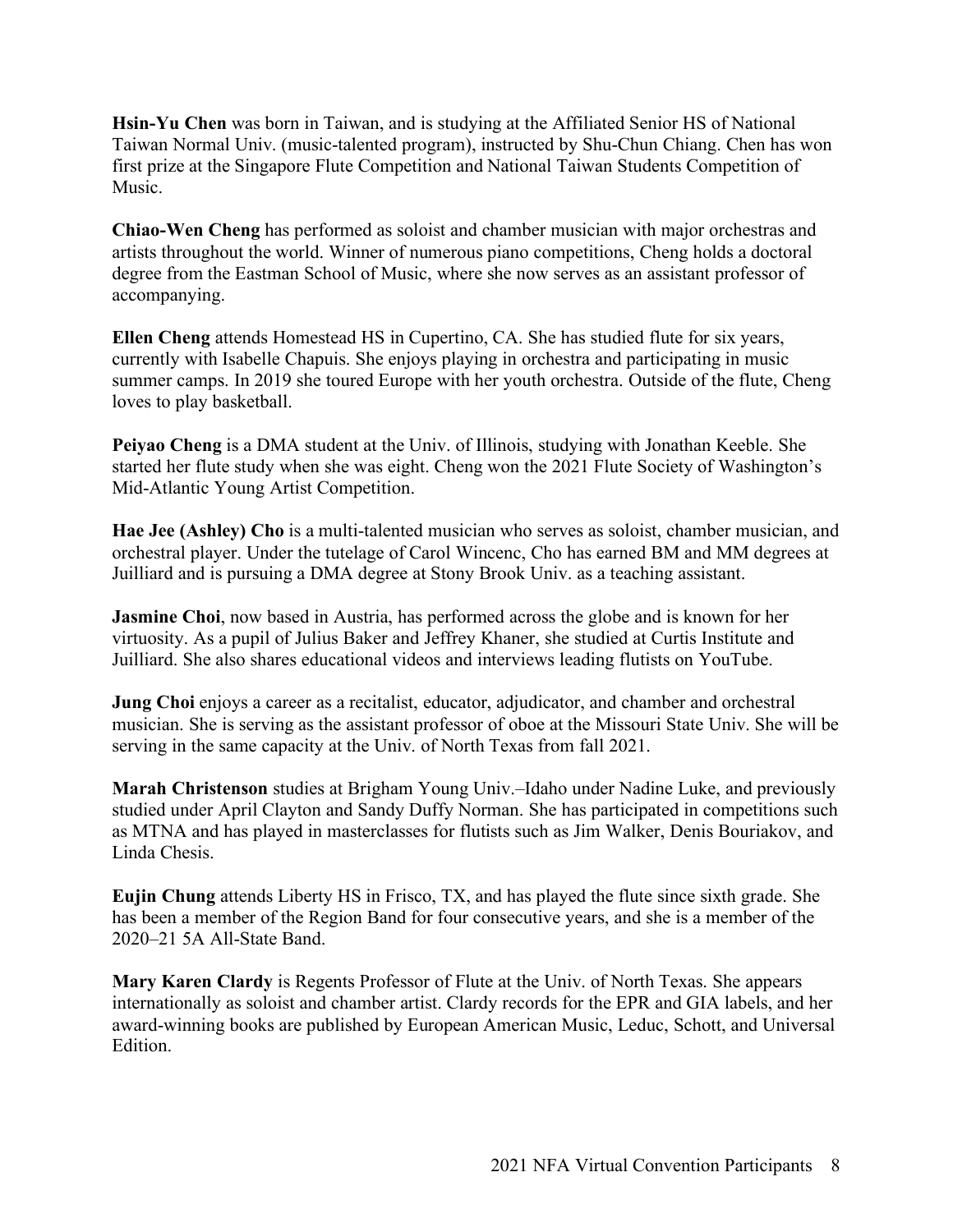**Kimberly Clark**, principal flutist of ECHOrchestra, Scirocco Winds quintet, and Eavan Trio, is the executive director of Floot Fire, Inc. She served on the NFA board of directors and as Flute Clubs Coordinator. Clark is an Alexander Technique and Body Mapping Teacher. kimclarkstudio.com

**McKayla Clements** is an undergraduate instrumental music education student at Middle Tennessee State Univ. She plays in the school's wind ensemble and flute choir. She has studied with Jessica Dunnavant and now studies with Deanna Little.

**Jenny Cline** performs with the Monmouth and Plainfield symphonies, UpTown Flutes, Quinception, and the Cline/Cuestas Duo. She has been on the faculty at New Jersey Workshop for the Arts since 1996, and her students achieve honors at local, state, and national levels.

**Bonnie Cochran**, flutist, composer, and chamber musician, performs in the Boston area with the Cochran Wrenn Duo, Amaryllis Chamber Ensemble, and Chamber Music MetroWest. BA, Agnes Scott College; MM, Boston Conservatory. She studied with Paul Brittan, Elinor Preble, and Linda Toote. bonniecochran.net

**Carole Ott Coelho** is associate director of choral activities at the Univ. of North Carolina at Greensboro. She is a double Grammy award winner for Bolcom's *The Songs of Innocence and of Experience*. She appears as soprano on the CD *Latino Voices* (2019) with AnimaVoxDuo. DMA, Univ. of Michigan.

**Tadeu Coelho** is a Latino artist and professor at the Univ. of North Carolina School of the Arts, receiving the Excellence in Teaching Award in 2013, 2014, and 2020. His CDs include *Latino Voices*, *Nocturnes*, and *Music from Brazil*. Coelho is a Miyazawa Artist. He served the NFA as 2013 program chair.

**Jonathan Cohen** is an engineer who wandered into the wonderful flute world in 2001. Since then, eight of his pieces have won NFA competitions. He is president of Flutes on the Brink, plays regularly in many groups, and he and his contra, Tiny, have served two terms on the Low Flutes Committee.

**Kimberly Cole-Luevano** is professor of clarinet at the Univ. of North Texas. She performs and records with Haven Trio (soprano, clarinet, and piano) and Trio Polis (clarinet, violin, and piano), with numerous commissions of new works for both trios. She is a Selmer Artist and D'Addario Clinician.

**Gene Coleman** is an adjunct professor at New York Institute of Technology. He is retired as a sound designer/mixer in film and broadcast production. He is an active New York–based jazz flutist. BA (media studies), Fordham Univ.; MA (film), New York Univ.

**Cate Collard** attends Crescenta Valley HS in La Crescenta, CA, and has been playing the flute since she was nine. Over the years she has enjoyed competing and playing in honor orchestras throughout the state. She is also active in her school symphony and marching band.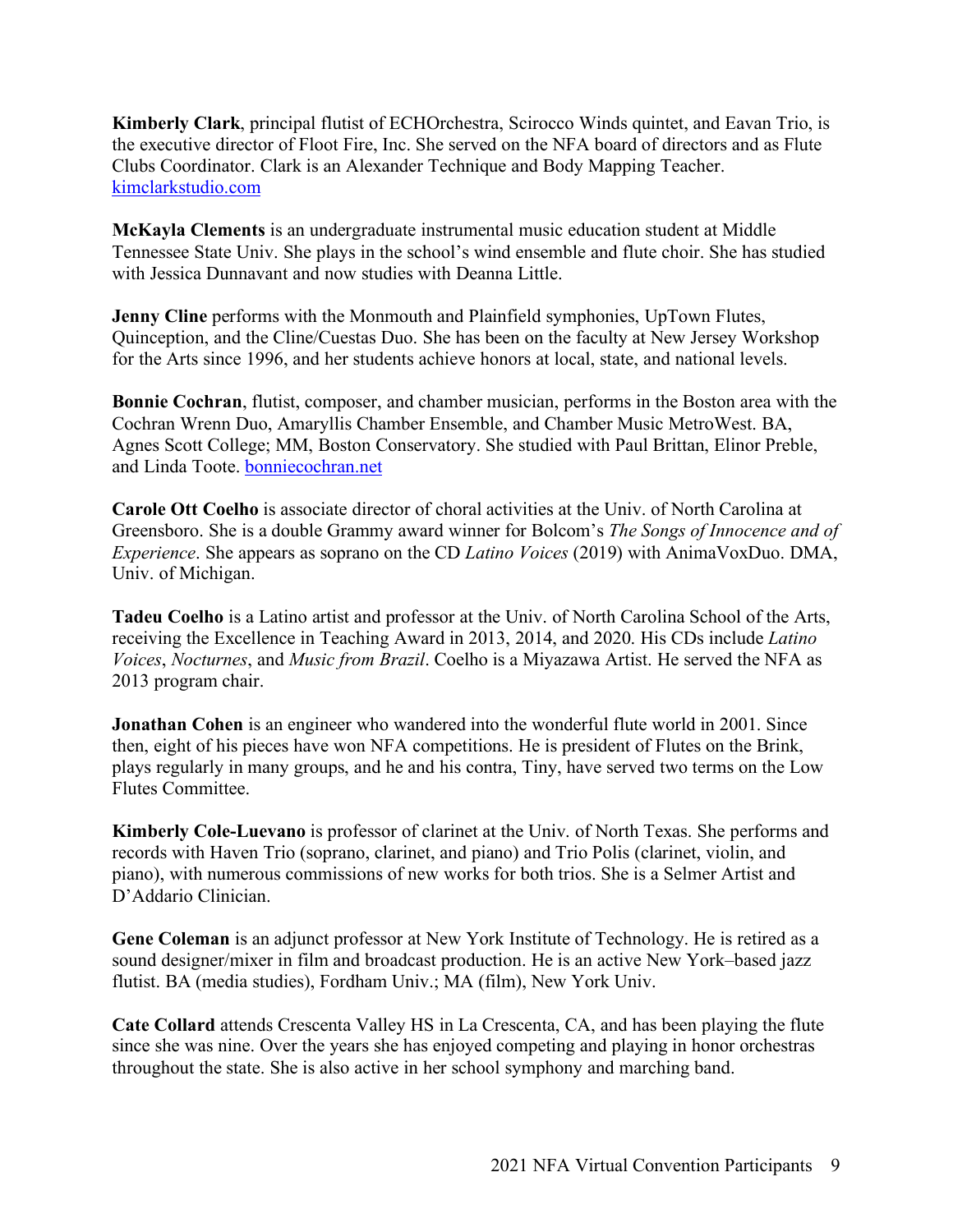**Amy Collins** is on the faculty of the Univ. of South Florida and the Governors School for the Arts in Tennessee, and is principal oboist of the Venice Symphony and Opera Tampa. She hosted the International Double Reed Society in 2019 and has performed for Pope Benedict XVI, Andrea Bocelli, and others.

**Ariel Collins** is a student at James Madison Univ. where she is pursuing a BM with a concentration in flute performance and music industry. She studies with Beth Chandler Cahill.

**Laura Cooley** operates a private flute studio, and she performs with Symphony Viva, Lone Star Philharmonic, and as a freelancer in San Antonio, TX. She is a winner of the 2010 NFA Convention Performers Competition. BM, State Univ. of New York at Fredonia; MM, Univ. of North Carolina at Greensboro.

**Clay Couturiaux** conducts the concert orchestra at the Univ. of North Texas and is the music director for the Richardson and the Monroe (LA) symphony orchestras. He recently collaborated with graphic art designers to create a visual tour of Gustav Holst's *The Planets* for the 2020 season.

**Mark J. Cramer** is professor of clarinet at Tennessee Tech Univ. and is a freelancer and studio recording artist. He is also a Backun Musical Services and Légère Reeds, Ltd. performing artist. BM, Oberlin; MM, Univ. of Michigan; DMA, Univ. of North Carolina at Greensboro.

**Elizabeth Lantz Crone** is senior instructor of flute at Virginia Tech. Her recent activities include Flute New Music Consortium commissions, recitals, masterclasses, and adjudication throughout the U.S., Trinidad, and South America. MM, Univ. of Southern California. Crone is a Yamaha Performing Artist.

**Rachelle Crowell** is a DMA candidate and graduate teaching assistant at the Univ. of Colorado. She has performed with the Colorado Symphony, Colorado Bach Ensemble, Arapahoe Philharmonic, and has won several concerto competitions. She is the secretary of the Colorado Flute Association.

**Cheyenne Cruz** is lecturer of clarinet at the Univ. of Texas–Arlington. She has also served as adjunct instructor of clarinet at Stephen F. Austin State Univ. and as a teaching fellow at the Univ. of North Texas. She holds degrees from Univ. of North Texas, Florida State Univ., and McMurry State Univ.

**Jorge Cruz** serves as chamber music coordinator at the Univ. of North Texas. He performs with the Abilene Philharmonic, Dallas Opera Orchestra, and Texarkana Symphony, and is a member of the Air National Guard Band. He holds degrees from the Univ. of North Texas and San Jose State Univ.

**Dana Crytser** is pursuing a BM in flute performance at the Univ. of South Carolina, where she studies with Jennifer Parker-Harley. She is passionate about environmental conservation and hopes to pursue a career at the intersection of musical performance and environmental activism.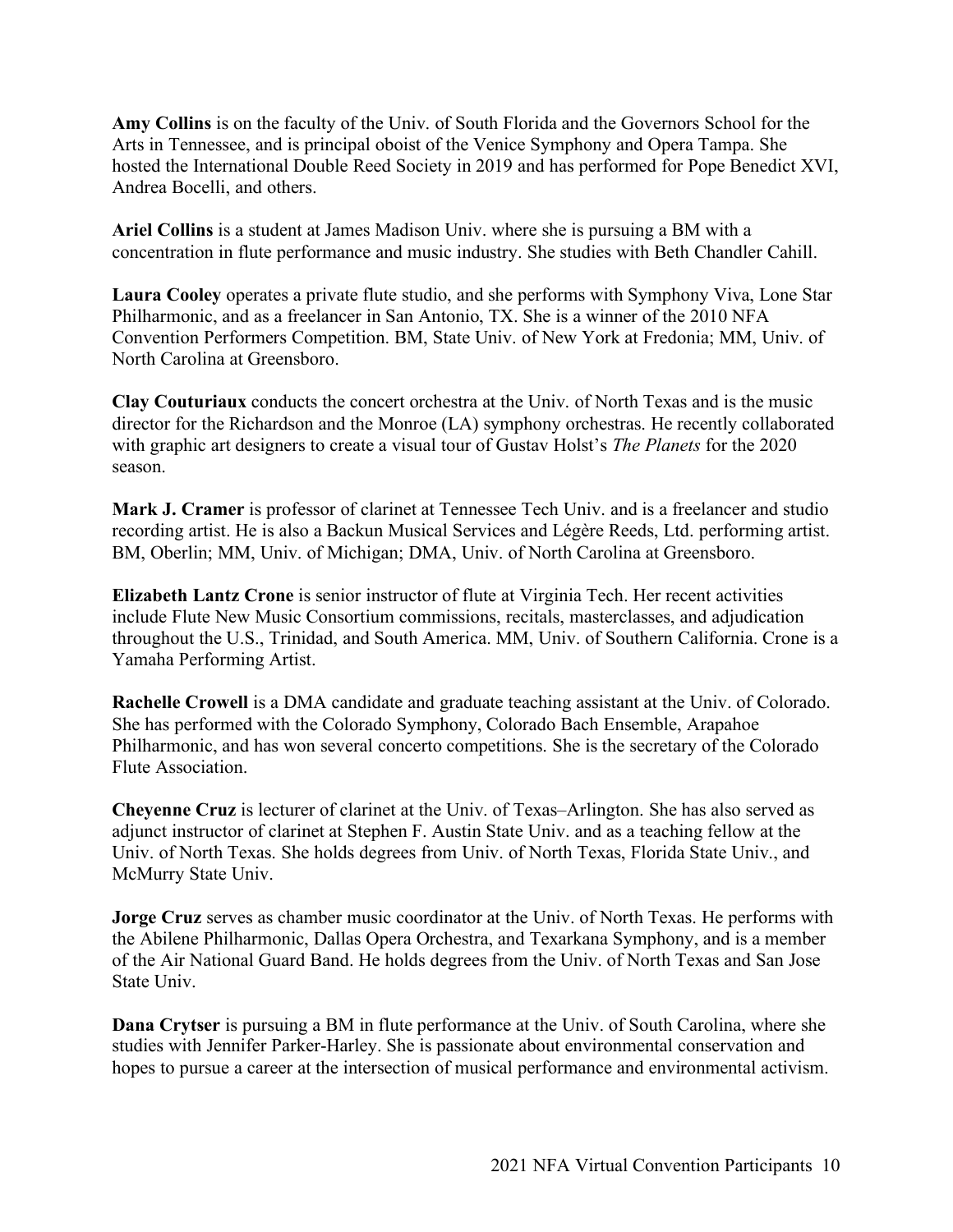**Carlos Cuestas** has performed on many different kinds of guitars in venues in the U.S. and abroad. Born in Colombia, he is on the faculty of both Nyack College and Brooklyn College in NY. He is pursuing his PhD in ethnomusicology at the City Univ. of New York.

**Julietta Curenton** won the Musical Fund Society of Philadelphia Career Advancement Award and Journées de la Harpe Competition (France), prizes in the NFA Young Artist and New York Flute Club Competitions and Astral Artists' national auditions. She has soloed with the National and Baltimore symphonies.

**Da Capo Chamber Players** is a Naumburg Chamber Music Award winner, has toured Russia and Belarus, and in 2021 inaugurated a YouTube series, *Musical Offerings for Human Rights*. Da Capo's members are Curtis Macomber, Chris Gross, Patricia Spencer, Marianne Gythfeldt, and Steven Beck.

**Molly Damitio** is an undergraduate student at Central Michigan Univ., where she is studying music education and flute performance. She has placed in CMU's Symphonic Wind Ensemble and Symphony Orchestra, holding principal positions in both.

**Karin de Fleyt**, contemporary music soloist, is constantly looking for new experiments, which often results in collaborations with well-known composers. She founded the duo NewFLow with Carla Rees, and is principal lecturer at Leeds College of Music. karindefleyt.be

**Stefan De Schepper** obtained a master's diploma in piano at the Royal Conservatoire Antwerp and won prizes in several competitions. He has performed in Europe and the U.S., accompanies flute and piccolo classes at the Royal Conservatory Antwerp, and performs and composes children's theater productions.

**Ivo Dae-Seong Shin de Souza** is a dedicated Brazilian flutist who strives to provide his listeners with high-quality performances with his musical enthusiasm and sensitivity. Coming from a musical family, de Souza is the winner of several competitions throughout the United States.

**Brooks de Wetter-Smith**, NFA past president, has presented concerts in two dozen countries and nearly 50 states. His recordings have been released on the Albany, Aurophon, Centaur, Christophorus, Crystal, and Paulinas labels, spanning baroque, romantic, contemporary, and jazz-inspired repertoire.

**Brad Decker** is a new-music composer, improviser, and educator. He teaches composition and electronic music at Eastern Illinois Univ. DMA (composition), Univ. of Illinois. Decker's music is distributed through his website, braddecker.org.

**Christine Delbeau**, piano professor at the Univ. of Delaware, has a special interest in the promotion of contemporary music and in chamber music. She actively performs in concerts, festivals, and conferences throughout the U.S. and abroad.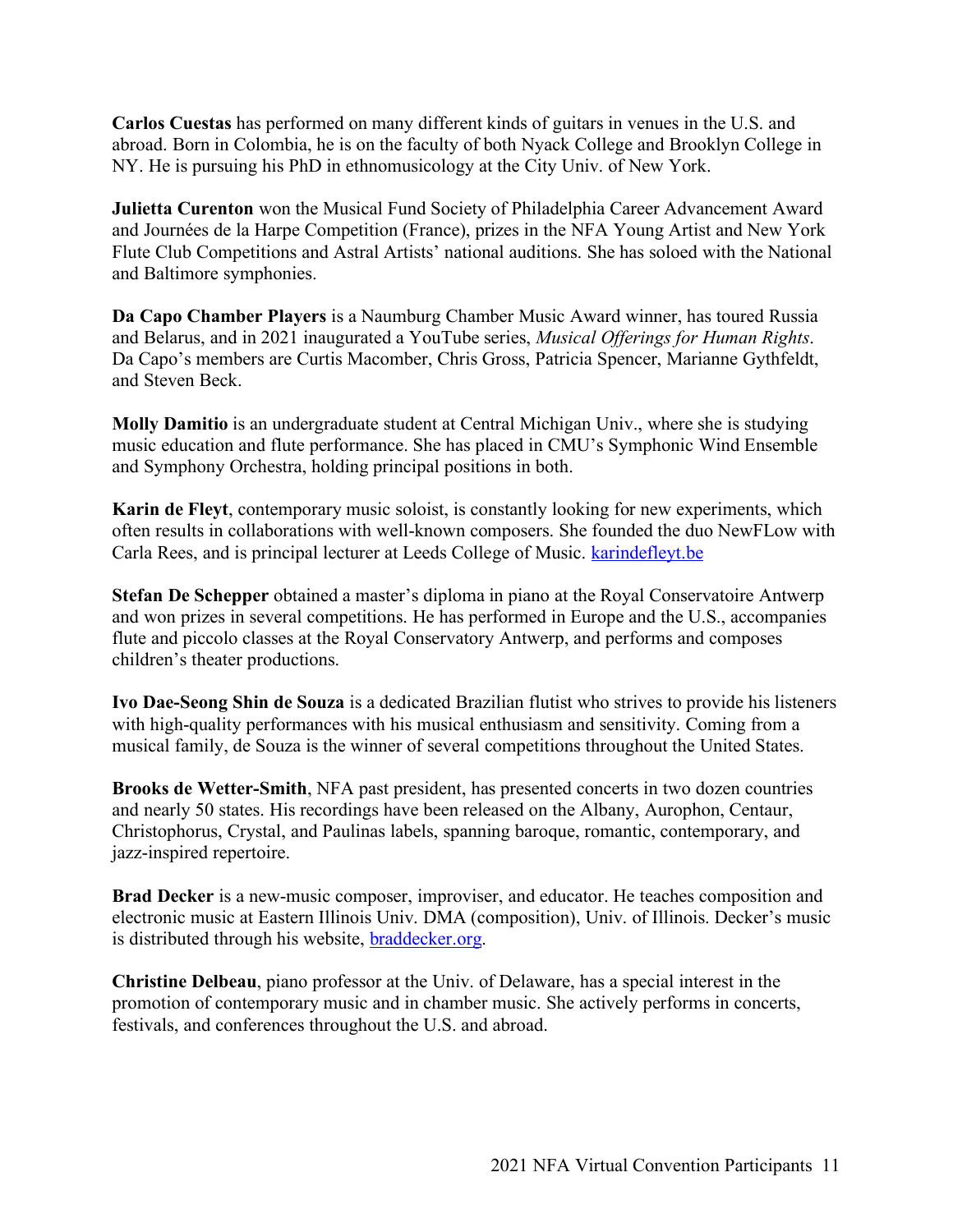**David DeMotta** is a New York–based jazz pianist, educator, and music scholar. He holds a PhD from the Graduate Center, CUNY, and MM and BA degrees in jazz performance from William Paterson Univ. of New Jersey. DeMotta is an adjunct professor of jazz studies at William Paterson Univ.

**Karen Demsey** is professor of flute and musicology, and coordinator of woodwinds at William Paterson Univ. She has soloed throughout the U.S., China, and Europe, presents clinics internationally, has a solo CD on Capstone, is a member of the NFA Low Flutes Ensemble, and is co-director of UpTown Flutes.

**Emily DeNucci** has studied with Greig Shearer at the Hartt School Community Division for over six years. She also takes piano lessons, plays in a flute/guitar duo, and studies composition and music theory. This is her second year playing in the top orchestra of the Boston Youth Symphony Orchestras.

**Desert Echoes Flute Project (DEFproject)** is an auditioned flute choir in the DEF program founded by Christina Steffen and sponsored by Mesa Community College in Arizona. Members are from the Phoenix metropolitan area, Georgia, Utah, Colorado, and Italy. DEFproject.org; youtube.com/defproject

**Kelly DeVany** is principal flutist of the Houston Sinfonietta, teaches flute at the Kinkaid School and Westside HS, and is artistic director of Flutes on the Bayou. She earned degrees from Luther College and the Univ. of Missouri–Columbia. Her teachers include Aralee Dorough and Steve Geibel.

**Robert Dick**, NFA Lifetime Achievement Award recipient, is known internationally as flute soloist, composer, author, and inventor. He teaches masterclasses worldwide and at NYU, and has a YouTube video series. He invented the Glissando Headjoint®. 2020 marked his 70th year. BA, MM, Yale. robertdick.net

**Judy Diez d'Aux**, founder of Les flûtistes de Montréal, commissioned Peter Senchuk's *Canadian Celebration*. She is chamber music coordinator and flutist for Italy's Assisi Performing Arts Festival. Director of the Saint-Victor Chamber Concerts, she will hold a 2021 summer concert series in Quebec. She and Peter Sheridan presented Senchuk's *Continental Drift* at the International Low Flutes Festival in Japan.

**Wendell Dobbs** is professor of flute at Marshall Univ. in Huntington, WV. He formed the John Marshall Fife and Drum Corps as part of his activities as the Drinko Academy Fellow. He is principal flutist of the Huntington and Ohio Valley symphonies, and performs with Júlio Alves in the Violauta Duo.

**Zart Dombourian-Eby**, principal piccoloist of the Seattle Symphony, studied with Tipton, Kujala, and Peck. Her solo CD, *In Shadow, Light*, is on Crystal Records; her editions of Vivaldi and Telemann concertos are published by Presser. She has served as NFA convention program chair and president.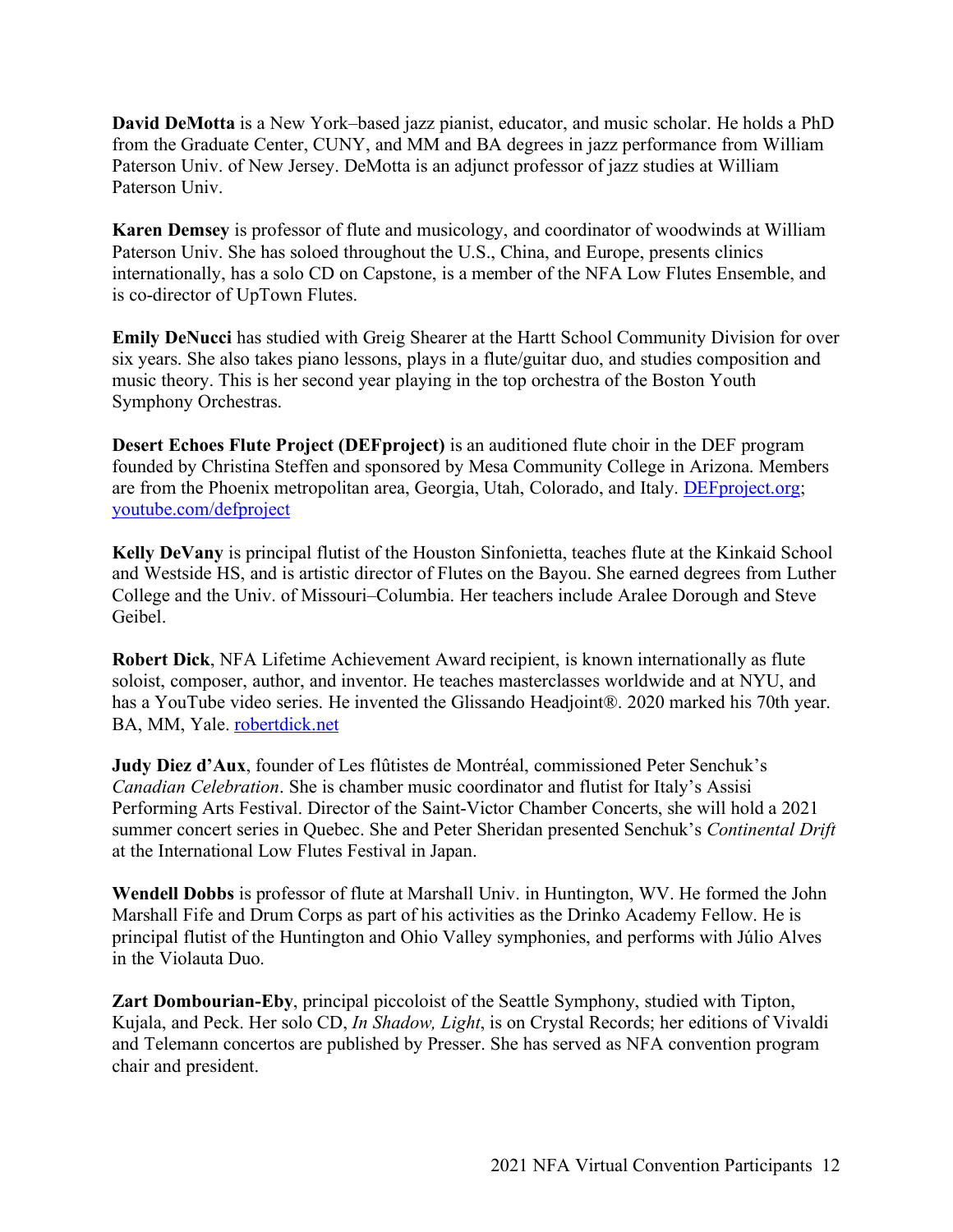**Bruce Dondero**, jazz bassist, is sought-after throughout the state of Michigan. He has performed at the Detroit Jazz Festival, won the WEMU Jazz Competition, and recorded with the Christa Grix and Carl Alexius trios. He studied with Abe Luboff and was mentored by John Clayton.

**Erin Doyle** is a multi-instrumentalist from Kansas, living in Dallas, TX. She graduated from Southern Methodist Univ., and is pursuing her master's degree in flute performance and sacred music at the Univ. of North Texas. Doyle is the music director at St. Michael Church in Garland, TX.

**Suzanne Duffy** serves as principal flutist of Opera San Luis Obispo, Symphony of the Vines, and Orchestra Novo, and as second flutist/piccoloist of Opera Santa Barbara. She has taught at California Polytechnic State Univ., San Luis Obispo since 2014. BM, Northwestern Univ.; MM, Indiana Univ.

**Kathryn Eagles**, flutist of the Midnight Sun Two, is an adjunct lecturer at the Univ. of Alaska. She serves as president of the Colorado Flute Association. Her primary teachers include Dorli McWayne and Christina Jennings. BM and MA, Univ. of Alaska Fairbanks; DMA, Univ. of Colorado-Boulder.

**Tabatha Easley** is associate professor at Virginia Commonwealth Univ. She is NFA Committees Liaison and has served as secretary and Collegiate Flute Choir coordinator. She has performed and taught on six continents. BM, Univ. of Alaska Fairbanks; MA, California State Univ.–Long Beach; DMA, Eastman.

**Abby Easterling** attended Rice Univ. and the Eastman School of Music; her primary teachers are Leone Buyse and Bonita Boyd. She has been the flute fellow at Aspen, was a Yamaha Young Performing Artist, and has won the NFA Masterclass Competition, among other honors.

**Cassandra Eisenreich** is assistant professor of flute and music education at Slippery Rock Univ. She is principal flutist of the Butler Symphony Orchestra, chair of the NFA Pedagogy Committee, and a Trevor James Alto Flute Artist. cassandraeisenreich.com

**Savannah Ekrut** is pursuing a BM in flute performance at Texas Christian Univ., where she studies with Shauna Thompson. At TCU, she is a member of the wind symphony, president of the TCU Flute Society, a music ambassador, and the VPS of Kappa Kappa Psi. Ekrut is from Denton, TX.

**Christian Ellenwood** is a composer and clarinetist based in the Milwaukee area and is professor of clarinet at the Univ. of Wisconsin–Whitewater. His works are performed worldwide at venues such as Carnegie Hall and festivals such as World Saxophone Congress, ClarinetFest, Music for All, and NFA.

**Cynthia Ellis** is the solo piccolo player of the Pacific Symphony. She has served the NFA as a member of the Pedagogy Committee and as chair of the 2010 convention in Anaheim, CA. Her chamber music group won the NFA Chamber Music Competition in 2000. Ellis is a Powell Flutes Artist. cindyellisflute.com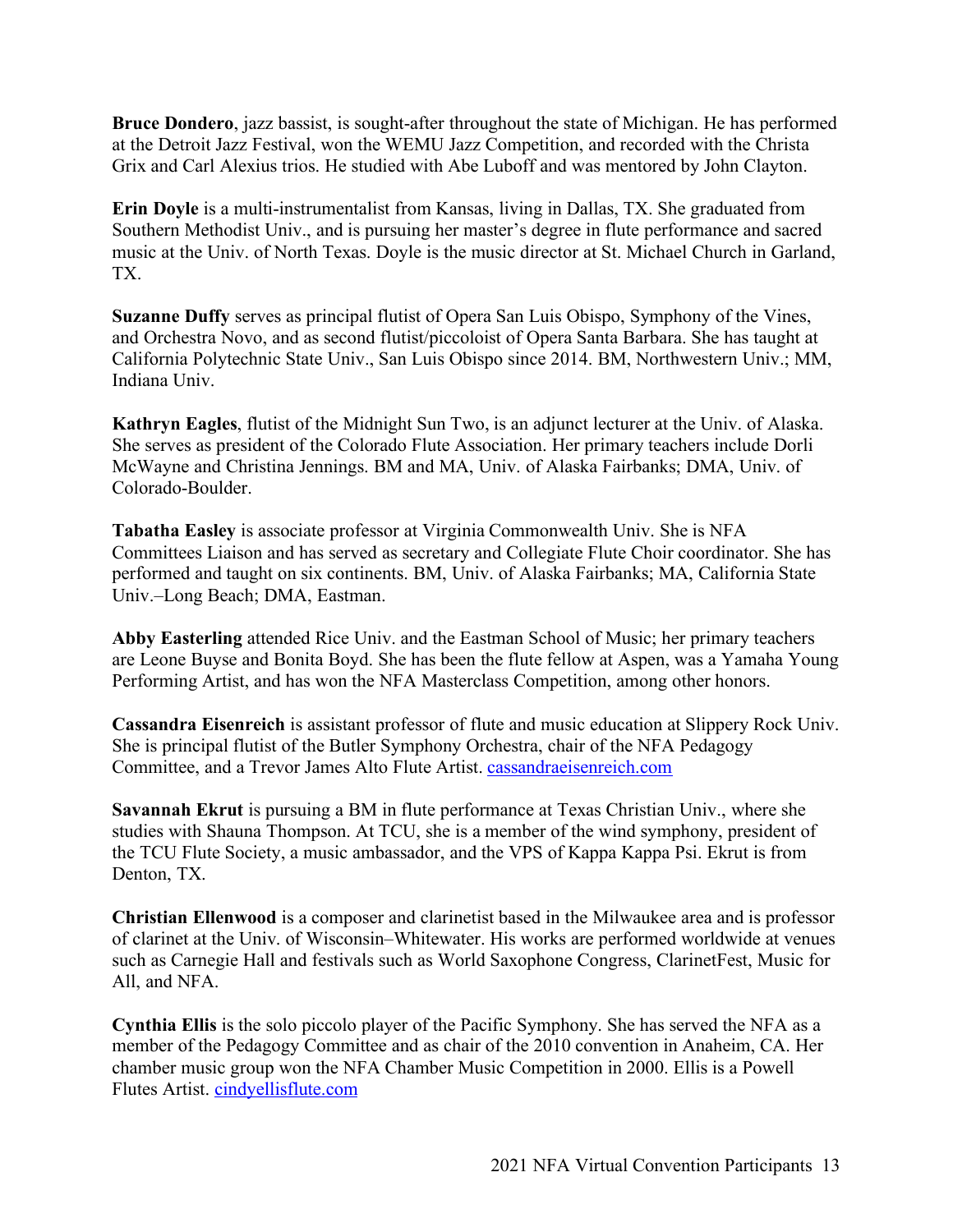**Katherine Emeneth** is the founder of KE Creative, a digital company that focuses on the business education and empowerment of classical musicians. She teaches privately through her studio, the Georgia Flute Academy, and enjoys performing with various ensembles in the southeast. katherineemeneth.com

**Emissary Quartet** is Meghan Bennett, Colleen McElroy, Sarah Shin, and Chelsea Tanner. EQ is committed to cultivating connection and opportunity through dynamic performances and residencies that empower musicians and foster community. emissaryquartet.com

**Elyce Enrique** is a music education and flute performance major at the Univ. of Akron, studying with Lindsay Leach Sparks. At Akron, she performs with the symphony band and has been chosen as a finalist in the university concerto competition.

**Ensemble 126** is a seven-member ensemble founded in Florida, performing in local and regional concerts. Dedicated to expanding the flute ensemble utilizing world, historic, and the full range of modern concert flutes, E126 has worked with renowned Venezuelan flutist and composer Raimundo Pineda.

**Paul Erickson** has a background of vocal performance, aesthetics, organ, conducting, and piano from the Univ. of Georgia, Musikhochschule Stuttgart, Institute of Sacred Music at Yale, and the Univ. of Missouri-Kansas City. He is director of music at First United Methodist in Corpus Christi, TX.

**Nicole Esposito**, professor and chair of the woodwind area at the Univ. of Iowa and visiting professor at the Univ. of Chile, is sought after worldwide as a performer and teacher. She is a Miyazawa and LefreQue Artist, and can be heard on Albany, Con Brio, and MSR Classics labels. nicoleespositoflute.com

**Calvin Falwell** is third/bass clarinetist of the Sarasota Orchestra and clarinet professor at the Univ. of South Florida. He is a Buffet Crampon and D'Addario Woodwind Artist. Falwell attended the Univ of Louisville, Duquesne Univ., and Columbia Univ. calvinfalwell.com

**Roya Farzaneh** is a DMA candidate at the Univ. of South Carolina. Her mentors include Jennifer Parker-Harley, George Pope, Trevor Wye, and Deanna Little.

**Margaret P. Fay** is visiting assistant professor of bassoon and music history at Stephen F. Austin State Univ. She has performed at the International Double Reed Society Conference and the Fischoff National Chamber Music Competition. DM, Indiana Univ.

**Anna Fenn** is a student at James Madison Univ., working towards her BM in flute performance and BS in economics. From Manassas, VA, she has played in various ensembles including the James Madison Univ. wind symphony, flute choir, and the Youth Orchestras of Prince William.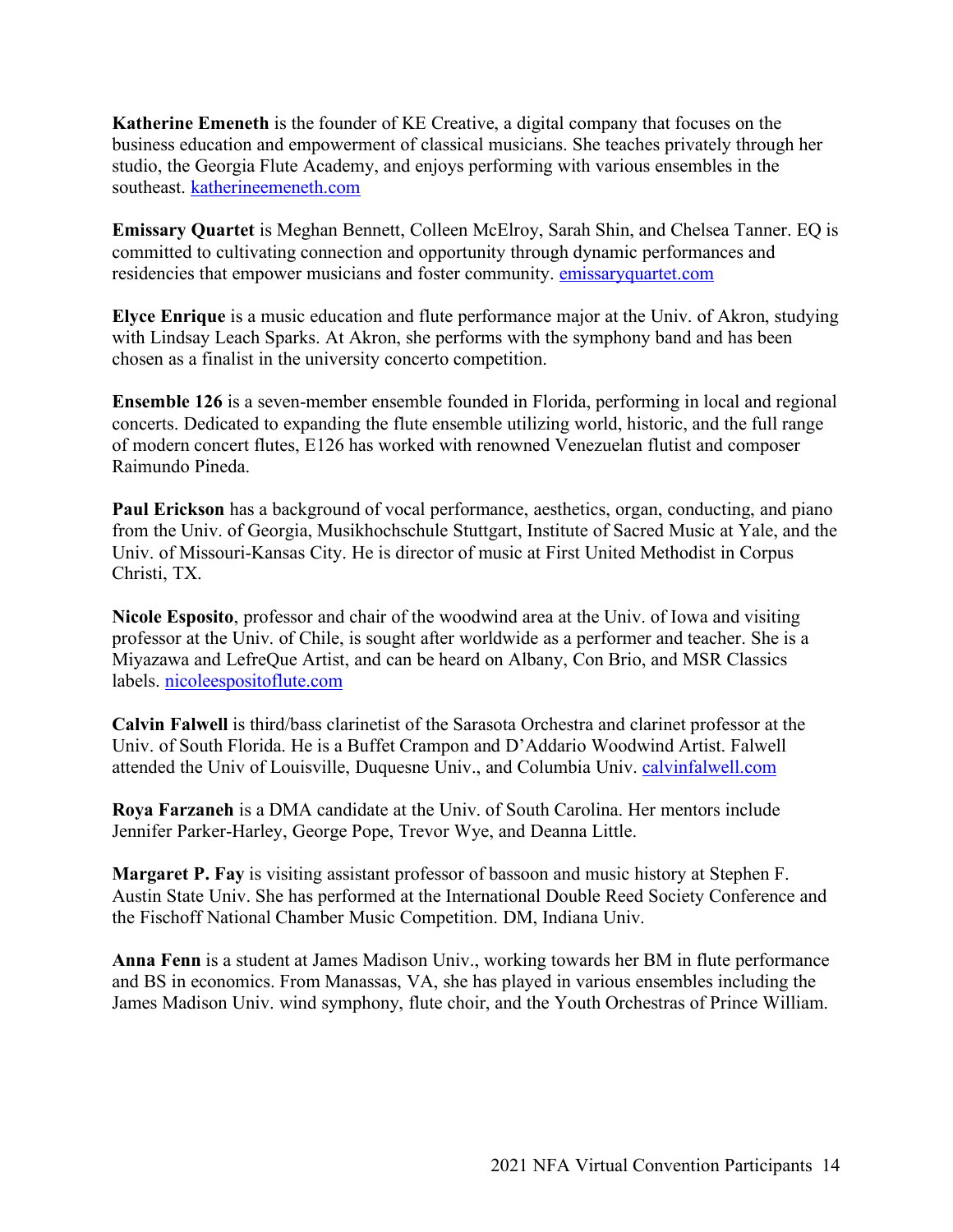**Mary Kay Fink** has been piccoloist with The Cleveland Orchestra since 1990, and she is head of the flute department at the Cleveland Institute of Music. She is active as a chamber musician and recitalist, and has given masterclasses throughout the U.S. Fink was 1986 NFA Young Artist Competition winner.

**Indigo Fischer** is the flute studio teaching assistant at the Univ. of Texas at Austin, where she is completing her MM as a student of Marianne Gedigian. Her previous teachers include Christina Jennings and Nancy Stagnitta. Fischer is a competition award-winner and chamber musician with Quintessence.

**Rebecca Fischer**, first violinist of the Chiara Quartet for 18 years, has held residencies at Harvard and the Metropolitan Museum of Art. She teaches at the Mannes School of Music, is a director of Greenwood Music Camp, and has a book of essays coming out in 2022. She studied at Columbia and Juilliard.

**Daniel Fletcher** is pursuing a BM from the Univ. of North Texas under Terri Sundberg. He was a winner of the 2021 San Diego Flute Guild Winter Retreat Young Artist Competition, 2020 Da Capo Alliance Young Artist Competition, and 2020 NFA Masterclass Competition.

**Floot Fire Floot Choir** comprises faculty, staff, students, board members, and friends from our workshops. Founded by Claire Johnson in Dallas in 1993, today Floot Fire holds camps and classes across the country and virtually. Kimberly Clark is the executive director. flootfire.com

**Angeleita Floyd**, professor emeritus (Univ. of Northern Iowa), NFA past-president, received the 2013 Distinguished Service and the Iowa Board of Regents 2014 Faculty Excellence awards. Author of *The Gilbert Legacy*, she is a dynamic educator and frequent guest artist at flute festivals worldwide.

**Flute Force** was the first professional flute quartet in the U.S. They recorded with Julius Baker on VAI and made three other CDs, and celebrated 25 years with premieres by Elizabeth Brown and Joseph Schwantner. Based in NYC, members are Sheryl Henze, Kathleen Nester, Rie Schmidt, and Wendy Stern.

**Flutes on the Bayou** is based in Houston, TX, and comprises flutists that perform and teach in the area. They enjoy performing at a variety of venues in the southeast Texas area.

**Erinn Frechette** serves as piccolo/flute III with the Charlotte Symphony and as adjunct professor of flute at Wingate Univ. She is the first prize winner of the NFA Young Artist and Piccolo Artist competitions. DMA, Univ. Cincinnati.

**Noreen Friedman** performs with classical guitarist Bob Wysong as the Friedman-Wysong Duo. She has participated in the Metropolitan Flute Orchestra and is a member of the Maryland Band Directors' Band and Flutes on the Brink. BA, UCLA (Sheridon Stokes); MBA, Pepperdine Univ.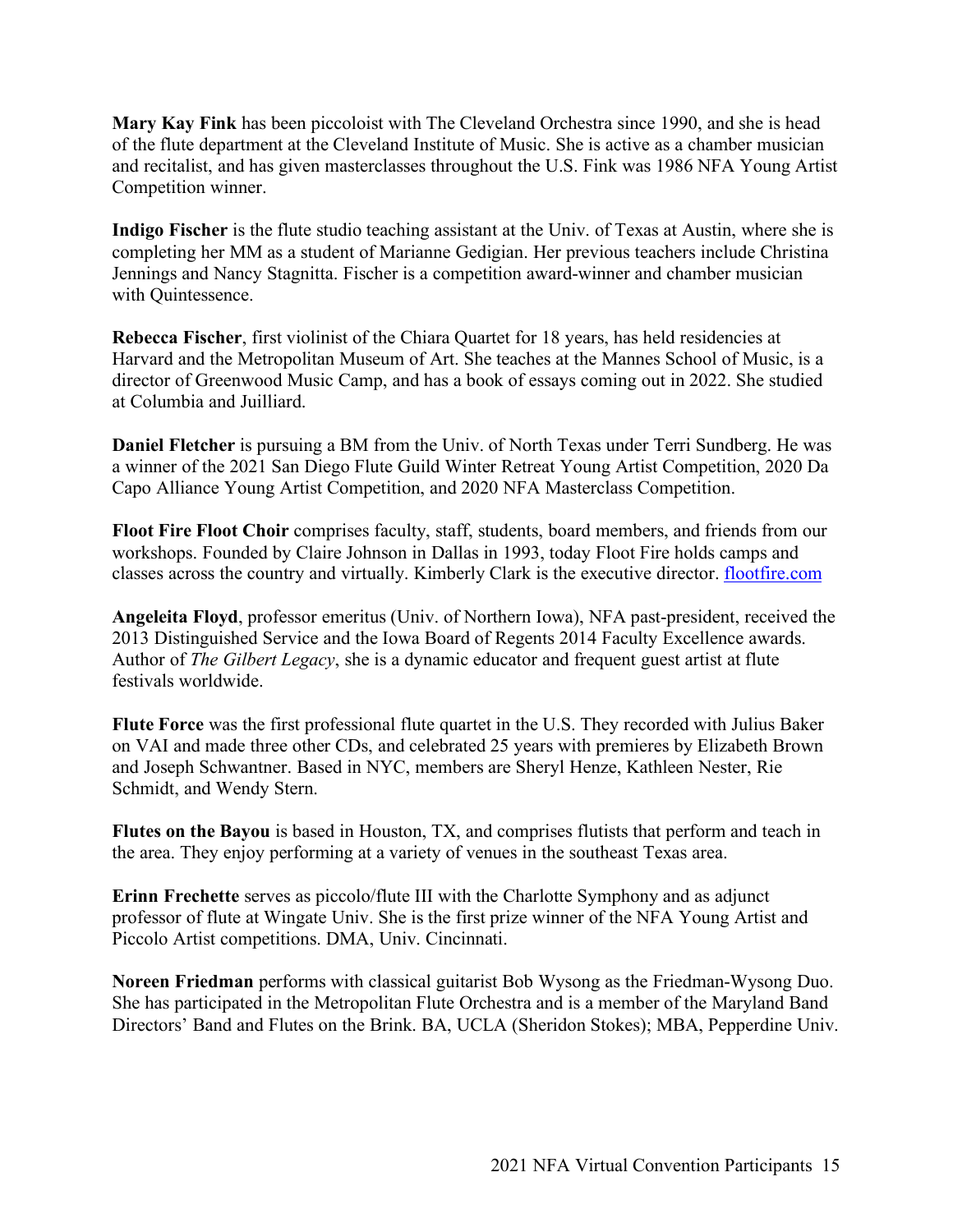**Haruna Fukazawa** is a New York–based jazz flutist. She studied classically at Musashino Academia Musicae in Japan, and jazz with Frank Wess in NYC. She has been an active performer, composer, and recording artist in New York, Japan, and Europe. She has performed in some of New York's most prestigious venues, such as the Blue Note, Carnegie Hall, 55 Bar, The Bitter End, and Joe's Pub. Her first album was released by Summit Records.

**Dominique Gagné** is fascinated by Brazilian music in all its forms. Her other obsessions include teaching improvisation to classical flutists and studying world flutes. BME, Oberlin; MM (jazz composition), Univ. of Massachusetts Amherst; MM (jazz composition), Univ. of Miami.

**Zachariah Galatis**, solo piccoloist of the Oregon Symphony, was first prize winner of the 2012 NFA Piccolo Artist Competition. BM, Crane School of Music; MM, performance diploma, and doctoral studies, Peabody. His teachers include Kenneth Andrews, Emily Skala, Laurie Sokoloff, and Marina Piccinini.

**Maria Garcia** is a pianist based in Portland, OR. She performs frequently with 45th Parallel Universe and maintains a private teaching studio. Garcia studied at the Oberlin Conservatory and New England Conservatory.

**Mariana Gariazzo** holds academic positions at Texas A&M Univ. and the Univ. of Illinois Chicago. She collaborates with composers in commissioning and recording new music. She is Chicago Flute Club president and NFA Diversity and Inclusion Committee chair. MM, Yale; DMA, Univ. of Texas at Austin.

**Leonard Garrison** has served the NFA as convention program chair, president, and treasurer. He is professor of flute at the Univ. of Idaho, faculty at Blue Lake Fine Arts Camp, and flutist with the Northwest Wind Quintet, Scott/Garrison Duo, and Walla Walla Symphony.

**Marion Garver** is a Canadian-American Kingma system low flutes specialist. She is on the NFA Low Flutes Committee and is a representative of Kingma Flutes. BFA, California Institute of the Arts; MA, Univ. of California San Diego.

**Meagan Gaskill** is working toward an MM at Ohio State Univ. where she received a fellowship to study under the tutelage of Katherine Borst Jones. While an undergraduate at Pacific Lutheran Univ., she won the concerto competition. BS (math) and BM summa cum laude (music), Pacific Lutheran Univ.

**Joanne Gaul, MD**, has played with the Rochester (MN) Symphony, the Grand Forks (ND) Symphony, and co-founded the High Flutin' Pitches. She has studied with Roger Martin, Lisa Bost-Sandberg, and Stephanie Bell. She practices flute, piccolo, and medicine in Victoria, British Columbia, Canada.

**Charles Gavin** is professor of horn at Stephen F. Austin State Univ. Previously, he taught at Coe College (Iowa) and performed with the Cedar Rapids and the Quad Cities Symphonies. He has received an SFA Teaching Excellence Award, the Dean's Faculty Award, and was Dean's Circle Endowed Professor.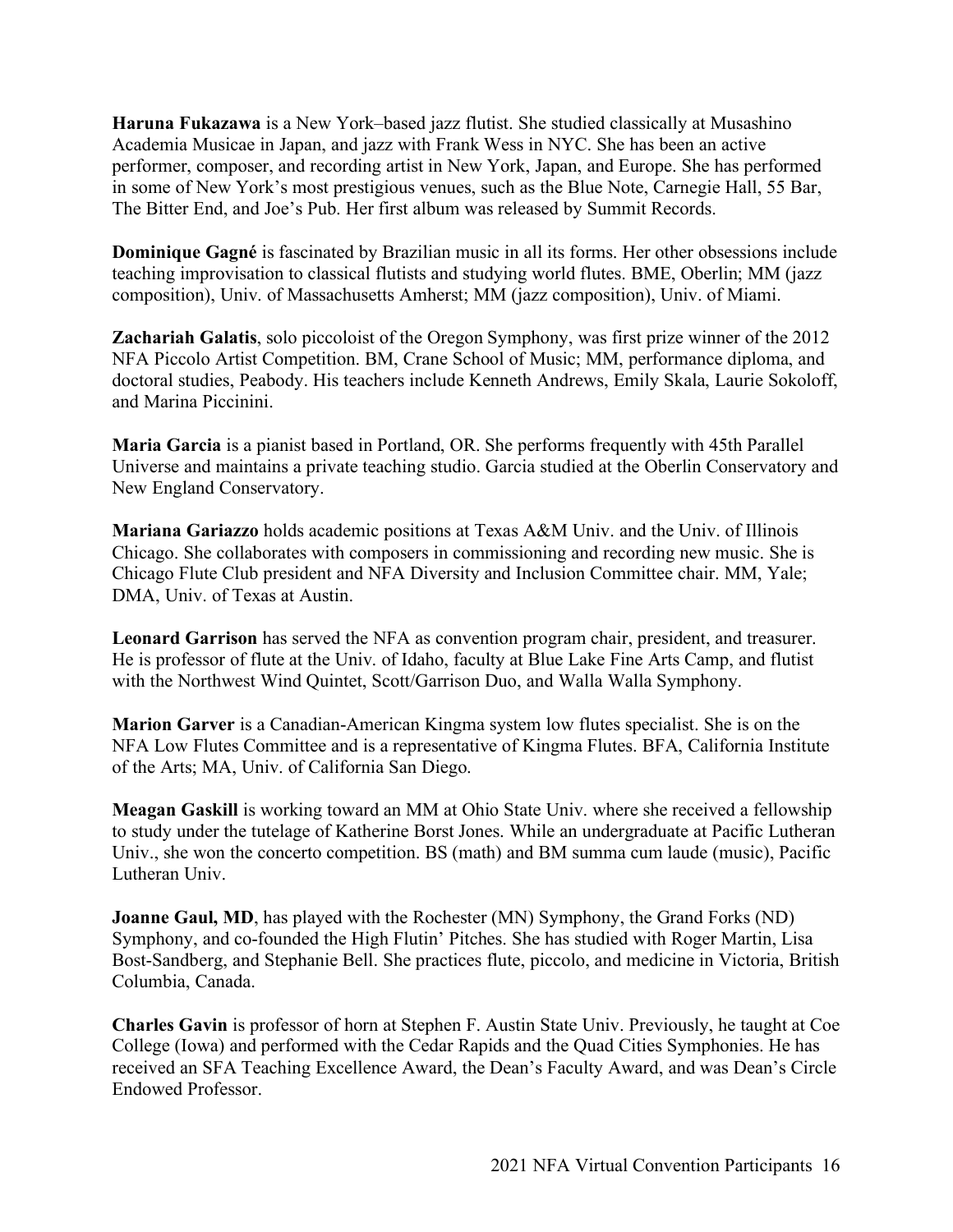**Alexis Pia Gerlach**, cellist, has performed at Marlboro, Aspen, Bridgehampton, La Musica, and Caramoor Summer Music, and was guest artist with Chamber Music Society of Lincoln Center. She studied at Yale and Juilliard. She recorded the Franck and Rachmaninoff Sonatas for Encore Performance label.

**Nikka Gershman-Pepper** won the soloist competition for the Whittier Regional Symphony at 11 years old. She performed as a soloist with the Los Angeles Youth Philharmonic, and won first prize at the Flutes by the Sea and Chicago Flute Club competitions. She studies with Diana Morgan and Jim Walker.

**Ron Getz**, guitarist and composer, studied at Berklee College of Music and the New England Conservatory of Music. He has performed with jazz greats including Billy Hart, John Scofield, Bill Evans, and Branford Marsalis. His CD release, *Ego State*, received critical acclaim in *JazzTimes* and *DownBeat*.

**Debbie Gilbert** is the artistic director of the Woodbridge Flute Choir and principal flutist of the Piedmont Symphony Orchestra. She is a 12-time winner in the NFA Professional Flute Choir Competition and conducted the 2015 NFA High School Flute Choir. gilbertflutestudio.org; woodbridgeflutechoir.org

**Martin Godoy** is the winner of the Myrna Brown, Linda Chesis, and Austin Flute Society competitions, and placed second in the Mid-South/Atlantic competitions. DMA, Univ. of North Texas. His principal teachers are James Scott, Terri Sundberg, Elizabeth McNutt, and Sarah Frisof.

**Kimberlee Goodman** holds flute performance degrees from Arizona State Univ. and Ohio State Univ. She is on the faculty of Otterbein Univ. and is equipment manager for the NFA convention. She was the director of development for Jazz Arts Group in Ohio, and currently holds that role for the McConnell Arts Center in Worthington, OH.

**Lindsey Goodman** champions composers, electroacoustics, and chamber music with 160-plus world premieres. She performs with West Virginia Symphony and PANdemonium4, teaches at Ashland Univ., Marietta and Glenville State Colleges and released *Reach Through the Sky*, *Returning to Heights Unseen*, and *Etero*.

**John Goodson** is from Grenada, MS. He is principal flutist of the wind ensemble at Northwest Mississippi Community College, where he majors in music education and studies with Jennifer Whitehead. He has played flute for three years, and in high school was a member of the Mississippi All-State Band.

**Michele Gordon** is a retired elementary school teacher and a freelance musician residing in Corning, NY.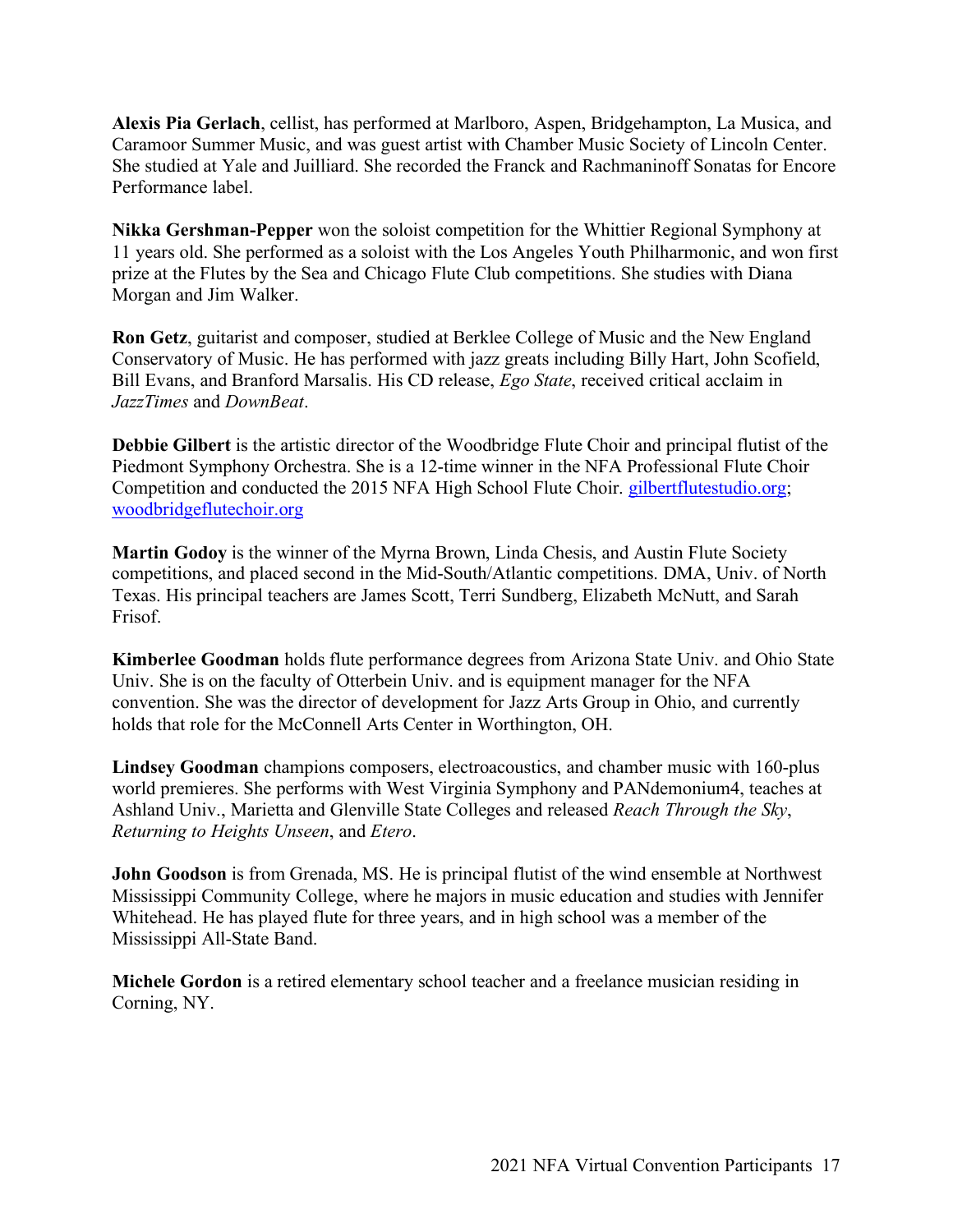**Kevin Gowland** is director of woodwind and flute tutor at the Royal Northern College of Music. He was only 22 when he was appointed principal flutist of the City of Birmingham Symphony Orchestra by Sir Simon Rattle, a position he held for 17 years. Gowland pursues a busy solo and freelance career.

**Miles Graber** has performed with artists including Sarah Chang, Frederica von Stade, and flutists Mimi Stillman, Amy Likar, and Martha Aarons. Graber is a staff accompanist at San Francisco Conservatory of Music and San Domenico Conservatory. He received his musical training at Juilliard.

**Chris Graham** is an international new-music musician, living and working in New York City. Graham has consistently worked and performed with notable groups such as Mantra Percussion, and is a founding member and artistic director of Iktus Percussion.

**Samantha Graham** attends Middle Tennessee State Univ., pursuing a degree in music industry with a dual concentration on flute and tuba. As of summer 2020, she took a pause from school to join the Marine Band on flute and will continue her degree after all military schooling is finished.

**Hayley Grainger** plays second flute and piccolo with the Rochester Philharmonic Orchestra. Additionally, she serves as a flute instructor at the Eastman Community Music School.

**The Greater Dallas Youth Orchestra Flute Choir** was formed in 2008 to provide music education and performance opportunities for flutists who have demonstrated musical ability. They have performed at three NFA conventions: Anaheim, New Orleans, and Minneapolis. gdyo.org

**Chris Gross**, cellist, has premiered works by Boulez and Zorn, as well as Milton Babbitt's solo *More Melismata*. His performance of Ferneyhough's *Time and Motion Study II* inspired a review in *The New York Times*. He is a founding member of Talea Ensemble and a teaching artist with the New York Philharmonic.

**Eileen Grycky**, professor of flute at the Univ. of Delaware, is a member of Opera Philadelphia, Delaware Symphony, Brandywine Baroque, Serafin Ensemble, Christiana Winds, and the Tiger Lily Trio. She holds degrees from Oberlin and New England Conservatory.

**Paula Gudmundson** teaches at the Univ. of Minnesota–Duluth. She centers her work around collaboration, community engagement, and bringing voice to the absent narratives in the arts by creating recordings, editions, commissions, and collaborations beyond the concert stage. paulagudmundson.com

**Christina Guenther** is professor of flute at Stephen F. Austin State Univ. She has performed domestically and abroad in Australia, Germany, Bolivia, and Costa Rica. BM, Rutgers Univ.; MM and DM, Florida State Univ. Her teachers include Amsler, Jutt, Delaney, Feller, and Carnibucci.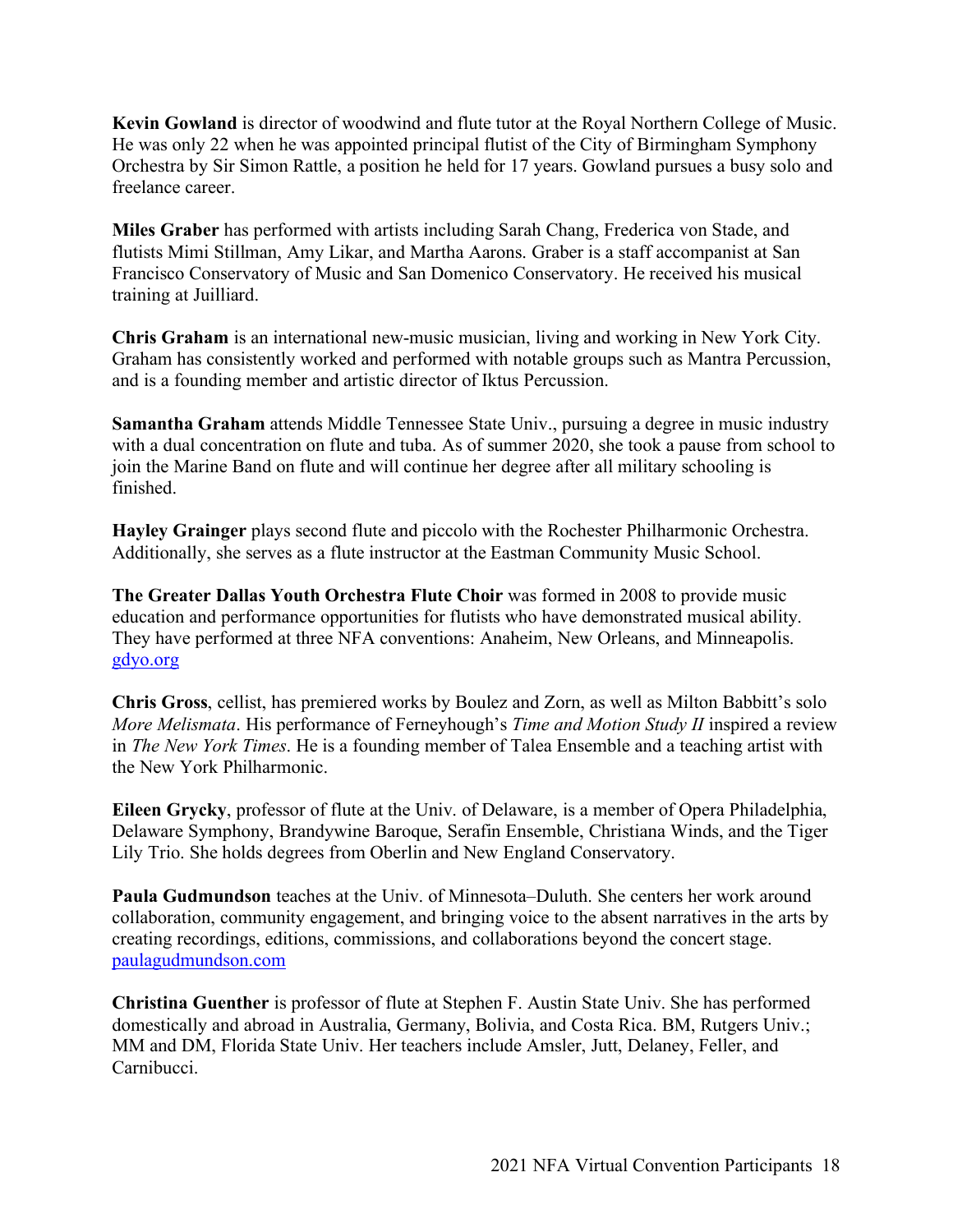**Laura Gustavsen**, director of the Long Island Flute Club Student Honors Flute Choir, is a member of Sonevole Flute Quartet, Long Island Professional Flute Choir, and ILFF Professional Low Flutes Choir. She tours with International Flute Orchestra, Metropolitan Flute Orchestra, and teaches privately.

**Marianne Gythfeldt**, clarinetist, performs in New York City. Winning the Naumburg Award with New Millennium Ensemble, performing with Zephyros Winds and Talea Ensemble, she is also director of the Brooklyn Conservatory. A recent solo CD, *New Focus*, has received critical acclaim.

**Jaymee Haefner** is professor of harp at the Univ. of North Texas. A supporter of new works for harp, she has commissioned pieces from Gary Shocker, Libby Larsen, Kristen Broberg, and others. She serves as treasurer for the World Harp Congress and as board member for the American Harp Society.

**Anders Hagberg** is a professor of musical performance and improvisation at the Univ. of Gothenburg in Sweden. He performs worldwide as a soloist with international world and jazz groups. He has recorded substantially, and he has been commissioned to compose music for films and dance performances.

**Timothy Hagen** is a flutist, composer, and educator based in Chicago, IL. He is principal flutist of the Dubuque Symphony and has served on the faculties of the Los Angeles Philharmonic, Univ. of Texas at Austin, Oklahoma State Univ., and Univ. of Wisconsin-Madison. timothyhagen.com

**Genevieve Hahn** is a double MM student in flute and vocal performance at the Univ. of Delaware where she studies with Eileen Grycky. She took second place in the 2019 MTNA Young Artist Woodwind Performance Eastern Division Competition and she won the 2018 NSO Concerto Competition College Division.

**James Hall** has enjoyed a career as an international soloist, chamber and orchestral musician, and teacher. He has performed on five continents with renowned artists from around the world. He is professor of flute at the Univ of Northern Colorado. jameshallflute.com

**Emma Hammond** is a master's student at the Univ. of Maryland where she studies with Sarah Frisof. She is originally from North Carolina. BM, Appalachian State Univ. (Nancy Schneeloch-Bingham).

**Keith Hanlon** lives in Coralville, IA. He is an active performing artist and clinician for Trevor James Flutes. He regularly performs with the Derecho Wind Quintet, the Ottumwa Symphony Orchestra, and the Iowa City Flute Choir. Hanlon is a flute technician at Flute Authority. DMA, West Virginia Univ.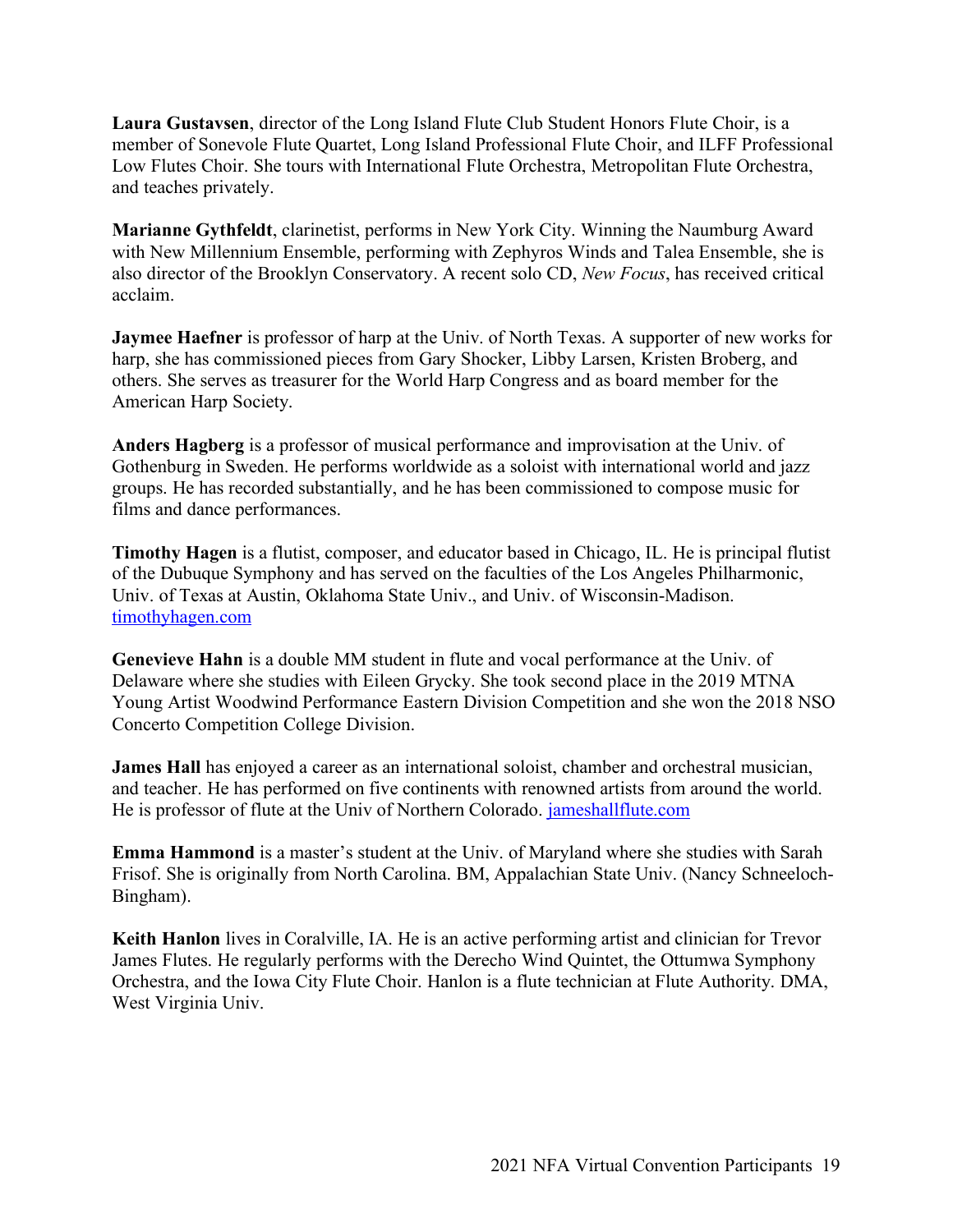**Amanda Harberg**'s music is published by Presser and has received many awards including a Fulbright Fellowship, Juilliard's Mennin Prize, and four NFA Newly Published Music awards. Her Piccolo Concerto will be premiered by Erica Peel on The Philadelphia Orchestra's Digital Stage and presented at NFA 2021.

**Doug Harbin** is a Minnesota composer and pianist. His music has been performed in Australia, Canada, China, England, Finland, South Korea, and the U.S., and has been included in conferences by the Society of Composers, CMS, and the CFAMC. He teaches theory and composition at Concordia College in Moorhead.

**Lynda Harman** retired from a career in big data analytics in 2020. She studies and plays with a jazz combo from the Colburn Community School in Los Angeles, as well as plays with the Flute Sonic flute orchestra. ARCM, Royal College of Music, London; MS, George Washington Univ.

**Debora Harris** is associate professor of flute at Concordia College in Moorhead, MN. Since 1989, she has served as principal flutist of the Fargo-Moorhead Symphony and Opera Co. Harris has traveled throughout the U.S. and around the world as a performer, teacher, and adjudicator.

**Jeiran Hasan** is a LefreQue Artist, principal flutist of the Knox-Galesburg Symphony, former instructor at Western Illinois Univ., and has competed in over 20 competitions, including the NFA Orchestral Audition and Masterclass and Young Artist Competitions. DMA, Univ. of Iowa. j-hasan.com

**Aleksandr Haskin** is winner of many international competitions including Young Concert Artists in NYC. Born in Minsk, Belarus, he received his education from Yale Univ. and PhD from Moscow Tchaikovsky Conservatory. He is a Burkart Artist and principal flutist of the Qatar Philharmonic Orchestra.

**Jocelyn Hatzl** is a composer, flutist, and saxophonist. She is earning a BM in commercial music: composing/arranging at Azusa Pacific Univ.

**Regina Helcher Yost** is second flute/piccolo of the Charleston Symphony, assistant principal flute/piccolo of the Colorado Music Festival, piccoloist with the Savannah Philharmonic, core flutist with Chamber Music Charleston, and adjunct professor at Charleston Southern Univ. reginahelcheryost.com

**Abby Yeakle Held** is the oboe professor at Stephen F. Austin State Univ. She has performed as a recitalist and orchestral musician across the U.S., Austria, and Belgium. A Fulbright Scholar and a recipient of the Presser Foundation Award, Held is one of the foremost scholars of the Viennese oboe.

**Sheryl Henze** is an active freelancer in NYC, where she performs regularly in *The Phantom of the Opera*, Orchestra of St. Lukes, and much more. A graduate of Curtis Institute of Music and member of Flute Force, she has been soloist with the Boston Symphony, St. Lukes, and Cabrillo Festival orchestras.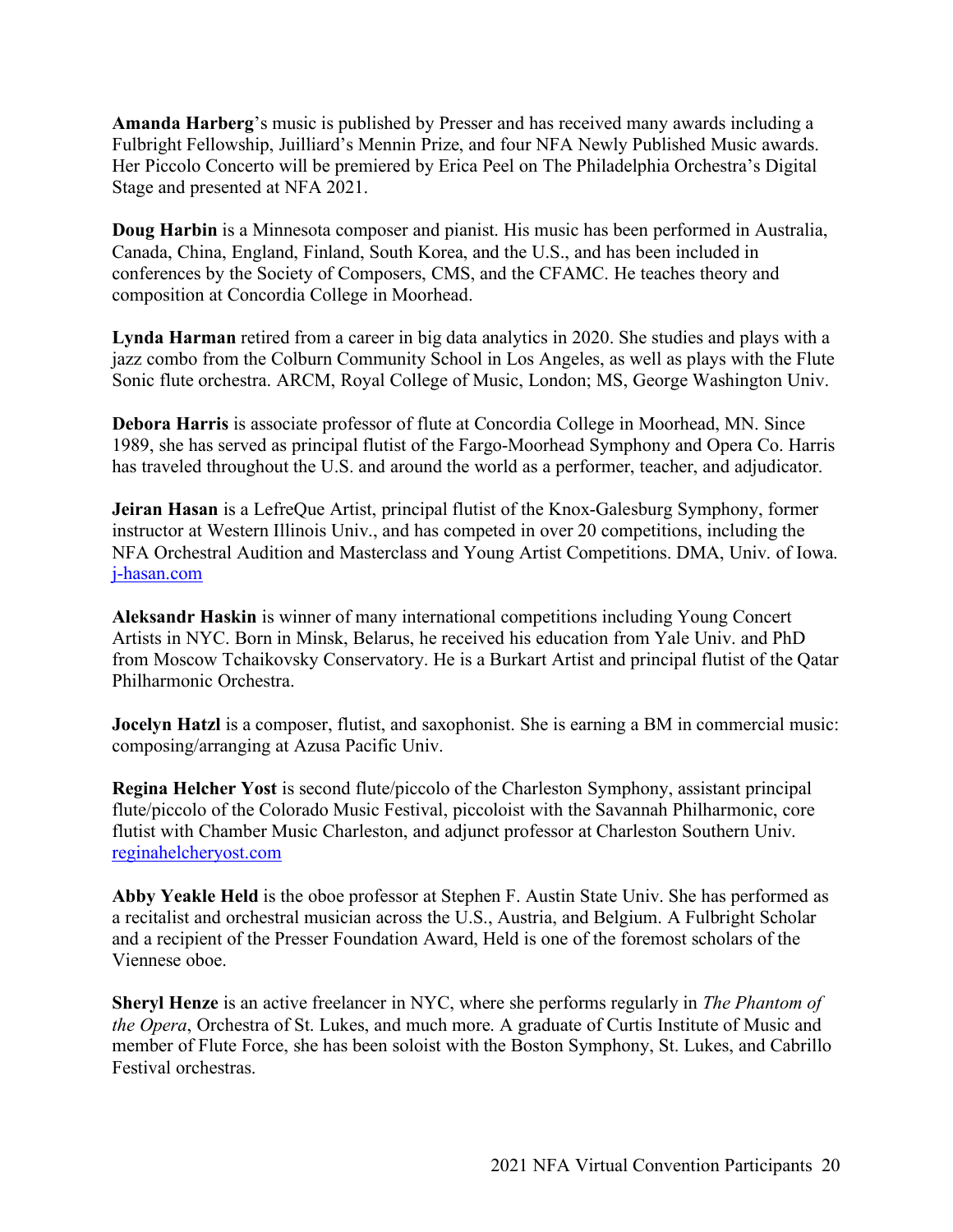**Elizabeth Hertzberg**, from Des Moines, IA, is a flute performance major at the Univ. of Iowa where she studies with Nicole Esposito.

**Jill Heyboer**, an advocate of contemporary music, is professor of music (flute) at Missouri State Univ. in Springfield, MO. She is also principal flutist of the Springfield Symphony Orchestra. During the summers, she teaches flute and chamber music at Interlochen Arts Camp in Interlochen, MI.

**Frida Hidalgo** is from Mexico. Mentored by Teresa Díaz, she has participated in a variety of groups ranging from classical to popular music. She has studied with various flutists, among them jazz flutists Holly Hofmann and Ali Ryerson. BM, Universidad Autónoma de Baja California.

**Evan Hines** is a collaborative pianist at his alma mater, Oberlin Conservatory. Hines has kept busy touring with Trio Continuum, with performances at the Kent/Blossom Chamber Music Festival, and he is program director for the Padanaram Chamber Music Festival. MM, Univ. of Michigan (Martin Katz).

**Elaine Hochheiser** enjoys playing C flute and bass flute, with a new-found love of big band jazz with her bass. She has studied with Shaul Ben Meir, and currently plays with the Song of the Angels and the Laguna Flute choirs, along with the Golden West Pops.

**Jane Hoffman** is principal flutist of the Sarasota Pops, teaches at State College of Florida, is a founding member of Trio Voilá, subs with Venice Symphony and Sarasota Opera, coaches flute at Riverview HS, and is a fellow scholarship recipient of the Sarasota Music Festival. DMA, Stony Brook Univ.

**Elisabeth Holley** is a music major at East Tennessee State Univ., where she participates in the wind ensemble, flute choir, and other chamber ensembles, and the marching band. She has studied Suzuki at ETSU since 2007. Holley studies with Rebecca Paluzzi.

**Sungji Hong** is an award-winning composer whose music has been performed in over 46 countries and 213 cities. Her compositions include works for solo instruments, orchestra, chorus, ballet, and electroacoustic media with interest on timbre and pre-determined pitch structures.

**Barbara Hopkins** is chair of the NFA Historical Flutes Committee. She is assistant principal flutist of the Hartford Symphony, plays historical flutes with the Rosewood Chamber Ensemble, and teaches at Hartt School Community Division and Sacred Heart Univ. DMA, Stony Brook Univ. barbarahopkins.com

**Joanna Hsieh** studies with Isabelle Chapuis in Los Altos, CA. She was accepted into the 2020 Honors Performance Series National Honors Band at Carnegie Hall and at Musikverein, as well as the 2019 NFA High School Flute Choir.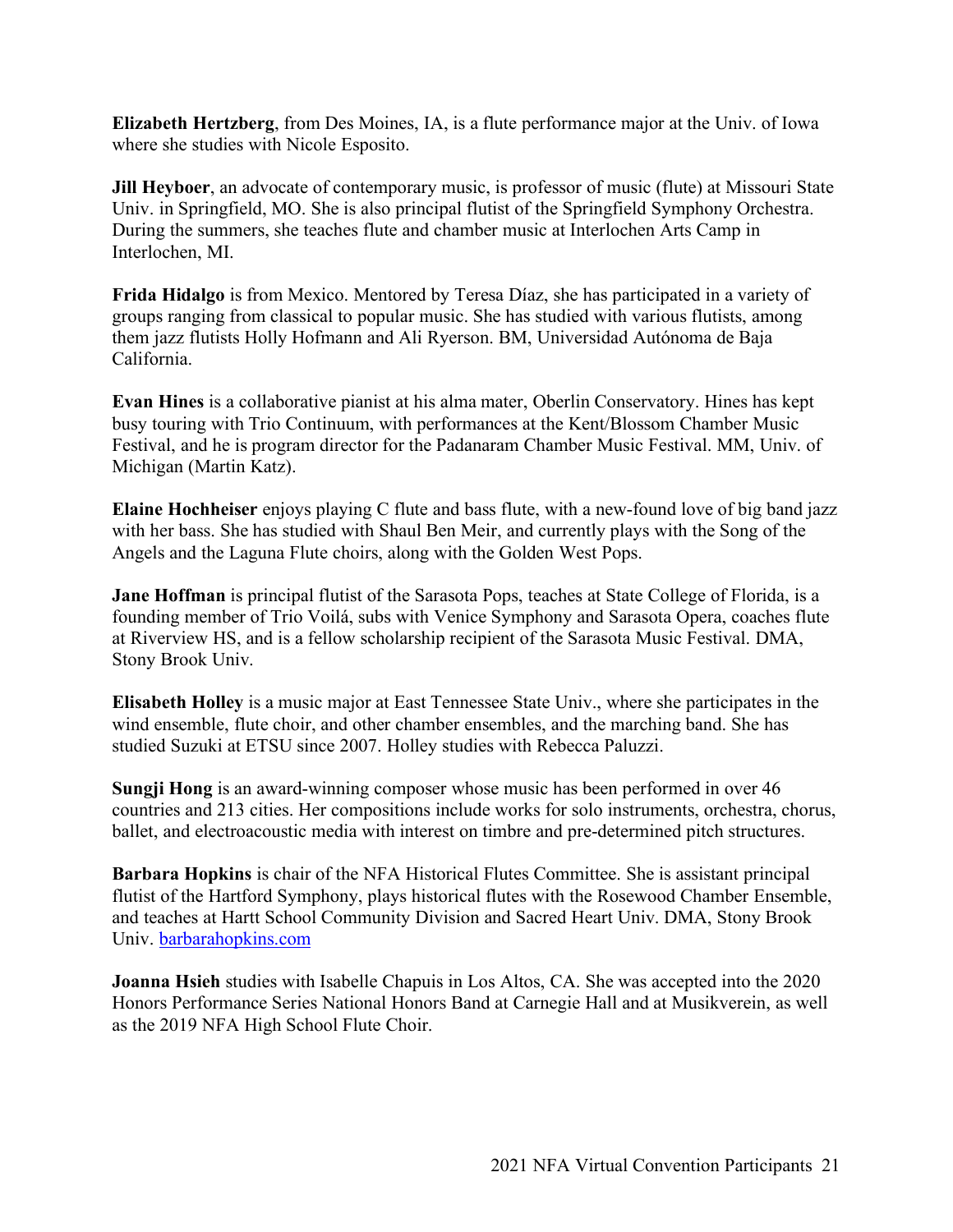**Cate Hummel** is a performer, Altus Artist, and author of drcatesflutetips.wordpress.com. She is adjunct professor of flute at the Univ. of St. Francis and founder of Dr. Cate's Flute Camp, a day camp for 7th through 12th grade flute students. fluteline.com

**Eileen Hung** attends Henry M. Gunn HS in Palo Alto, CA. She started playing flute in fourth grade, and plays in her school wind ensemble and the California Youth Symphony. She has also performed in the Santa Clara County Honor Band and the California All-State Honor Band.

**Ella Hursh**, from Middleton, WI, has been playing flute for eight years. Her favorite musical memories include playing at the Essentially Ellington competition in NYC and being a drum major for her marching band. Hursh looks forward to studying music education at the Univ. of Michigan.

**Emily Hutchinson** is an active recitalist, chamber musician, and teacher based in upstate New York. She has appeared as a concerto soloist with four orchestras and was a winner of the 2015 NFA Collegiate Flute Choir Competition. BS (music performance), Roberts Wesleyan College.

**Wendy Hymes** directs the IMI Chamber Players, advocating for works by diverse composers. She holds music performance degrees from Principia College, Indiana Univ, and Louisiana State Univ., and has taught at LSU, Southern Illinois Univ–Edwardsville, and Arkansas State Univ. imusici.net; wendyhymes.com

**Hal Ide** is a flutist and composer who made a career in arts administration with AIMS in Graz, Austria, and at Hancher Auditorium at the Univ. of Iowa. He has produced seven recordings of mostly original material, much of it for alto flute. As a watercolorist, he was artist-in-residence with the National Parks in 2017. He lives his life through three daily devotions: make music, swim, and paint.

**Owen Imhof** attends Centerville HS. This is his sixth year playing jazz flute and seventh as a flutist. So far, he's been first chair in the school's top concert band, and the only flutist in his school's top jazz band and combo.

**Oleksii Ivanchenko** is lecturer and accompanying coordinator in the keyboard performance department at Frost School of Music. He has won top prizes in nearly 30 international competitions and has performed as soloist around the world.

**Łukasz Jankowski** is a student at the Music Academy in Kraków in the class of Leszek "HeFi" Wiśniowski. In 2018, he performed Wojciech Kostrzewa's Concerto for Flute, Jazz Trio, and Orchestra, written for him. He is a co-founder of Grzeczni Chłopcy jazz band, with which he records and performs.

**Elizabeth Janzen** teaches at Texas A&M Univ.–Kingsville, and is second flutist of the Victoria (TX) Symphony. She performs as soloist, chamber artist, and clinician across the U.S., Canada, and Mexico. She studied at the Univ. of Toronto (Susan Hoeppner) and Manhattan School of Music (Linda Chesis).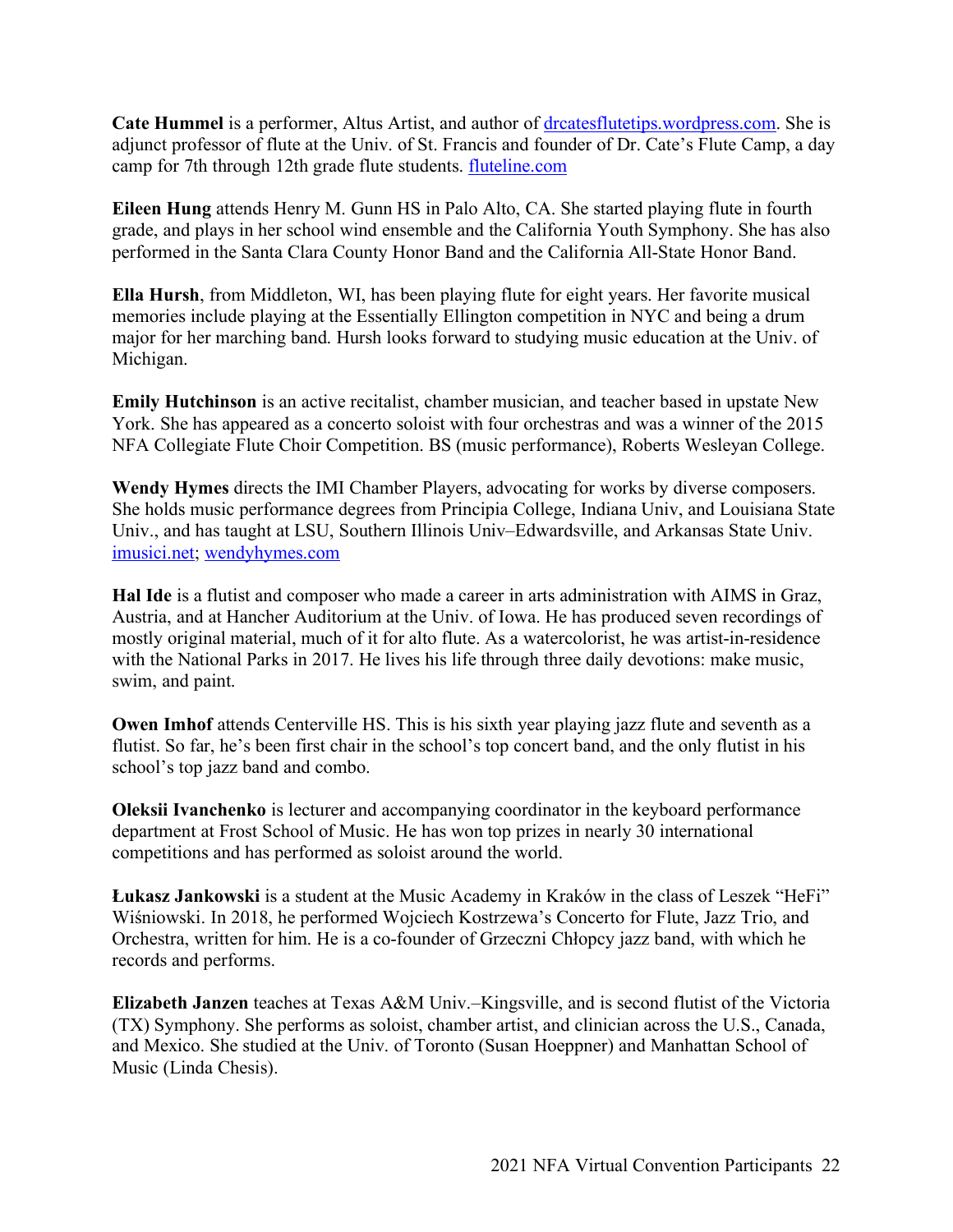**Natalia Jarząbek**, graduate (flute, hons) and doctoral student at the Music Academy in Kraków and the Jagiellonian Univ. (mathematics), is the award-wining principal flutist of the Kraków Philharmonic. A researcher of circular breathing, she has released CDs and the book *Infinity,* focused on technique.

**Lisa Jelle** is professor of flute at Capital Univ. in Columbus, OH, and a member of the PANdemonium4 Flute Quartet. Her CDs are *Bolling & Beyond*, *Mark Flugge Remembered*, and *Waltz into Madness*. BM and BME, Univ. of Northern Colorado; MM, Univ. of Texas–Austin; DMA, Rice Univ. lisajelle.com

**Christina Jennings** is professor of flute at the Univ. of Colorado. She has won the Concert Artists Guild, Houston Symphony's Ima Hogg, NFA Young Artist, and New York Flute Club Competitions. A frequent concerto soloist, she is principal flutist of River Oaks Chamber and Arizona MusicFest! orchestras.

**Vivien Jia** attends Credo Christian High School in Langley, British Columbia. She loves playing the flute, and has done so for more than six years. Besides playing the flute, she enjoys playing piano, cooking, and reading books.

**Krista Jobson** is associate professor of flute at the Univ. of Texas–Rio Grande Valley and co-principal flutist of the Valley Symphony Orchestra in McAllen, TX. She has toured the world with Duo Aldebaran (flute and guitar). kristajobson.com

**Steve Johns** is one of the most dynamic and versatile drummers on the NYC and international jazz scenes. He has performed and recorded with Sonny Fortune, Benny Carter, Billy Taylor, Nat Adderley, Jimmy Owens, Stanley Turrentine, Jimmy Heath, The Randy Brecker Quintet, Dave Liebman, and many others.

**Emlyn Johnson** is flutist and co-director of the American Wild Ensemble, instructor of music at Missouri State Univ., and executive director of Pro Musica Joplin. She performs regularly with Ensemble Signal and Ensemble Alla Balena, and she co-hosts the New Music Listening Club podcast.

**Rebecca Johnson** is assistant professor of flute at Eastern Illinois Univ. and second flutist of Sinfonia da Camera. She is the NFA vice president and was 2019 program chair. BM, Univ. of Northern Iowa; PGDip and PPRNCM, Royal Northern College of Music; MM, Univ. of Louisville; DMA, Univ. of Illinois.

**Adah Toland Jones** is professor of flute at Texas State Univ., principal flutist with the Austin Opera and Victoria Bach Festival, and subs with the Austin Symphony. BM, MM, and performer's certificate, Eastman; DA, Ball State Univ. (awarded Distinguished Alumni Citation). She is a Burkart Artist.

**Gwyn Jones** performs regularly in the Metro-D.C. area in a range of small and large ensembles alike, spanning classical chamber, orchestral, jazz, and musical theater genres. Jones holds her MM from Florida State Univ., and she was a teaching fellow at the Univ. of North Texas.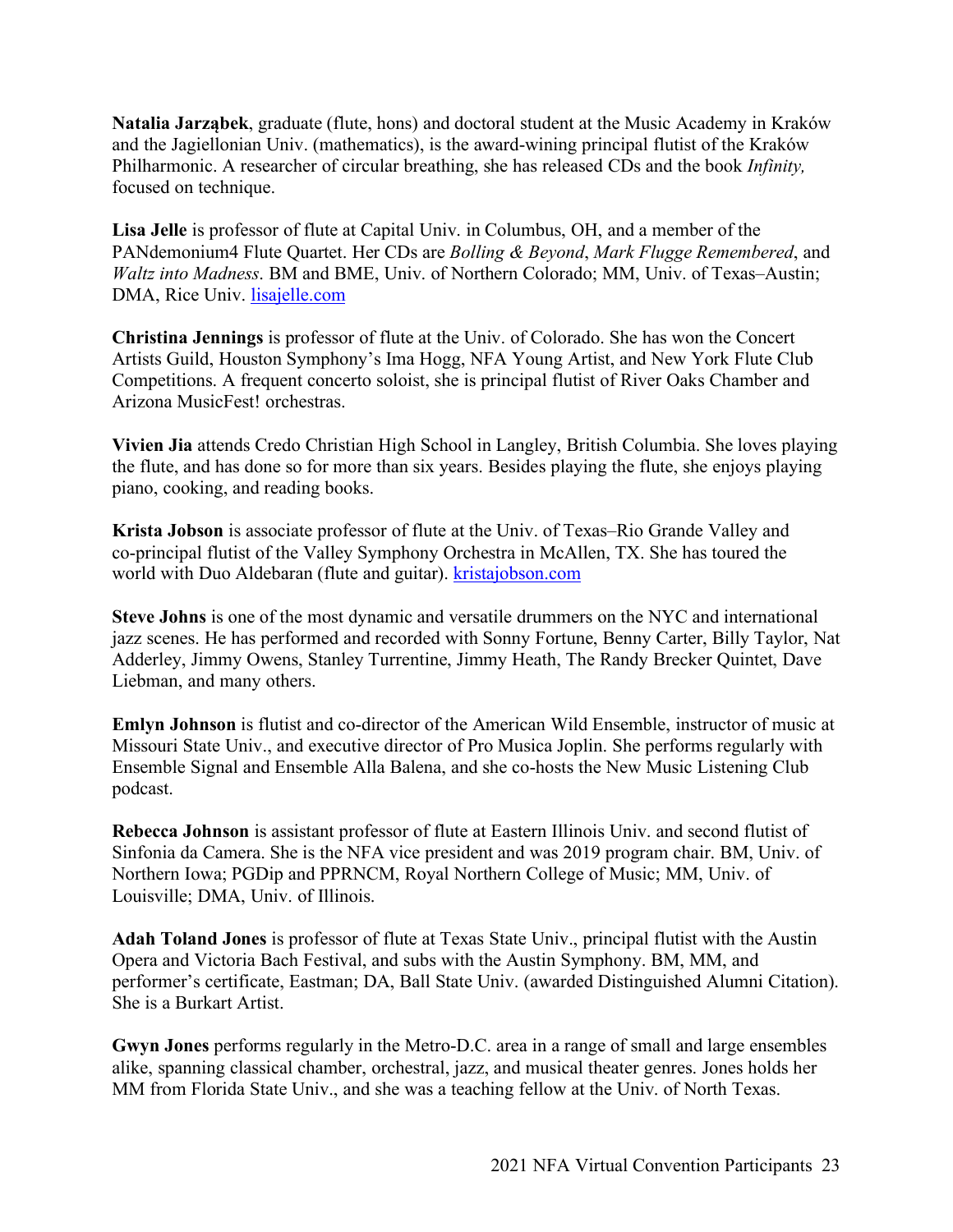**Katherine Borst Jones**, 2011 NFA Distinguished Service Award recipient, is Ohio State Univ. professor and OSU Flute Workshop and OSU Flute Troupe founder. She has served the NFA as president twice, as secretary/treasurer, and as 1992 convention program chair, among others. She is a member of COSMOS.

**Michiko Kadoya** studied flute with Ryu Noguchi, Julius Baker, and Keith Underwood, and jazz with Ron McClure and Ali Ryerson. Kadoya has appeared at Carnegie Hall and on the radio, toured with the Japan Jazz Flute Big Band, and released a CD. BM, Toho School of Music (Japan); MA, NYU.

**Cindy Kaiser** is a BA/BM student at Lawrence Univ., and member of the wind ensemble and orchestra. Teachers include Laura Gilbert, Erin Lesser, Jeanne Wilson, and Suzanne Jordheim. She was piccoloist of the NY All-State wind ensemble and orchestra, and a member of the All-Eastern symphonic band.

**Nicole Kammer** graduated Slippery Rock Univ. of Pennsylvania in May 2021 with a BM in flute performance, where she studied with Cassandra Eisenreich. Beginning in August 2021, she will attend Minnesota State College Southeast in Red Wing to receive her AAS in band instrument repair.

**Margaret Kampmeier** is active as a soloist, collaborative pianist, and educator. She has performed with the St. Petersburg Chamber Philharmonic, New York Philharmonic Ensembles, Kronos Quartet, and the Orchestra of St. Luke's. She teaches at the Manhattan School of Music and Princeton Univ.

**Trudy Kane** was principal flutist of the Metropolitan Opera from 1976 through 2008 and she is emeritus associate professor at the Frost School of Music. Many wonderful works have been written for her by composers Ellen Zwillich, Thomas Sleeper, Dorothy Hindman, Lansing McLoskey, and Valerie Coleman.

**Kim Kashkashian**, Grammy award-winning violist, has received the Opus Klassik prize, Cannes Classical Award, George Peabody Medal, and Switzerland's Golden Bow Award. She is on the faculty at New England Conservatory and is founder and artistic director of Music for Food.

**Shun Katayama** is a flutist and a composer based in Tokyo. He graduated summa cum laude from the Kunitachi College of Music, and received his master's degree from the Manhattan School of Music. He has won numerous best soloist awards in Japan, and has performed with Makoto Ozone and Yosuke Yamashita.

**Mindy Kaufman** joined the New York Philharmonic at the age of 22 after three seasons with the Rochester Philharmonic Orchestra. She has performed as soloist with the New York Philharmonic and on dozens of film soundtracks. BM, Eastman (Walfrid Kujala, Bonita Boyd, and James Galway).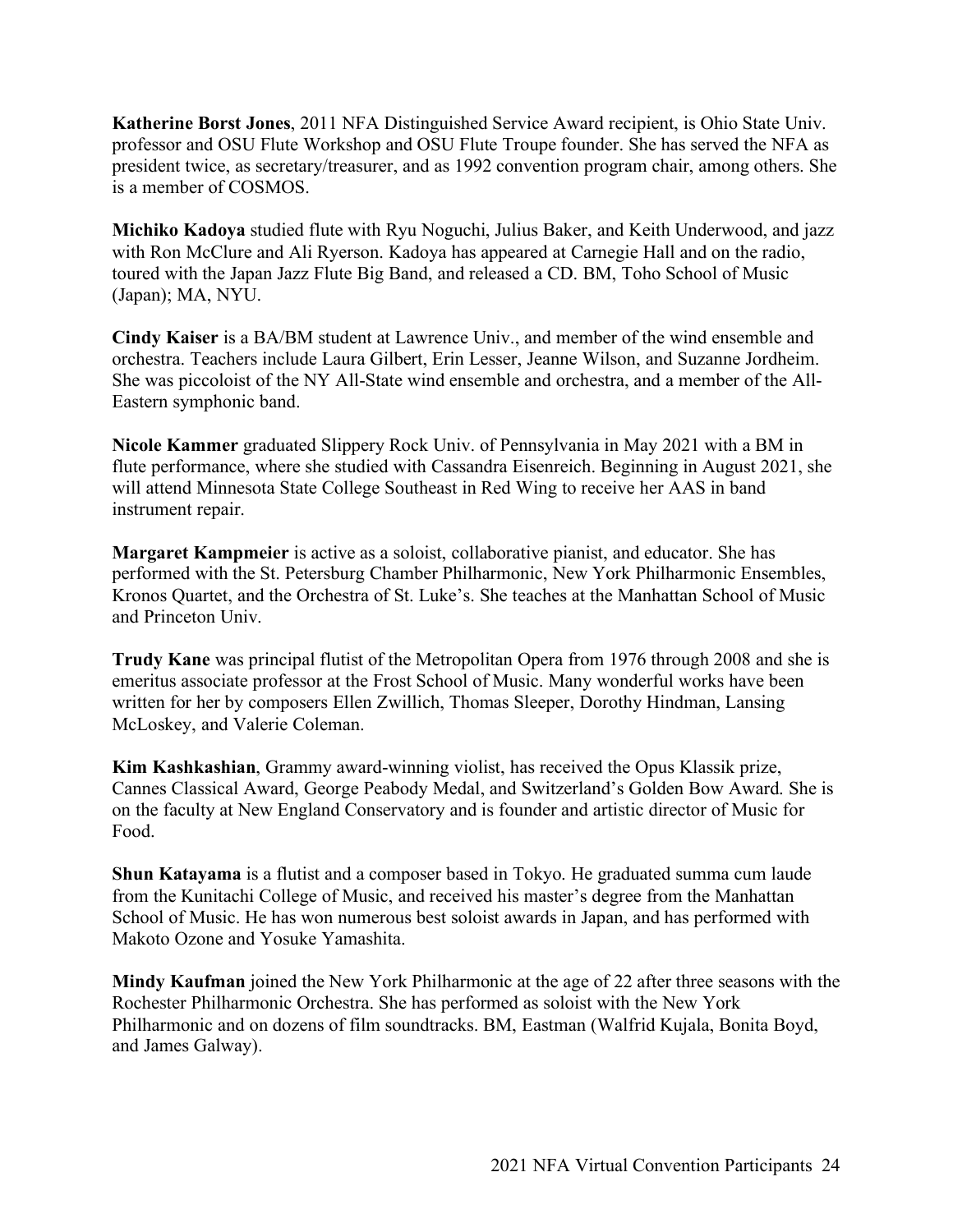**Melissa Keeling** is a flutist, composer, and educator known for her work with effects pedals. BS, Western Kentucky Univ.; MM, Middle Tennessee State Univ.; DMA, The Graduate Center, CUNY. She studied with Heidi Alvarez, Deanna Little, and Robert Dick. Keeling is a Trevor James Alto Flutes Artist.

**Leanna Keith** is a flutist, composer, and improviser based out of Seattle, WA. She is the professor of flute at Cornish College of the Arts. Her latest album, *Tarot Album*, released in 2021 on Bandcamp, features improvised flutes and electronics. leannakeithflute.com

**Norma Kelsey** holds BA and MA degrees in music. A retired music teacher and a founding member of the Frederick (MD) Flute Choir, she studies jazz with Donna Sevcovic and Ali Ryerson, attending Ryerson's annual masterclass. Kelsey has performed in the Japan Jazz Flute Big Band and that of the NFA.

**Katherine Kemler** is professor of flute at Louisiana State Univ., and she teaches regularly at the Oxford Flute Summer School in England, Académie Internationale de Colombes in France, and Festival de Flautistas Perla del Pacifico in Ecuador.

**Kelariz Keshavarz** is an international award-winning flutist, active in classical and contemporary spheres. She is the co-founder of Petrichor Records, artistic director of PR Young Iranian Composers Project, and she has commissioned more than 50 compositions by Iranian composers.

**Daniel Kessner** has written more than 175 works in all genres, which have received over 950 performances worldwide. He is professor emeritus at California State Univ–Northridge where he taught from 1970 through 2006. He maintains an active career as composer, conductor, and flutist.

**Dolly Eugenio Kessner**, professor emeritus at Moorpark College, holds a PhD from the Univ. of Southern California and was a Fulbright Senior Specialist in Norway. She has premiered several piano solos, chamber works, and concertos, and has performed duo recitals with her husband in Europe and the U.S.

**Daniel Ketter** is assistant professor of music at Missouri State Univ. and faculty at the Eastman Cello Institute. He is also principal cellist with the Springfield Symphony, cellist with Opus 76 String Quartet and Ensemble Alla Balena, and cellist/co-director of the American Wild Ensemble.

**Dominique Kim** has performed flute and piano concerti with orchestras across the U.S., including the San Diego Symphony. She is the first prize winner of the 2019 James Pappoutsakis Flute Competition, and has performed with the Houston and Hartford Symphonies.

**Elise Kim** is a national prizewinner of the COFA Collegiate Competition and the MTNA Competition. She has also soloed with the Eastern Music Festival Orchestra, UW Symphony Orchestra, and Sewanee Summer Music Festival Orchestra. She is pursuing a BM in flute performance at Univ. of Washington.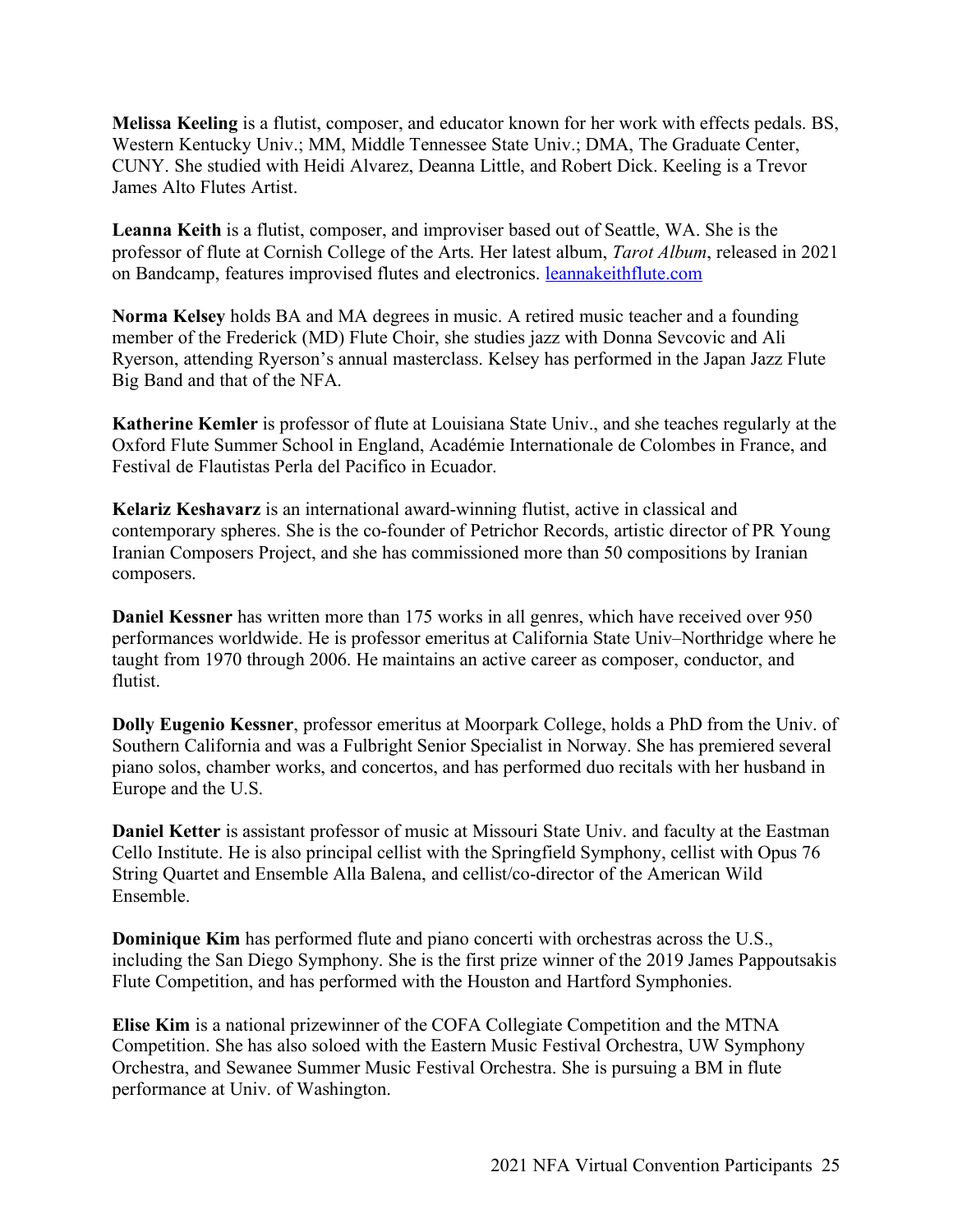**Grace Kim** studies under Randolph Bowman. A member of Cincinnati Symphony Youth Orchestra, she has won prizes in Jack & Lucille Wonnell Young Artist Concerto Competition (first), the Flute Society of Kentucky Junior Soloist Competition (first), and Central Ohio Flute Association Competition (second).

**Jamie Kim** is a Trustee Scholar at the Univ. of Southern California, studying with Jim Walker. She is a winner of National YoungArts and Classics Alive, was a finalist in the NFA High School Competition, and semifinalist at the Music Center's Spotlight. She has played at the Chautauqua and NRO festivals.

**Joanna Kim** is a flute performance major at Carnegie Mellon Univ., studying with Alberto Almarza. She has performed with 2019 NYO-USA, received third place at 2018 RAFA and 2019 Myrna Brown Young Artist competitions, and won the 2020 Flute Society of Greater Philadelphia Collegiate Artist Competition.

**Mihi Kim** teaches at École Normale de Musique de Paris Issy-Vanves. She has won awards in international competitions in Paris (Rampal competition) and the Grand Prix in Bayreuth. Kim is a Miyazawa International Artist and soloist. BM, Cologne; MM, Munich; DMA and PhD, Paris Conservatory.

**Seohyun (Eden) Kim** attends Coppell High School in Texas. She began flute in fifth grade with Won Lee and later joined Monica Song's studio. She has won awards at the Dallas Symphonic Festival and Texas Flute Festival, and was accepted to the GDYO flute choir and the 2020 TMEA All-State Concert Band.

**Stephanie Kim** began studying the flute at the age of nine with Ben Kim, and is now a student of Monica Song. She was a winner of the Clair Johnson Flute Soloist Competition (2020), and won second place in the Dallas Symphonic Festival in the Junior Sonata Division (2021).

**YoonHee Kim** is a lecturer at Yonsei Univ. and Busan National Univ. of Education in Korea. Kim performs throughout Korea and Europe as a soloist and an ensemble player. BM, Yonsei Univ. (Korea); MM, Univ. of Cincinnati–CCM; DMA, Ohio State Univ.

**Lindsay Kimbley** is an elementary music specialist in the Dallas area and she performs in local ensembles. BM, Univ. of Southern Mississippi; MM, Southeastern Louisiana Univ.; DMA, Texas Tech Univ.

**Yuki Kitazawa** graduated from the Musashino College of Music, is a member of the Japan Jazz Flute Big Band, and teaches at the Yamano Music School.

**Samantha Kochis** is finishing her undergraduate degree in music education at Slippery Rock Univ. She was accepted into the NFA Collegiate Flute Choir in 2019 and 2020. Kochis plans to continue her education by obtaining her MM in flute performance.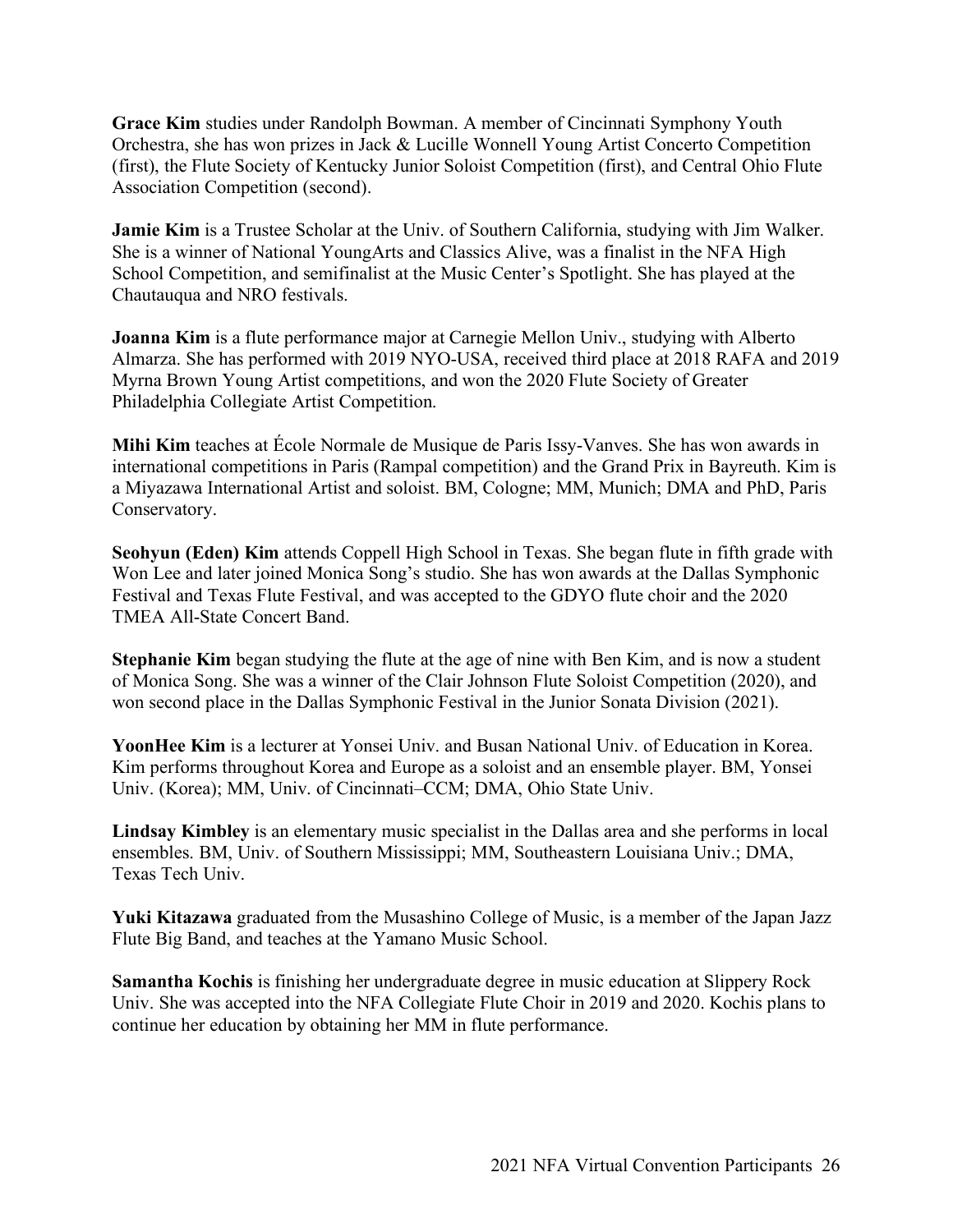**Virginia Broffitt Kunzer** is associate professor of flute at Auburn Univ., principal flutist of the Symphony of Northwest Arkansas, and flutist in the Pangaea Chamber Players. She has established a career as a pedagogue, soloist, orchestral musician, and chamber musician. virginiabroffitt.com

**Yuko Kurihara** began playing piano at the age of seven, and joined the school band playing alto and baritone saxophones and flute. Currently, Kurihara enjoys playing jazz in a flute big band, and saxophone in a social big band, while working in a Japanese company as a CPA.

**Nicole Laborie** is a student at Slippery Rock Univ., where she majors in early childhood and special education and minors in music.

**Michael Laderman**, flutist and composer, recorded the title track "Saturday Destroyer" for the rock group Tigers & Monkeys. He has performed in Weill Recital for Artists International, at three NFA conventions, 1995 New York Flute Club Flute Fair, and Merkin Hall. DMA, Stony Brook Univ. fluteperformer.com

**Laguna Flutes** is a community flute ensemble under the direction of Cynthia Ellis since 2013. This group has grown to a complete ensemble of over 20 players, including a contrabass flute. Performance highlights include lobby concerts during the holidays at the Segerstrom Concert Hall. lagunaflutes.com

**Karen McLaughlin Large**, assistant professor of flute at Florida State Univ., is a passionate performer and pedagogue. Her recordings feature the flute music of David Amram, romantic transcriptions, and her contributions to Traverso Colore: Baroque Flute Ensemble. karenlarge.com

**Eric Lau** teaches saxophone at the Univ. of New Mexico, is a Yamaha and D'Addario Performing Artist, and plays with the Santa Fe Opera, New Mexico Philharmonic, and Santa Fe Symphony. An active chamber and solo musician, he has been involved in numerous commissions of new works for the saxophone.

**Jennifer Robin Lau** is on the faculty of the Univ. of New Mexico. An active teacher and performer, she plays flute and piccolo with Santa Fe Pro Musica and Opera Southwest, and has performed with the Santa Fe Opera, New Mexico Philharmonic, and Santa Fe Symphony.

**Anke Lauwers** studied in Antwerp with Peter Verhoyen. She works freelance in several orchestras, such as the Symphony Orchestra of Flanders. In 2010 she won first prize in the NFA Piccolo Artist Competition. She is assistant piccolo teacher at the Royal Conservatoire Antwerp.

**Zara Lawler** combines music, dance, and theater. She staged Sciarrino's *Il Cerchio Tagliato dei Suoni* for 104 flutes at the Guggenheim. In 2020 she released her second CD, *Clickable*, with percussionist Paul Fadoul on Parma Recordings. She studied at Juilliard with Carol Wincenc and Sam Baron.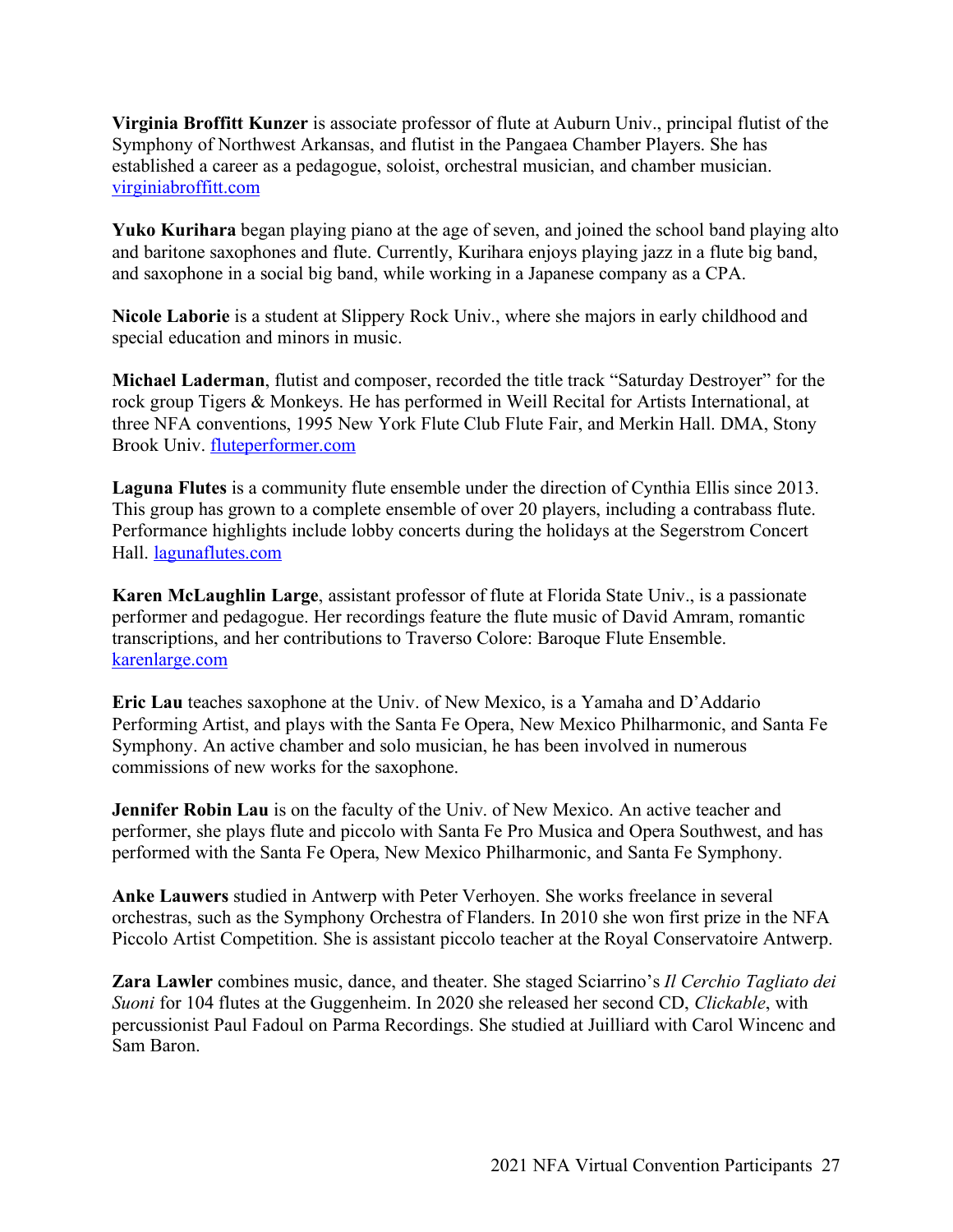**Audrey Lawrence** attends Plum High School, where she is a member of the marching and symphonic bands. She has studied flute with Dan Parasky for eight years and participates in his honors and studio flute choirs. Lawrence has been selected for various local, state, and national festivals and competitions.

**Stephen Lawson** is professor of horn and coordinator of brass studies and graduate studies at Marshall Univ. He is the author of *Modern Method for Historical Horn Performance*. BM, State Univ. of New York at Potsdam; MM and DMA, Michigan State Univ.

**Lindsay Leach-Sparks** is professor at the Univ. of Akron, co-founder of Sparks Creative, and piccoloist with the Symphony Orchestra Augusta. BM and MM, Peabody; GPD, Royal Academy of Music; DMA, Univ. of Cincinnati-CCM. She has recordings on Albany Records. *Ilsparks.com* 

**Choyi Lee** is a student of Soyoung Lee. She graduated from Sunhwa Arts Middle School with a Best Performance award. She completed diplomas at the Académie Internationale d'été de Nice in 2017 and 2018, received third place in the 2019 Eumyeon Competition, and was a finalist in this competition in 2020.

**Christopher Lee** is an Altus Flutes Artist, AGIMUS International Competition laureate, Canada Council for the Arts grant recipient, and former principal flutist of the Toronto Philharmonia. He has appeared in Canada, U.S., U.K., Italy, Spain, Belgium, Austria, Costa Rica, Honduras, Panama, Peru, and Brazil.

**Jean Lee** is an artist diploma student at the Univ. of Illinois at Urbana-Champaign, studying with Jonathan Keeble. BM, Wheaton College in Illinois (Jennie Brown); MM, Univ. of Illinois at Urbana-Champaign.

**Sehee Lee** has appeared as a collaborative pianist and chamber musician across North America, Europe, and Korea. She is lecturer of piano and collaborative piano at Texas A&M Univ.– Kingsville and also serves as piano faculty at the New England Music Camp in Maine.

**Hannah Leffler** teaches at the Univ. of Texas at Arlington and at LSM Summer Academy. Cofounder of WoodWired, she was prizewinner in the NFA Young Artist Competition and winner of the NFA Orchestral Audition and Masterclass Competition. MM, Univ. of Northern Iowa; DMA, Univ. of North Texas.

**Francesca Leo** is a flutist, educator, and the founder of **playingwithoutpain.com.** She is committed to performing arts health advocacy work and has presented her research internationally. She holds degrees in flute performance from Bowling Green State Univ. and the Manhattan School of Music.

**Katie Leung**, pianist, is affiliate assistant professor at the Univ. of Nevada, Las Vegas. She worked previously on the accompanying staffs of Manhattan School of Music and Rutgers Univ. BM (flute and piano performance), Univ. of Michigan; MM (collaborative piano), Manhattan School of Music.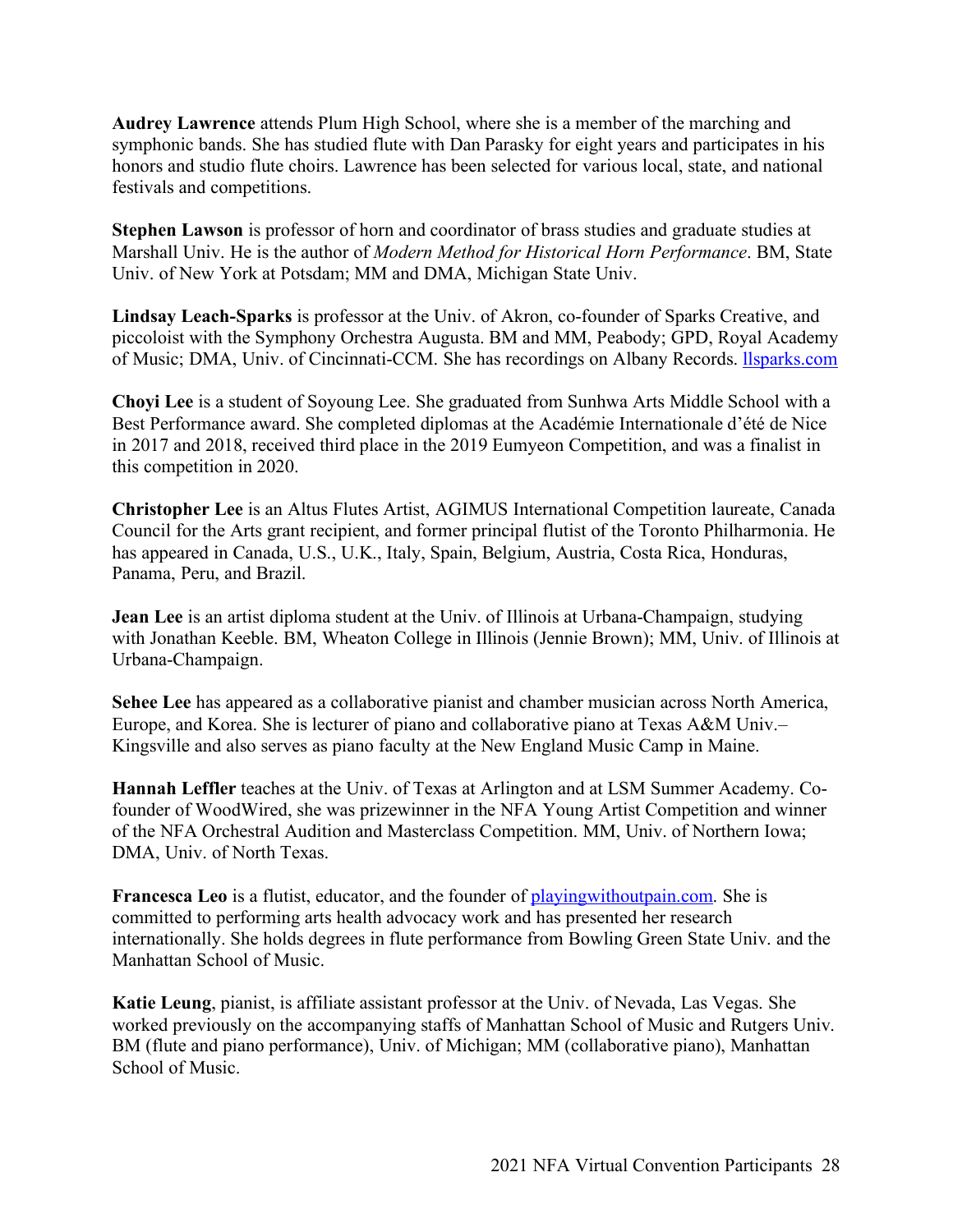**Gilbert Levy** plays an array of drums and stringed instruments from around the world. He has a background in North Indian classical music and a deep immersion in jazz due to his upbringing in New Orleans. He is a performer, recording artist, and accomplished producer and engineer. mysticjourney.net

**Katherine Lewis** is a performer, clinician, and disability advocate throughout the U.S. She uses her experiences as a disabled performer to help create a more equitable, inclusive, and accessible music industry and workforce at large for all creatives. She holds a M.A.L.C.M. and is a retired Army flutist.

**Xiaoxi Li** started to study flute at the age of 10 with Guoliang Han from the Central Conservatory of Music, and now studies at the Colburn Music Academy with Jim Walker. She won third place in both 47th and 48th annual NFA High School Soloist competitions.

**Ivy Liang** attends the Texas Academy of Mathematics and Science in Denton, TX. She fell in love with music at an early age and has played the flute for seven years. Her long-time mentor is Natalie Meidel, who has provided her with invaluable guidance throughout the entirety of her flute journey.

**Amy Likar** is a performer, teaching artist, and advocate for musicians' wellness. She is committed to the transforming power of music for all. She is a member of the Oakland Symphony and the director of training for the Association of Body Mapping Education. amylikar.com

**Alicia "Lish" Lindsey** enjoys an active career in NYC as an orchestral, chamber, wind symphony, Gagaku, and Broadway substitute flutist. She teaches at New Jersey City Univ., Brooklyn College (NYC), Wilkes Univ. (PA), and SummerMusicInTuscany.com (Italy). lishlindsey.com

**Na'ama Lion** performs, records, and teaches internationally. She is on the faculties of Longy School of Music and Amherst Early Music Festival, and she is director of the Mather Chamber Music program at Harvard. Lion holds a DMA in historical performance and a Dutch Soloist Diploma. naamalion.com

**Chih Hao Liu** attends Lishan High School in Taipei, Taiwan. Recently, Liu has qualified to enter the second round in Japan's 24th Biwako International Flute Competition, attended the young talent of Dutch International Flute Competition, and was invited to perform at the Fellach Musikschule in Germany.

Lydia Liu is a high school student who has been studying flute for four years. Liu loves listening to and playing music, and hopes to impact others with her instrument playing.

**Martha Conwell Long** is the principal flutist of the Oregon Symphony. Her teachers include Jim Walker, Elizabeth Rowe, and Brooks de Wetter-Smith. marthaclong.com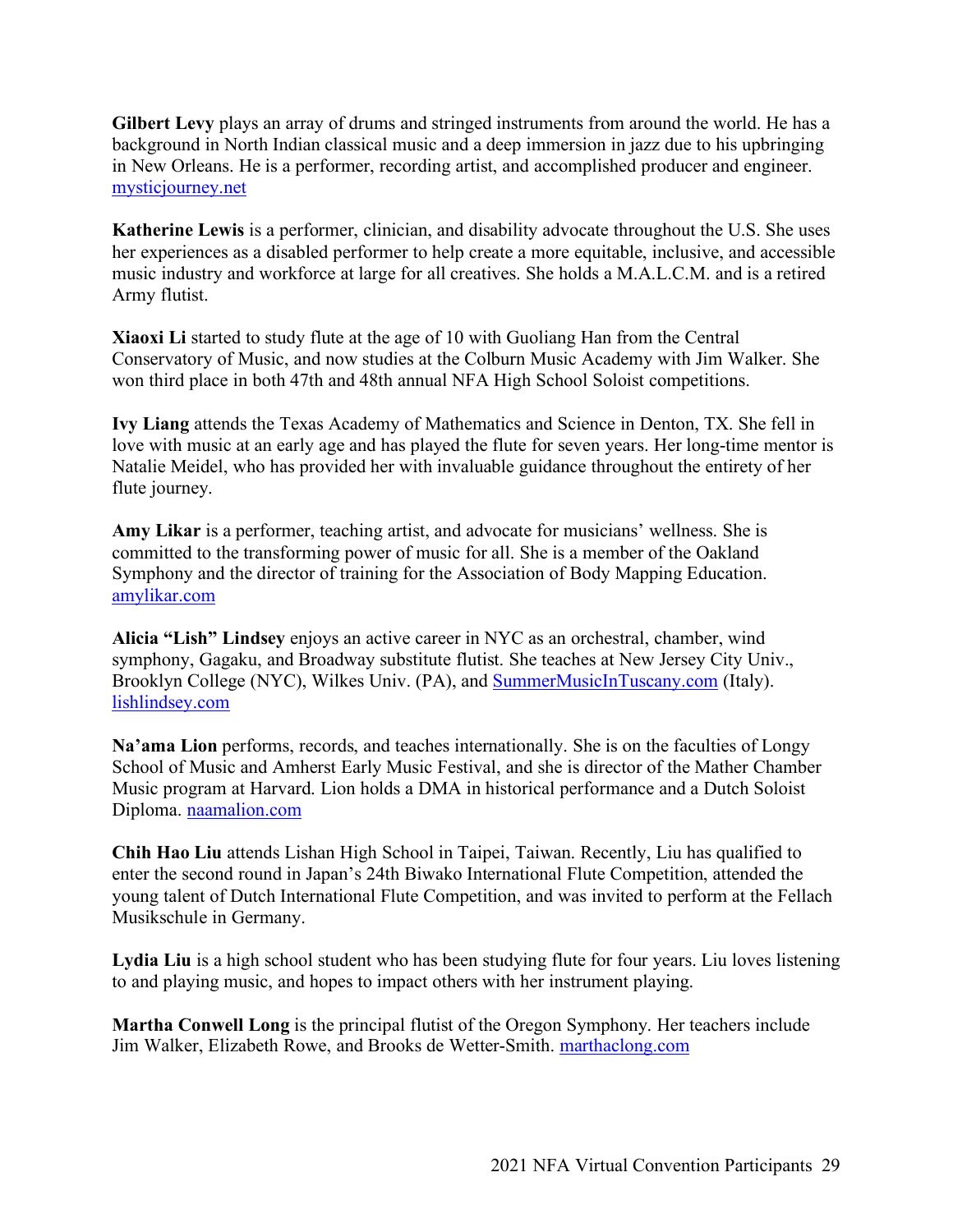**Paige Dashner Long**, Altus Artist, directs the Metropolitan Flute Orchestra in summer residence at New England Conservatory, Daytona State College Flute Choir, and Florida Flute Orchestra. She performs and directs festivals internationally, and serves on the NFA Low Flutes Committee. contraflute.com

**Phyllis Avidan Louke**, Altus Artist, conducts the Rose City Flute Choir, is principal flutist of the Tilikum Chamber Orchestra, and she is in demand as a flute clinician and adjudicator. A composer and ASCAP member, she has co-written six pedagogy publications. phyllislouke.com; fabulousflute.com

**Elizabeth Lu** plays with the Miami City Ballet Orchestra, Palm Beach Symphony, Florida Grand Opera, and was a fellow with the New World Symphony. BM, Univ. of Cincinnati–CCM (Bradley Garner); MM, Carnegie Mellon Univ. (Jeanne Baxtresser); PSC, Colburn School (Jim Walker).

**Brian Luce** is professor and associate director at the Univ. of Arizona, and a Yamaha Performing Artist. He performs as a soloist and member of the Luce-Caliendo Duo and Arizona Wind Quintet. He can be heard on the Naxos, Albany, Toccata Classics, Citadel, Gault, and CoSeismic labels.

**Alex Lui** attends California State Univ., Long Beach, majoring in jazz studies. He studies flute with Darrin Thaves, jazz flute with Katisse Buckingham, and saxophone with Jay Mason. He competed in the 2018 NFA Jazz Artist Competition and has previously played in the NFA Jazz Flute Big Band.

**Michael Lynn** is professor of recorder and baroque flute at Oberlin Conservatory. He performed at the Obama Inauguration, and throughout the U.S., Canada, Taiwan, Italy, Portugal, and Japan. He is known as a collector, writer, and performer/scholar of historical flutes. originalflutes.com

**Ryan MacDonald** is a flutist with the U.S. Army Japan Band. Previously, he worked as a woodwind doubler and played flute and clarinet on the national tour of *Fiddler on the Roof*. BA degrees (in physics and in music), Univ. of Maine; MM (flute performance), Univ. of Minnesota.

**Curtis Macomber**, violinist, enjoys a career as soloist, chamber musician, and teacher, and is recognized as a foremost interpreter of new music. His CDs include concertos by Martin Boykan and Laura Schwendinger. He is on the faculties of Juilliard and Manhattan and Mannes Schools of Music.

**Susie Maddocks** travels a diverse path as collaborative pianist, soloist, and singer/songwriter. Her career has given her opportunities to perform alongside award-winning artists and colleagues, and she is thrilled to share duo970 with long-time friend and flutist James Hall.

**Sivan Magen**, Israeli harpist, has won the International Harp Contest in Israel, Pro Musicis International Award, and Borletti-Buitoni Trust Award. A founding member of the Israeli Chamber Project, he is principal harpist of the Finnish Radio Symphony Orchestra.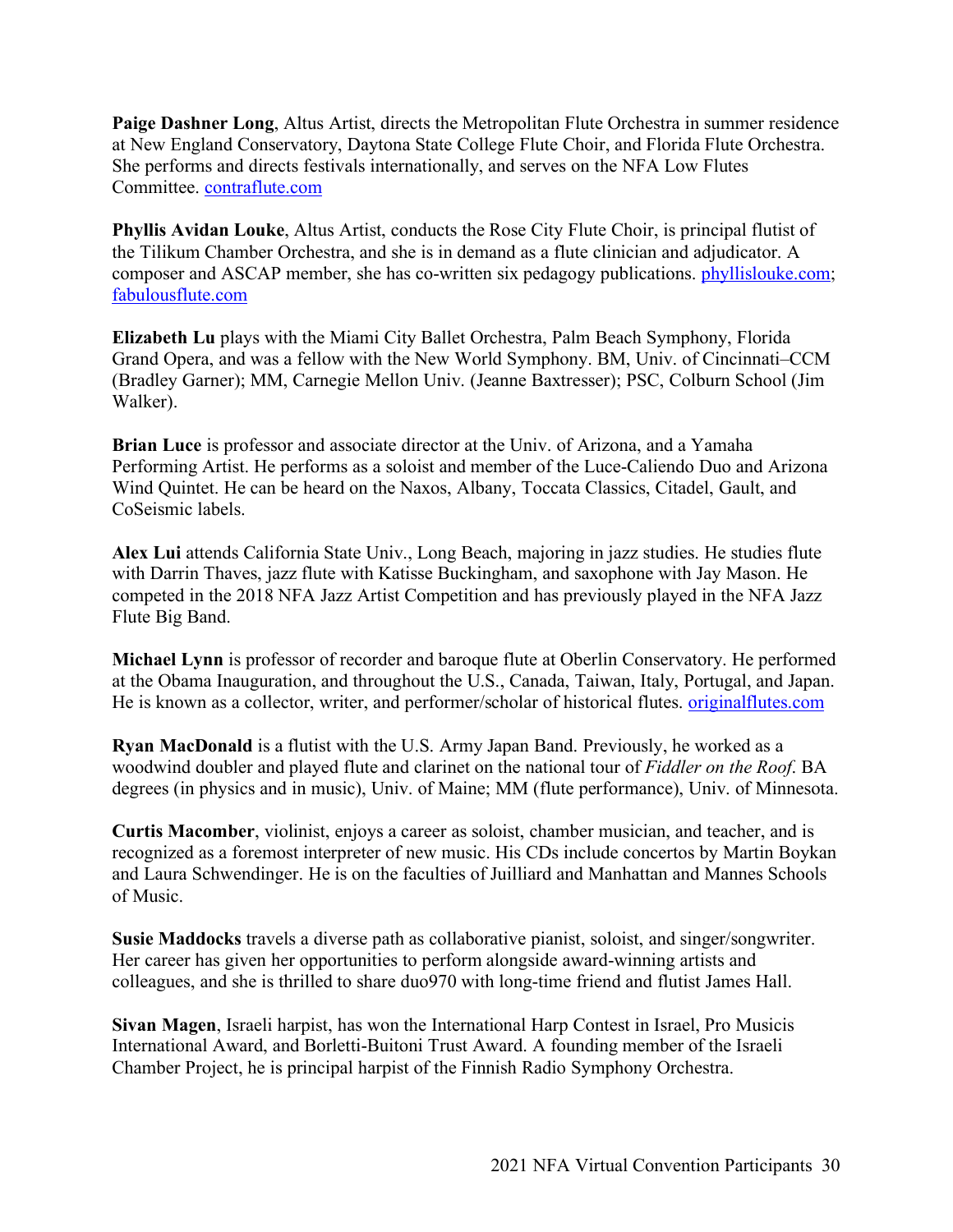**Robert Maggio** has composed numerous works for flute which have been performed and recorded internationally, including *Elysian Fields*, *Fluano Pianute*, *Traveling Songs*, *Two Quartets*, *Phoenix*, *Touching Heaven*, *Aegean Airs*, and *The Laurel Tree*. He teaches composition at West Chester Univ. of Pennsylvania.

**Julie Martin Maisel** has taught at the TU Dublin Conservatoire in Ireland since 2005. As a freelance musician, she has performed with the RTÉ National Symphony, Pro Arte Orchestra, Opera Theatre Company, Irish Film Orchestra, Dublin Sound Lab, and at the Academy of St. Martin in the Fields in London.

**Anne Maker** has a passion for new music and is the co-founder and artistic director of N/A Ensemble. Maker is pursuing a DMA at the Univ. of North Texas with Elizabeth McNutt. She previously studied with Amy Porter and Robert Dick at the Univ. of Michigan and New York Univ.

**Mirko Maltoni** is a well-known pianist and harpsichordist; he has also studied chamber music and Gregorian and polyphonic chant. As an accompanist, he has played in recital with an array of international players. Maltoni serves as an accompanist and teacher at the G. Verdi Conservatory in Ravenna, Italy.

**Mariah Manolatos** is a performance major at Eastern Michigan Univ., studying with Julie Stone. She performs with the Ypsilanti Symphony Orchestra and EMU orchestra and wind symphony. She performed for the Consummate Flutist with Linda Chesis, studied with Jeff Zook, and worked at Flute Specialists.

**Leslie Marrs** is associate professor of flute at Drake Univ. She performs with Dúo Pelliroja, and has a critically acclaimed CD with guitar duo partner Robert Trent: *Robert Fruehwald: Music for Flutes and Guitar*. She earned certification from the Yandara Yoga Institute.

**Randy Marsh**, drummer and harmonica player, is a member of the trio Organissimo, and was honored as West Michigan's Jazz Musician of the Year. A third-generation musician, he has toured globally and makes his home in Michigan.

**Tyler Martin** enjoys a career as an orchestral musician and teacher. He was featured in the 2020 NFA Convention, and in 2019 he was selected as a substitute flutist for the Houston Symphony Orchestra. BM, DePaul Univ.; MM, New England Conservatory. He now attends Rice Univ.

**Philip Martinson** is assistant professor of trombone at Southwestern Oklahoma State Univ. He was appointed second trombonist of the Oklahoma City Philharmonic in 2014. He holds degrees from the Univ. of Oklahoma, Indiana Univ., and Univ. of Akron. philipmartinson.com

**Shelley Martinson** is associate professor of flute and chair of the music department at Southwestern Oklahoma State Univ., and she serves as president of the Flute New Music Consortium. Martinson was the winner of the 2014 NFA Graduate Research Competition. DMA, Florida State Univ.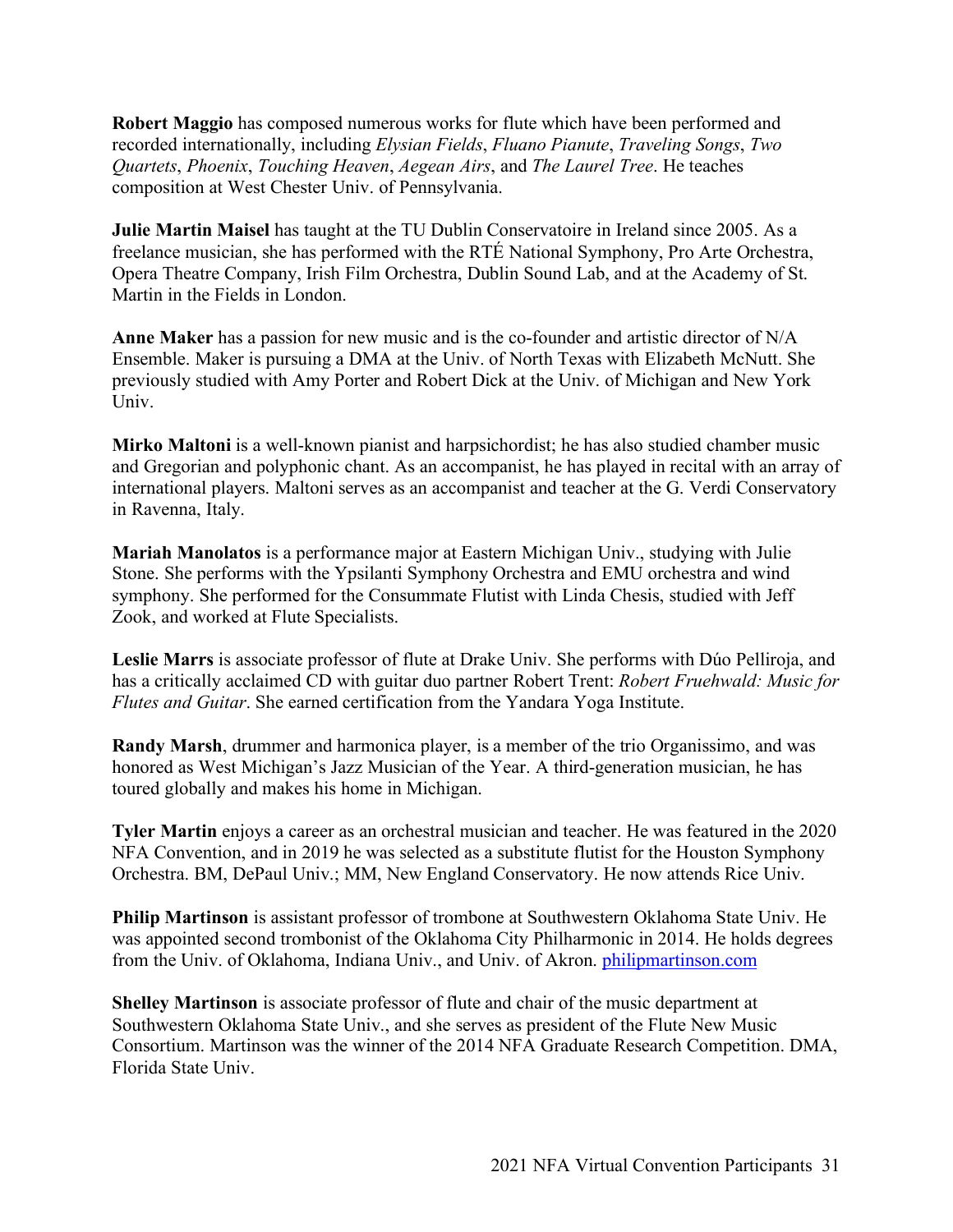**Manuel Matarrita**, is one of Costa Rica's most active solo and collaborative pianists, which has made him two-time winner of the Costa Rica National Music Prize (2012, 2015). He has performed throughout Costa Rica, the U.S., Europe, and Latin America.

**Mary Matthews** is assistant professor at Tennessee Tech Univ., principal flutist of the Bryan Symphony, and flutist with the Cumberland Quintet, Khemia Ensemble, and Duo Rossignol. She is an international soloist and chamber musician and performs with several orchestras in her home state of Tennessee.

**Ren Mattson** is a student at the Univ. of Northern Iowa, completing their BA in performing arts management. Their teachers include Hannah Porter-Occeña, Angeleita Floyd, and Tamara Drury.

**Calvin Mayman** is a flutist from Ann Arbor, MI, studying with Jeffrey Khaner at the Curtis Institute of Music. He has received a fellowship to study with Nadine Asin at the Aspen Music Festival and School. His previous teachers include Jaimie Wagner and Jeffery Zook.

**Nicola Mazzanti** is former solo piccoloist of the MMF orchestra in Florence, Italy. He has performed in the most important flute conventions in the world and every year at the Sir James Galway Flute Festival. He teaches piccolo at the universities in Lucerne, Lugano, and Milan. He has several solo CDs.

**Bonnie McAlvin** is a flutist and composer in NYC. She performs orchestral, chamber, and solo music, specializing in multiphonics. She teaches flute and theory at Adelphi Univ., and theory and composition at the Kaufman Center. Her teachers include Dick, Hutchins, G'froerer, Underwood, and Bush.

**Colleen McCracken** is an undergraduate studying flute performance at the Univ. of Denver Lamont School of Music with Julie Thornton. She has performed in masterclasses instructed by Bonita Boyd, Jill Felber, Walfrid Kujala, Demarre McGill, Amy Porter, and Göran Marcusson.

**John McMurtery**, flutist with the New York City Opera, has served as guest principal flutist of the Chicago Symphony Orchestra and Metropolitan Opera. He performs with UpTown Flutes and Luna Nova, records for Naxos and Pentatone, teaches at the Univ. of Nevada, Las Vegas, and is an NFA board member.

**Elizabeth McNutt** has premiered more than 200 works. Her writings are published in *Organised Sound*, *The Flutist Quarterly*, and by Oxford University Press. She teaches at the Univ. of North Texas, directs Sounds Modern and the Nova ensemble, and plays in the Calliope Duo. elizabethmcnutt.net

**Roger McVey**, pianist, has performed throughout the U.S., in Europe, Asia, Cyprus, New Zealand, and Mexico. McVey is an associate professor of piano at the Univ. of Idaho and has previously taught at the Univ. of Kansas, Mercer Univ., and the Univ. of Wisconsin–River Falls.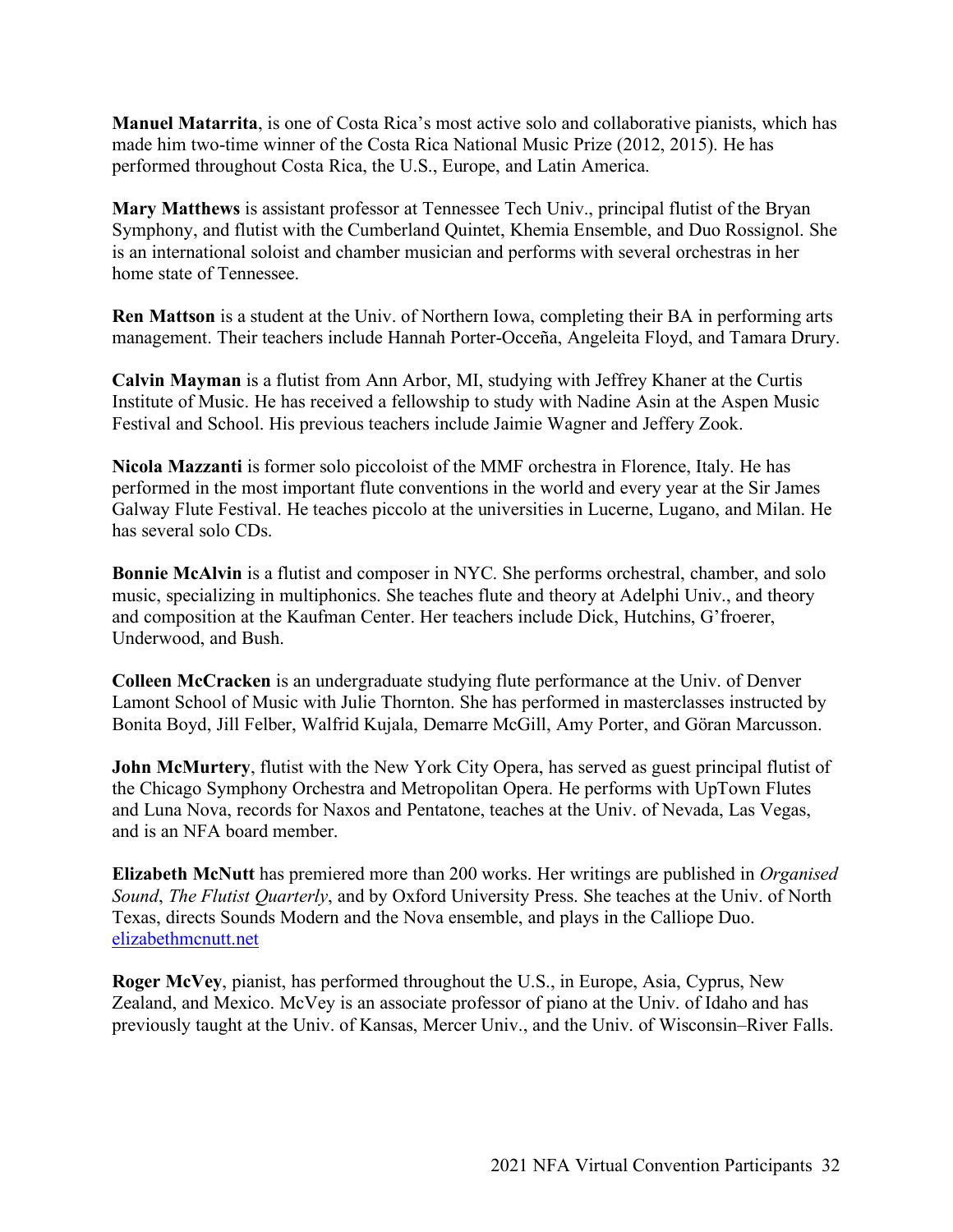**Dorli McWayne** is principal flutist of the Fairbanks Symphony, teaches at the Univ. of Alaska, directs the Fairbanks Flutists (now in their 40th year), and recorded 10 CDs with the National Flute Choir. She is a charter member of the NFA Professional Flute Choir, and directed the group in 2000.

**Sarah Meidel** resides in Dallas. She was awarded second place in the 2019 NFA Piccolo Orchestral Audition and Masterclass Competition. She has been featured in motion pictures, including several titles on Netflix. Her teachers include Jim Walker and Natalie Meidel. BM and MM, Univ. of Southern California.

**Joseph Melnicove**, born in Rosh Pinna, Israel, attended the Rimon School of Music in Israel, earned a BFA from the Berklee College of Music, and is now enrolled in the Jerusalem Academy of Music and Dance (MM). After four years in the U.S, Melnicove currently resides in Tel-Aviv.

**Herminio Mendez**, from Brownsville, TX, began his flute studies under Leilani Ramirez while attending Veterans Memorial HS. He continued his flute studies at Texas A&M Univ.– Kingsville studying with Elizabeth Janzen, earning his BM in music performance in the spring of 2021.

**Danilo Mezzadri** teaches at the Univ. of Southern Mississippi, International Flute Workshop, Southern Flute Festival, and Blue Lake. He is principal flutist of the Gulf Coast and North Mississippi Symphony Orchestras. Creator of the Spider Log practice system, he performs and lectures internationally.

**Abi Middaugh** has played the flute for 14 years. She is principal flutist of the Michigan Youth Symphonic Orchestra. Her passion is the orchestra, and she's working hard for her career goals.

**The Middle Tennessee State University Flute Choir**, under the direction of Deanna Little, is invested in performing new works for flute ensemble and is 16 members strong. The group comprises undergraduate and graduate flutists, and flutists from our community.

**Sandra Miller** lives and works in New York, where she has been an active performer on both modern and historical flutes for many years. She joined the faculty of Juilliard's graduate-level historical performance program at its inception in 2009.

**Sarah Miller**, from Manchester, UK, performs regularly as an orchestral and chamber musician, and is passionate about bringing the piccolo onto the soloist's concert stage. She studies in Belgium with Peter Verhoyen and Aldo Baerten.

**Elizabeth Moak** has performed throughout the U.S. and internationally (Asia, Europe, Canada, Puerto Rico, Peru, and Brazil). In addition to honors for her solo piano playing, Moak has also been recognized for her chamber music performances by the Peabody Conservatory and the Music Academy of the West.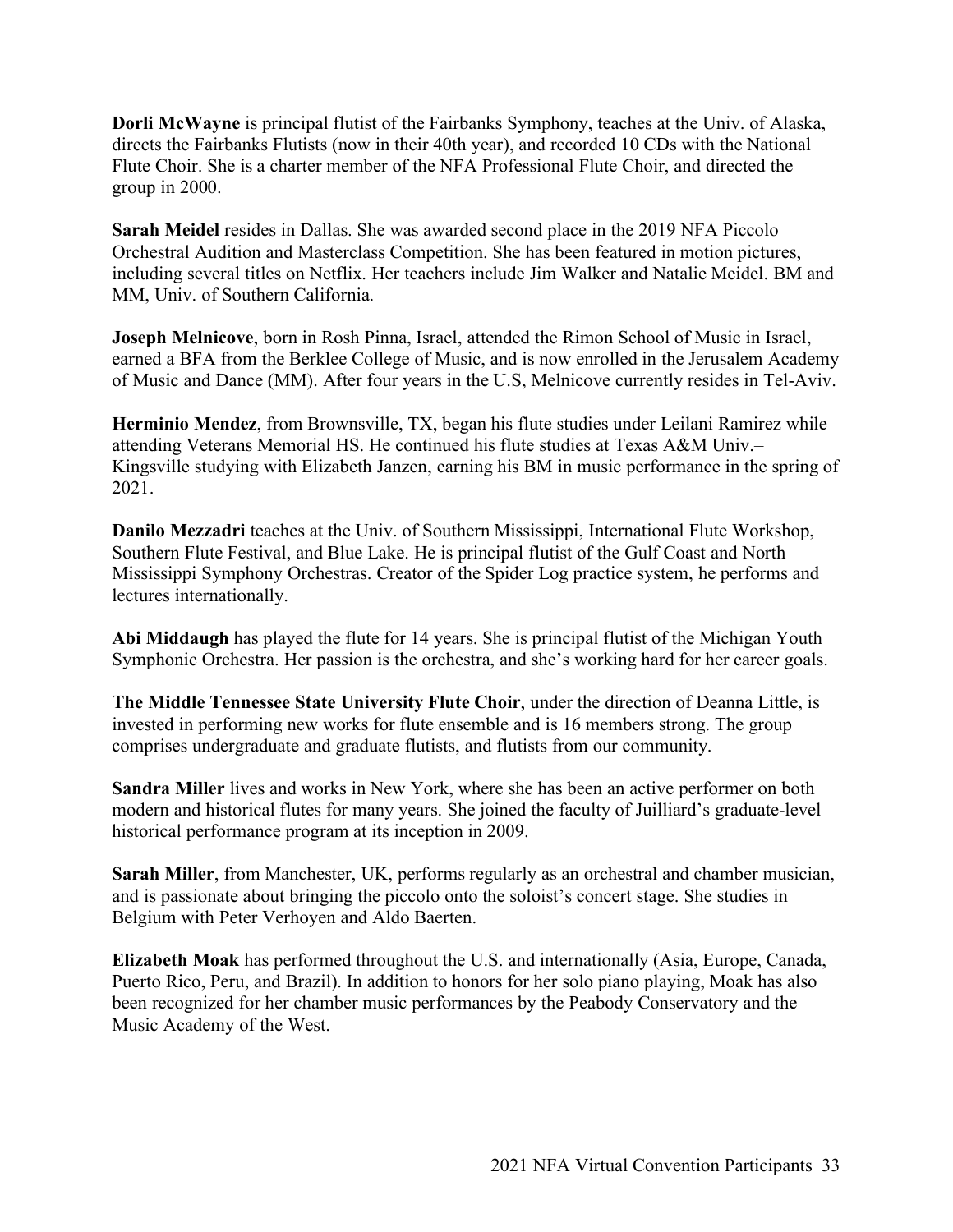**Osiris J. Molina** is woodwind area coordinator and professor of clarinet at the Univ. of Alabama School of Music. In addition to his teaching duties, he is principal clarinetist of the Tuscaloosa Symphony Orchestra and clarinetist with the Vuorovesi Trio, Cavell Trio, and Capstone Wind Quintet.

**Nicole Molumby** is professor at Boise State Univ. Her CD, *Awakening: 21st Century Slovenian Flute Music*, was released on MSR Classical Records in 2013. She adjudicates regional festivals in the Pacific Northwest and coordinates the Passion Flute Workshop. She is NFA secretary  $(2019-21)$ .

**Annika Moon** has been playing flute for five years, and has studied with KahYun Song for four of them. She has participated in the NY Flute Club Young Musician Contest, the NJ Flute Society Competition, and the Grand Prize Virtuoso and American Protégé competitions. She resides in New Jersey.

**Shantanique Moore** is an accomplished freelance musician and teacher. She is in the Pittsburgh Symphony Orchestra's Orchestra Training Program for African American Musicians. She serves on the NFA Flute Clubs Committee. smooreflute.com

**Bill Moring**, bassist, has performed and/or recorded with the Count Basie Orchestra, Village Vanguard Orchestra, Toshiko Akiyoshi/Lew Tabakin Jazz Orchestra, Frank Foster, Clark Terry, Tommy Flanagan, Roland Hanna, Mel Lewis, Gary Bartz, Billy Hart, Mulgrew Miller, and many others.

**Jonathan William Moyer** is Oberlin Conservatory's organ professor and organist of Cleveland's Church of the Covenant. His performances include work with the Boston Symphony Orchestra, Tanglewood Festival Orchestra, Apollo's Fire, Concert Artists of Baltimore, and recording for Gothic Records.

**Alice Mullins** graduated from Michigan Technological Univ. with a degree in electrical engineering, where she performed in the symphonic wind ensemble and the pep band.

**Emily Muñoz** studies with Elizabeth Janzen at Texas A&M Univ.–Kingsville. She performed with the university's wind symphony at the 2019 TMEA Convention. She won the concerto competition at Texas A&M Univ.–Kingsville and was finalist at the Kappa Kappa Psi Biennial Solo Competition in Stillwater, OK.

**Tim Munro** is a Chicago-based, Grammy-winning flutist, writer, broadcaster, and teacher. His work treats audiences as equals, welcoming them with intelligence and humor. Previously codirector of Eighth Blackbird, he is the St. Louis Symphony's Creative Partner and flutist for the Grossman Ensemble.

**Anna Murphy** was born in Belgium. She recently graduated from the Royal Northern College of Music with first class honors, where she studied with Laura Jellicoe, Kevin Gowland, and Susan Milan. She is now a graduate teacher's assistant at the Univ. of Arizona under Brian Luce.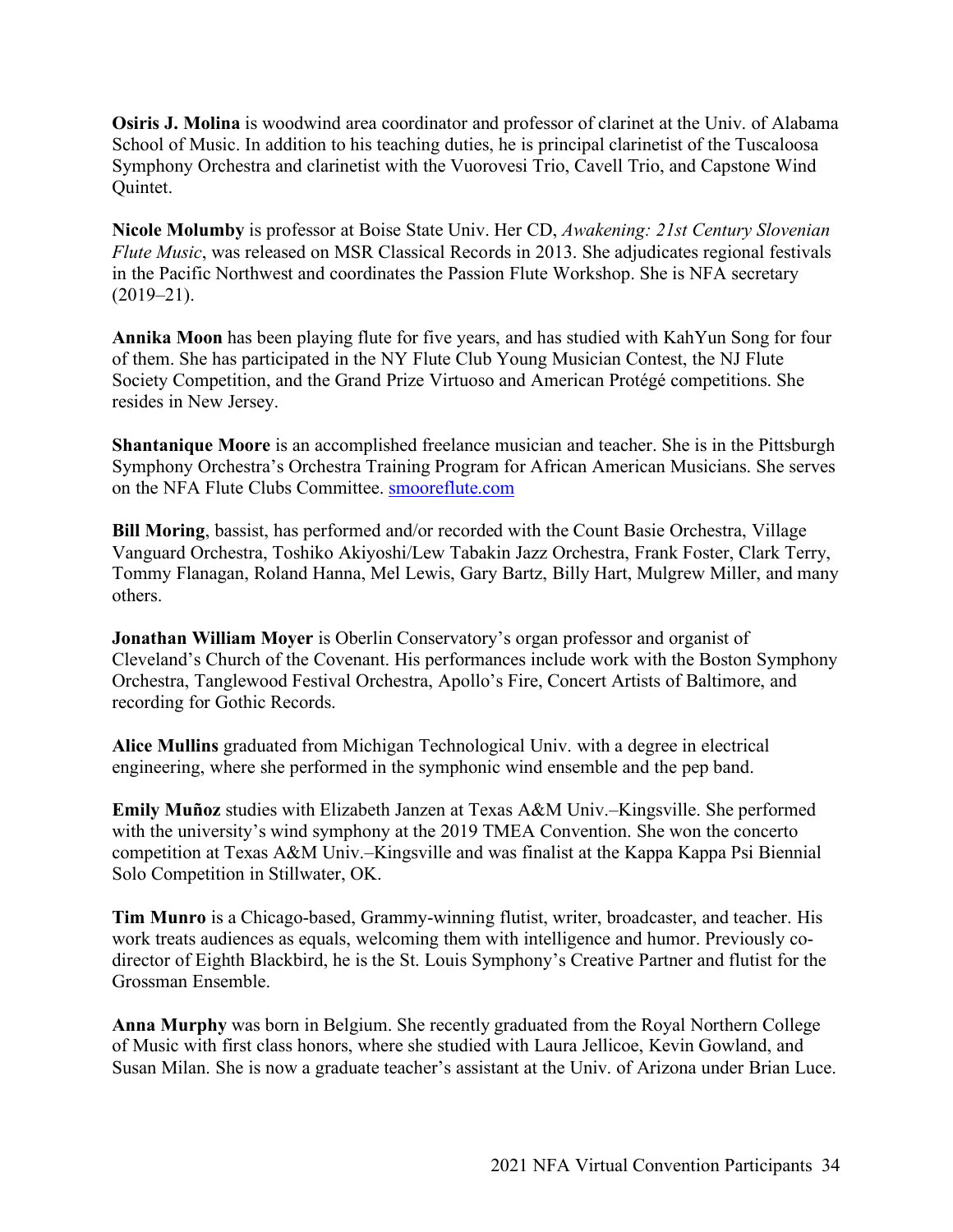**Erin K. Murphy** is assistant professor of flute at Oklahoma State Univ. She performs often with Lakeshore Rush and in other chamber music collaborations. BM, Univ. of Michigan; MM, Northwestern Univ.; DMA, Univ. of Wisconsin-Madison. erinkmurphyflute.com

**Patricia Nagle**, professor at the École Normale de Musique de Paris, has been invited to festivals and masterclasses in the U.S., Russia, China, Korea, Europe, and Africa. Former principal flutist/piccoloist of the National Orchestras of Toulouse and Bordeaux, she records with EMI, Quantum, and Coriolan.

**Bianca Najera** is a flute specialist at Schmitt Music Flute Gallery and a private flute teacher. She was principal flutist of the concert band, symphony, and chamber orchestra at Luther College. She has served on the board of the Upper Midwest Flute Association. BA, Luther College (Carol Hester).

**Sanae Nakayama** studied at the Eastman School of Music and the State Music School in Munich, and was a prizewinner at the ARD International Music Competition in Munich. After a 12-year absence from music due to focal dystonia, she is playing alto flute in the Japan Jazz Flute Big Band.

**Ananya Navale**, from San Ramon, CA, is a member of the Young People's Symphony Orchestra and a student at the San Francisco Conservatory of Music Pre-College. She has performed at Carnegie Hall, Davies Symphony Hall, and in masterclasses with Leone Buyse, Alberto Almarza, Lorna McGhee, and Carol Wincenc.

**Conor Nelson** gave his recital debut at Carnegie Hall (Weill). His solo engagements include concerti with the Minnesota and Toronto Symphony Orchestras. A Powell Flutes Artist and flute professor at the Univ. of Wisconsin-Madison, his teachers include Wincenc, Wilson, Chesis, Hoeppner, and Hamilton.

**Kathleen Nester** is assistant principal flutist/piccoloist of the New Jersey Symphony and second flutist/piccoloist of the Stamford (CT) Symphony. She originated the flute book for *An American in Paris* and *She Loves Me* on Broadway. She is flute and composition coach for the New Jersey Youth Orchestra.

**Amber Newman**, from Star Prairie, WI, is a student at the Lawrence Univ. Conservatory of Music in Appleton, WI, studying for a BM in performance. Her primary teachers include James DeVoll, Erin Lesser, and Suzanne Jordheim.

**John Nguyen** attends the Univ. of Texas at Dallas, seeking a BS in computer science with a minor in music. He studies with Won Lee and Robert Xavier Rodriguez. He previously studied with Dawn Weiss and Corrie Cook.

**Christopher Nichols** serves as associate professor of clarinet at the Univ. of Delaware and as a Buffet Crampon Artist. He performs with orchestras in the mid-Atlantic region and with Christiana Winds. His recordings for Navona and Albany Records have received acclaim in *Fanfare* and *Gramophone*.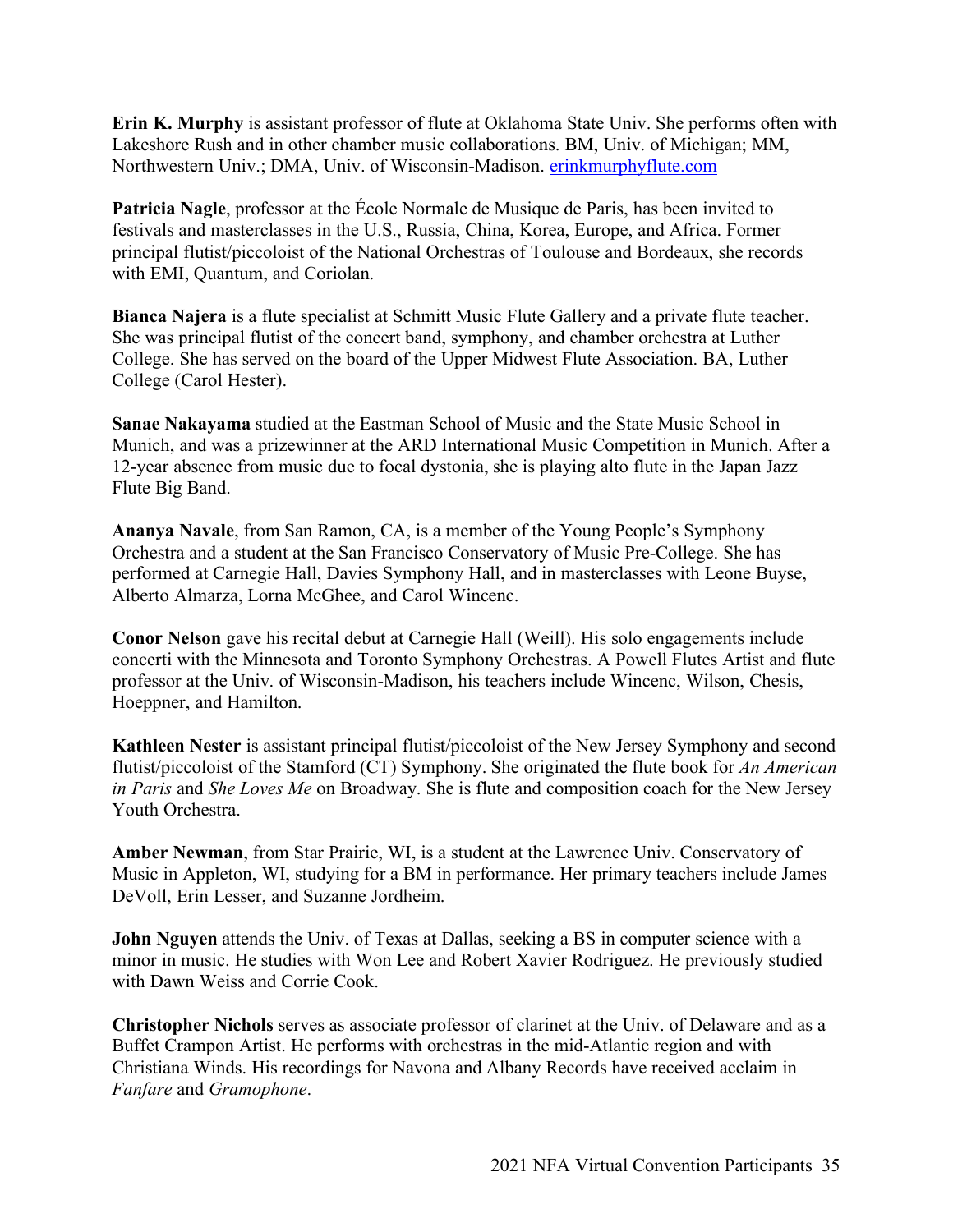**Dariya Nikolenko** has performed throughout the U.S. and Europe. BM, Peabody; MM, Yale; professional studies certificate in orchestral flute, Manhattan School of Music.

**Judy Nishimura** received her degree in flute performance from Northwestern Univ. (Walfrid Kujala). Her award-winning arrangements, published by ALRY, SMP Press, Hal Leonard, and Hope Publishing, have been performed worldwide. She won the 2015 NFA Flute Choir Composition Competition with *Transverses*.

**Kelly Nivison** performs on traverso with various groups in the North Carolina area and she is the artistic director for Raleigh Camerata. She is the director of bands at Ravenscroft School and teaches privately. BM, Appalachian State Univ.; MM, Florida State Univ.; DM, Indiana Univ. kellynivison.com

**Aliza Nogueras** is a student at Liberty Univ., double majoring in special education and music education. She has served as principal flutist of the symphony orchestra, wind symphony, and flute ensemble, and as drum major for The Spirit of the Mountain marching band. She is a student of Alycia Hugo.

**Miriam Nussbaum** is from Ithaca, NY. As a graduate student in accounting at Binghamton Univ., she studied flute with Jeanne Sperber and played in the university orchestra. She also studied with Sue-Ellen Hershman-Tcherepnin at the Massachusetts Institute of Technology and Elizabeth Shuhan at Cornell.

**Olivia O'Brien** attends Liberty High School in Frisco, TX. She has been playing flute for six years and piccolo for two. She has achieved a place in the All-Region Band five years in a row, and advanced to Area on piccolo this past year. She also loves to spin flag and rifle in her school color guard.

**Priscilla Ochran-Holt** is the conductor of the Greater Dallas Youth Orchestra Flute Choir. She is a published author, composer, clinician, and adjudicator. Her principal teachers include Marge Veleta, Bernard Goldberg, James Pappoutsakis, and Marcel Moyse. priscilla.holt@gmail.com

**Tara Helen O'Connor**, Avery Fisher Career Grant recipient and Grammy nominee, is a Wm. S Haynes Artist. She has appeared on *Breakfast for the Arts* and *Live from Lincoln Center*, and has recordings on prestigious labels. She teaches at Purchase College, Bard Conservatory, and Manhattan School of Music.

**Yuko Okubo** is a flutist in Japan and member of the Japan Jazz Flute Big Band. She graduated from the Musashino Academia Musicae. Okubo won third prize in the 10th Japan Flute Convention Competition, ensemble category.

**Rachel Ordaz** is the piccoloist of the Virginia Symphony and was the second prize winner of the 2016 NFA Piccolo Artist Competition. BM, Carnegie Mellon Univ.; MM, Peabody. Her teachers include Elizabeth Ko, Jeanne Baxtresser, Alberto Almarza, and Laurie Sokoloff.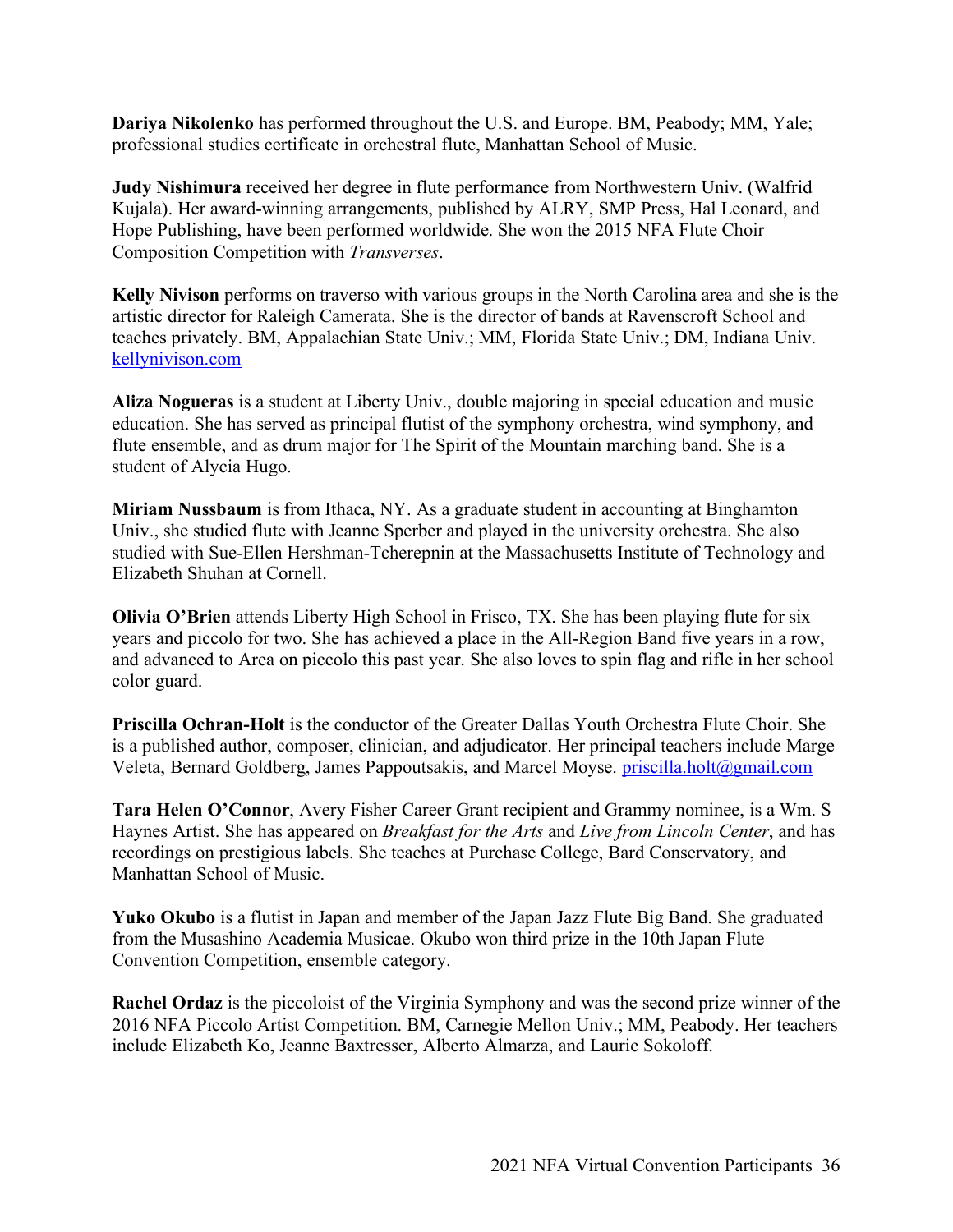**Talia Ortega** is a multi-instrumentalist and perpetual student. At California Polytechnic State Univ., Ortega was a featured improviser with the Cal Poly Arab Music Ensemble and jazz ensembles, and first flutist in the Cal Poly Symphony. Ortega is a San Luis Obispo Jazz Federation scholarship recipient.

**Frances Orteza** graduated with her BM in music education at Slippery Rock Univ. of Pennsylvania. She was principal flutist of her university wind ensemble. She is excited to pursue an MA in flute performance at Texas Woman's Univ. in the fall.

**Jooeun Pak** has appeared in major concert venues in the U.S., Korea, Italy, Jordan, and Germany including Carnegie Hall, the Kennedy Center, Ravinia in Illinois, Al Hussein Cultural Center in Jordan, and Theatre Vipiteno in Sterzing, and was recently featured on the Chicago radio station WFMT.

**Jennifer Parker-Harley** is professor of flute at the Univ. of South Carolina. In the summers, she teaches at the National Music Festival and the Interlochen Arts Camp. jenniferparkerharley.com

**C. Neil Parsons**, bass trombonist with The Fourth Wall and choreographic partner for Zara Lawler, attended Oberlin Conservatory, majoring in interdisciplinary performance and education. He is an instructor in the theater, dance, and music divisions at Boston Conservatory at Berklee. cneilparsons.com

**Lea Pearson**, a leader in pedagogy, trains teachers to help students prevent tension and pain, and to center the body in learning. Author of *Body Mapping for Flutists: What Every Flute Teacher Needs to Know about the Body*; DMA, Ohio State; Fulbright Scholar; and Licensed Body Mapping Educator.

**Erica Peel**, piccoloist of The Philadelphia Orchestra, enjoys an exciting career as an orchestral and chamber musician, soloist, and teacher. On the faculty at Peabody, she succeeds Laurie Sokoloff in leading the only graduate program in the U.S. to offer both MM and GPD degrees in piccolo.

**Galen Dean Peiskee, Jr.**, has established a career as an accomplished pianist, nationally and internationally. Peiskee has a DM and MM from Florida State Univ. He also has an artist diploma and BM in piano performance from Texas Christian Univ., and an associate of music degree from Kilgore College.

**Ron Petti** is director of collaborative piano at Stephen F. Austin State Univ. He has performed throughout the U.S. and Europe. BM, Heidelberg College; MM, Bowling Green State Univ.; DM (piano performance/chamber music and accompanying), Florida State Univ.

**Tammara Phillips** is visiting assistant professor of flute at Stetson Univ., and she is chair of the board of the Florida Flute Association. She holds degrees from Stetson Univ., James Madison Univ., and DM from Florida State Univ., where she studied with Eva Amsler.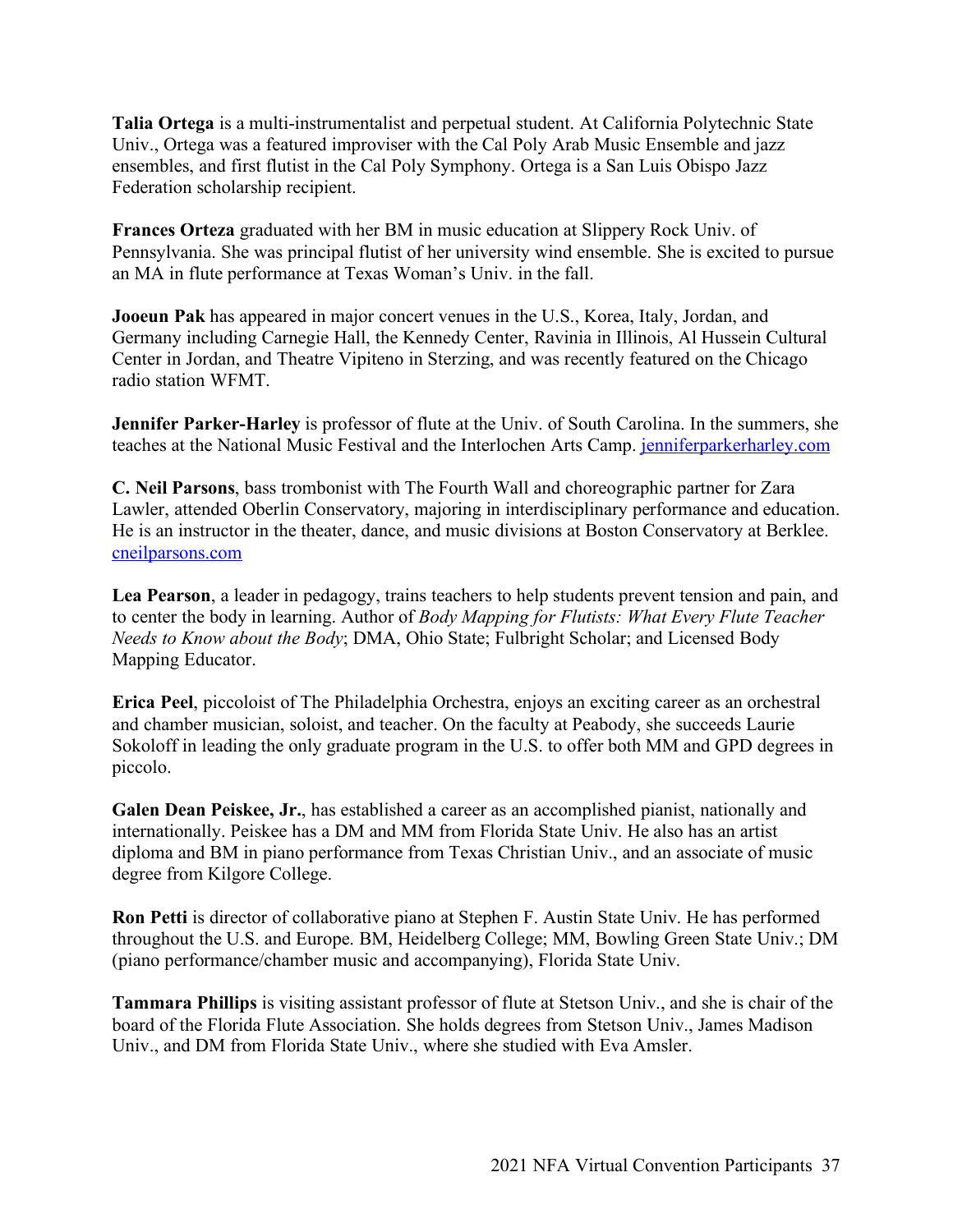**Marina Piccinini** has appeared with the Boston, Vienna, Tokyo, London, Toronto, Washington, and Hong Kong symphonies, and the Tokyo, Brentano, Pacifica, and Takács quartets. She is founder of Tre Voci and the Piccinini International Masterclasses, Avery Fisher and CAG prize winner, and professor at Peabody.

**Raimundo Pineda**, member of the Venezuelan music program El Sistema, is former principal flutist of the Simon Bolivar Symphony Orchestra and former conductor of the Venezuelan National Flute Orchestra. Beside his work as a performer and teacher, he has an active career as a composer and conductor.

**George Pope** is emeritus professor of flute at the Univ. of Akron and teaches at the Baldwin Wallace Conservatory. In 2018 he received the NFA Distinguished Service Award. bw.edu/academics/bios/pope-george

**Katelyn Popp** attends Texas A&M Univ.–Kingsville, working towards a BM with a concentration in instrumental education and a minor in business administration. She has performed with the TAMUK flute choir, wind symphony, and the Latin jazz band. In the summer of 2019 she studied in Vienna.

**Chris Potter** is an alto and bass flute specialist and has performed worldwide. She has commissioned and premiered many pieces for alto and bass as a soloist and as a conductor. Her published books include *Alto Flute Method* and *Bass Flute Method*, available via Amazon. chrispotterflute.com

**Sarah Potts** attends Middle Tennessee State Univ. pursuing degrees in music education and Spanish. Before graduating from Maryville High School in 2019, she performed in Tennessee's All-East and All-State ensembles. Potts is also a 2017 graduate of Tennessee's Governor's School for the Arts.

**Cecilia Piehl Price** was piccoloist and assistant principal of the Orquesta Sinfónica in Mendoza and the Tuscaloosa Symphony Orchestra. She appeared as guest soloist with orchestras in Brazil, Chile, Argentina, Colombia, Ecuador, and the U.S., where she also performed and lectured on Latin Music.

**Stephanie Proot** studied in Antwerp, Paris, Brussels, and Frankfurt with L. Kende, R. Yassa, A.R. El Bacha, and L. Natochenny. She won several major piano competitions and was semifinalist of the Queen Elisabeth Competition. Since 2015, she has worked at the Royal Conservatoire Antwerp as piano accompanist, chamber music teacher, and chair of the piano department. She also co-founded Duo Taktakishvili and Ensembl'Arenski.

**Sarah Pyle** co-founded the contemporary ensemble Sound of Late and currently plays flute with the Seattle Modern Orchestra. She was awarded first place at the 2015 Kujala Piccolo Competition and second at the 2014 NFA Piccolo Artist Competition. She studied with Molly Barth and Michel Debost.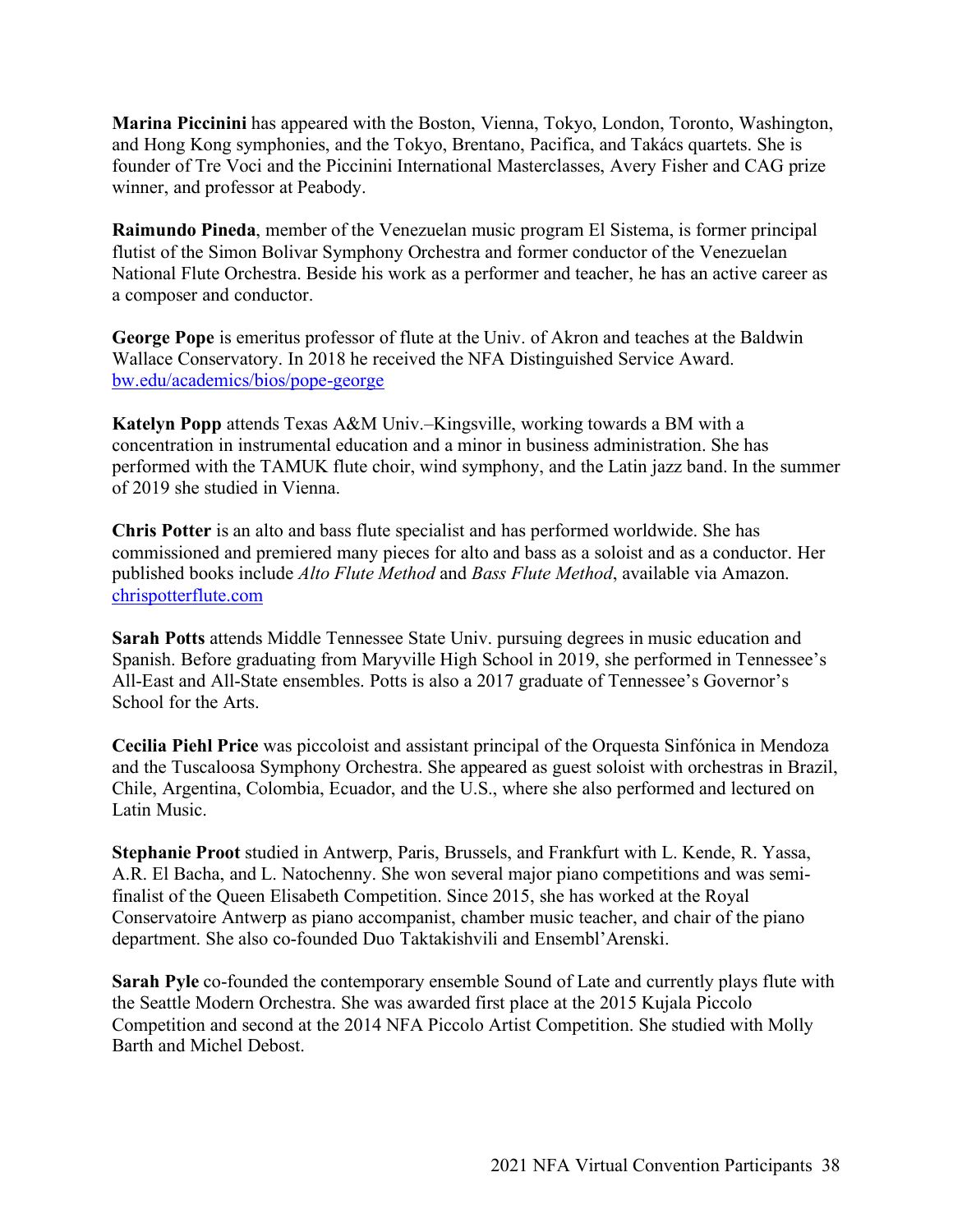**Lauren Radeschi** is principal flutist of the symphonic and marching bands at Moon Area High School. She is a member of the Pittsburgh Youth Symphony, two-time winner of the NFA High School Flute Choir Competition, first chair in multiple PMEA events, and twice a winner in PMEA All-State auditions.

**Leighann Daihl Ragusa** maintains an active performance career on both modern and historical flutes. BM (flute), DePauw Univ.; BM (historical flutes), The Royal Conservatory of The Hague; MM (flute) and MM (historical flutes), Indiana Univ. leighanndaihl.org

**Maria Ramey** is a music therapist in private practice and professional flutist in central Massachusetts. She is piccoloist with the Boston Civic Symphony, on faculty at Thayer Conservatory, plays contrabass flute with Harmonie Transverse flute choir, and performs with the New England Film Orchestra and the Concord and Brockton symphonies. mariaramey.com

**Nan Raphael**, frequent guest artist, is piccoloist with the Washington Winds, International Flute Orchestra, Capitol City Symphony, and Columbia Flute Choir. She has five albums, a book of piccolo excerpts, and an article in the NFA *The Flutist's Handbook: A Pedagogy Anthology*, Vol. 2.

**Adrienne Tedjamulia Read** has been principal flutist of the Utah Valley and Southwest Symphonies, and was guest soloist with the Orchestra of Southern Utah. Read is pursuing a DM at Florida State Univ. (Eva Amsler and Karen Large). BM and MM, Brigham Young Univ. (April Clayton).

**Carla Rees** is an internationally acclaimed low flute player who has premiered hundreds of works, and an arranger and composer published by Tetractys. She is distance-learning BA (Hons) music program leader at Open College of Arts and flute teacher at Royal Holloway Univ. of London. carlarees.co.uk

**Cole Reyes** is a composer originally from the Chicagoland area. He attends New York Univ. where he is pursuing a master's degree in concert music composition, studying with Robert Honstein and Michael Gordon.

**Thomas Reyna** has collaborated with Das Neue Mannheimer Orchester, the Northern Consort, Stichting Barok Concerten Nederland, Barok Consort Musica Aeterna, Apollo Ensemble, and Het Stedelijk Ensemble. BM, Cornish College of the Arts; MM, Koninklijk Conservatorium in Den Haag.

**Kevin Rhodes** conducts concerts, opera, and ballet throughout Asia and Europe, including at La Scala and the Paris Opera. Artistic director of the Traverse Symphony in Michigan, he regularly joins principal flutist Nancy Stagnitta as duo partner. He studied piano with Ralph Votapek.

**Nicole Riccardo** is a flutist, digital course creator, and the founder and president of NR Media, a digital marketing agency that specializes in conversion-based brand and web design. Her courses can be found through nicolericcardo.com and her agency can be found at nicolericcardomedia.com.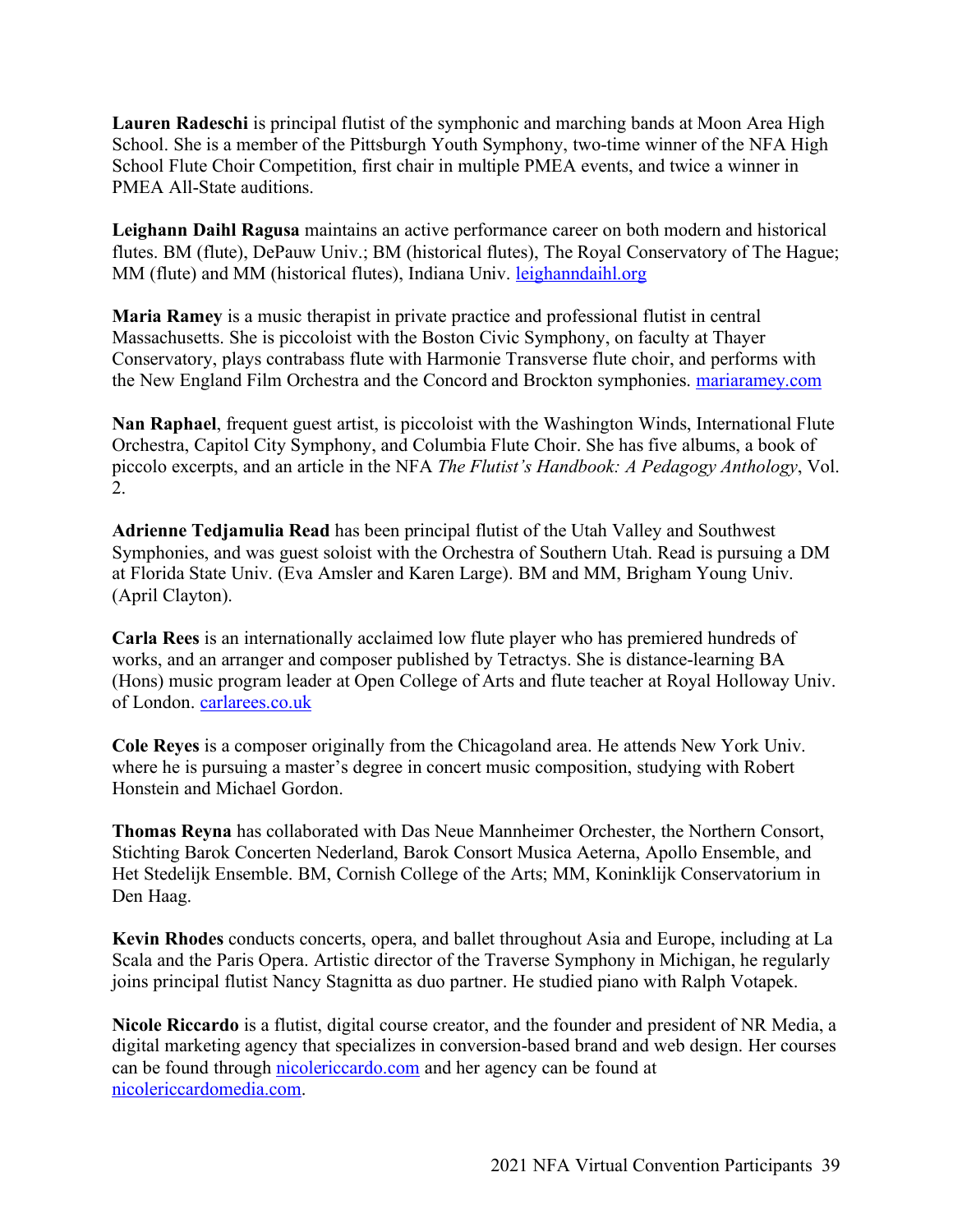**Julia Richter** performs with the Milwaukee Symphony Orchestra, Lyric Opera of Chicago Orchestra, and Chicago Opera Theatre. She is a member of the Milwaukee Ballet and Elgin Symphony Orchestras, director of flute ensembles at the Milwaukee Youth Symphony Orchestra, and teaches privately.

**Gwyn Roberts** is one of America's foremost performers on traverso and recorder. She is codirector of Tempesta di Mare, has recordings on Chandos, DGG, Sony, and Dorian, and has been soloist with Apollo's Fire, the Chamber Orchestra of Philadelphia, and at the Kennedy Center. She teaches at Peabody.

**Elizabeth Robinson** teaches at Missouri Southern State Univ., and she holds the Diana Osterhout piccolo chair of the Topeka Symphony. She is vice president and co-founder of the Flute New Music Consortium, where she coordinates hundreds of entries for the annual New Music Composition Competition.

**Andrew Rodriguez** is a composer, producer, and guitarist based in Champaign, IL. Combining his experience as a producer and songwriter with his education as a composer, his work blends musical styles and techniques to create music that exists at the unique intersection of his interests.

**Héctor Javier Rodríguez** holds a DMA in guitar performance with secondary emphasis in early music from the Univ. of North Texas. He joined the Univ. of Texas Rio Grande Valley faculty in 2014. One of his flute ensemble arrangements was a winner in the 2021 NFA Newly Published Music Competition.

**Pascal Rogé** is an ambassador of French music. He was taught by Lucette Descaves, Julius Katchen, and Nadia Boulanger. First prize winner in the Marguerite Long Competition, he became an exclusive Decca recording artist at the age of 16. In his 50-year career, he has played and taught around the world.

**David Roitstein**, pianist and composer, is the jazz program director at California Institute of the Arts. He created the innovative CalArts Jazz Program and has produced 30 CalArts CDs at Capitol Records. He is an active performer and studio musician. davidroitstein.com; jazzarchive.calarts.edu

**Matthew Roitstein**, associate principal flutist of the Houston Symphony, is a Powell Artist and former member of the Honolulu Symphony and New World Symphony. He is on the faculty of Interlochen Arts Camp. BS (architecture), MIT; MM, Rice Univ. (Leone Buyse). matthewroitstein.com

**Manuel Rojas** began his musical studies early and devoted himself to the flute in the Venezuelan National System of Children and Youth Orchestras. He plays with the Latin American Philharmonic of Houston, teaches at Canzion Institute of Music, and has a new album with bandolist Moisés Torrealba.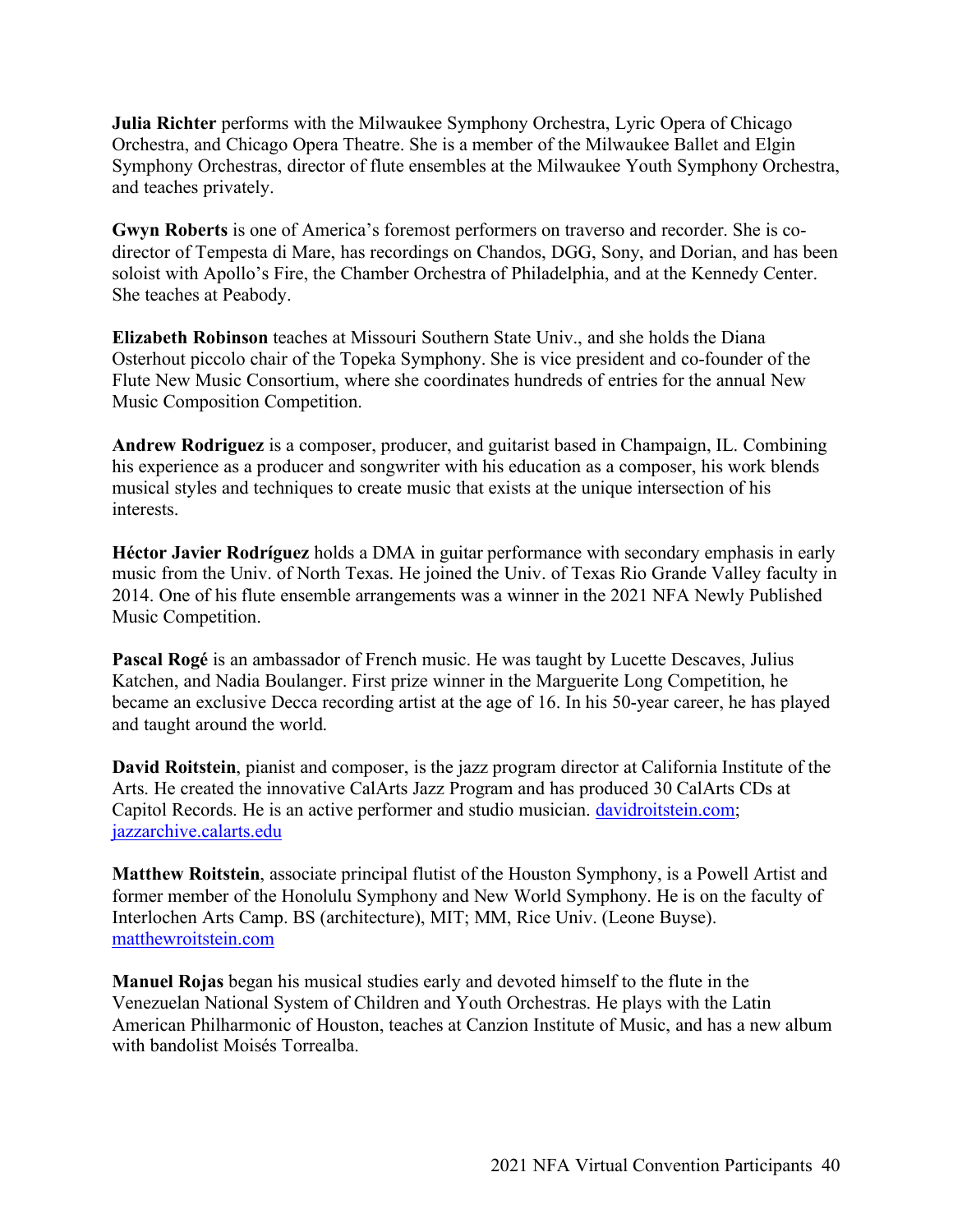**Taylor Rook** is working on her BA in flute performance at the Univ. of Akron in Akron, OH. She has been part of Akron's band, orchestra, flute choir, and undergraduate quintet. She serves as the president of the Northeastern Ohio Flute Association.

**Michael Rosen** is Oberlin Conservatory's professor of percussion. He has performed with the Milwaukee Symphony, The Cleveland Orchestra, Amsterdam's Concertgebouw Orchestra, Grand Teton Music Festival, and Metropolitan Opera Orchestra, and received the Percussive Arts Society's Lifetime Achievement Award.

**Marta Rossi**, flutist and piccoloist with the Rome Opera House, studied with Persichilli, Guiot, Schulz, and Mazzanti. She has performed with orchestras as piccolo soloist, giving premieres by Corghi, Ravinale, and Liebermann (Italian premiere). She teaches at the Accademia Italiana del Flauto.

**Gabrielle Rubio** works with Le Concert de la Loge, Pygmalion, Le Consort, and Les Timbres, and has participated in several recordings. She graduated with a master's degree, with congratulations of the jury, from the Paris Conservatory. She is also a classical guitarist.

**Jamie V. Ryan**, percussionist, teaches at Eastern Illinois Univ. and performs internationally with the Galaxy Percussion Group and the Africa→West Percussion Trio. Ryan received his BM from Lawrence Univ. and did graduate study at the Univ. of Wisconsin–Madison.

**Ali Ryerson** tours and records internationally. She is a composer, educator, former NFA Committee chair (jazz, low flutes), founder of the NFA Jazz Flute Big Band, and NFA program chair 2023. She studied with Harold Bennett and John Wion. Ryerson is a Gemeinhardt Artist with an Autograph Series.

**Shannon Sadler** joined the faculty of St. Cloud State Univ. in 2015. Prior to this, she was on the faculties of Augsburg College and Bemidji State Univ. She founded Calliope Duo in 1999. She enjoys practicing and teaching yoga, cooking, and traveling with her husband, Billy. shannonwettstein.com

**Amanda Sage** is active as a flutist in many roles in the Pittsburgh, PA, area. She teaches privately and as an adjunct at Mercyhurst Univ. in Erie, PA. She is a certified trainer and corrective exercise specialist, and has recently published a book on the topic of performance health for musicians.

**Jane Sandstrom** entered the Univ. of Nebraska–Lincoln as a flute performance major, and graduated with a bachelor's degree in biology. She earned a master's degree in secondary education from Arizona State Univ. and has been a classroom teacher since 1988. She is an active Colorado flutist.

**Akshara Sankar** attends Coppell High School, and she plays in the Dallas Asian American Youth Orchestra. A student of Cecilia Hamilton and formerly Soyeon Ko, her achievements include solo awards; TMEA All-State placement; first place, Maverick Soloist Competition; and third place, CJFS Competition.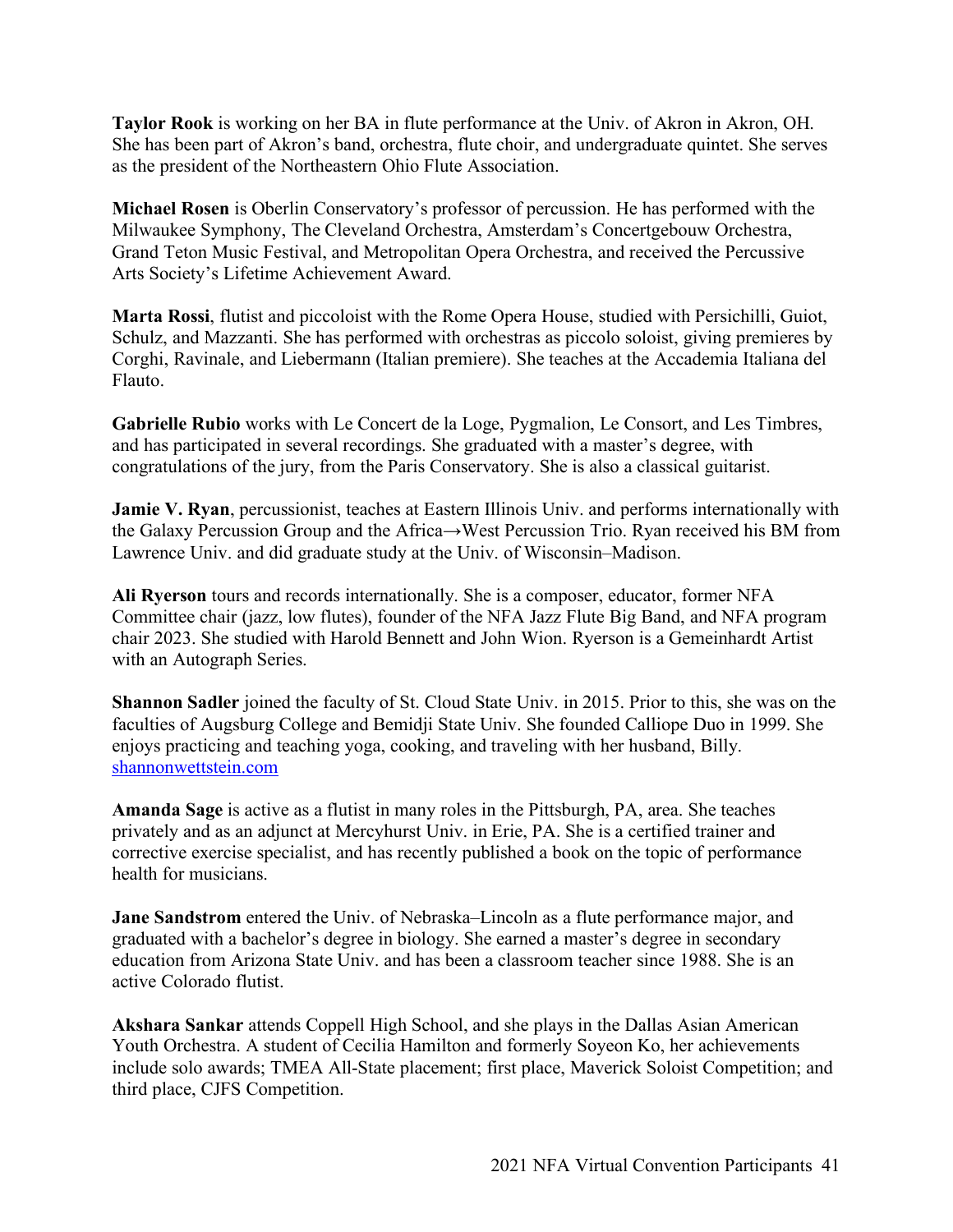**Lisa Garner Santa**, professor and interim director for the School of Music at Texas Tech Univ., has served as NFA program chair, performer, adjudicator, board member, and committee member. BM, West Texas State Univ.; MM, Florida State Univ.; DMA, Rice Univ. She is an E-RYT 500 Kripalu yoga professional.

**Ellen Sauer** is from Ann Arbor, MI. She is a student at Juilliard where she studies with Sandra Miller. BM and MM, Univ. of Michigan (Amy Porter).

**Denis Savelyev** is a member of The Orchestra Now, first prize winner of the 2017 New York Flute Club Competition, and second prize winner of the 2019 NFA Young Artist Competition. From Lviv, Ukraine, he has performed in Asia, Europe, and the U.S. MM, Mannes School of Music.

**Anna Savelyeva**, pianist, has been an active performer since her first public appearance with the Lviv Philharmonic Orchestra at the age of 11. A first prize competition winner, Savelyeva has performed in festivals around the U.S.

**Kathryn Scarbrough** of Rochester, NY, is lecturer of flute and flutist with the faculty woodwind quintet at the State Univ. of New York at Geneseo. She is guest faculty for The Artistic Flutist: Bonita Boyd International Flute Masterclass and an international low flute performer. kathrynscarbroughflute.com

**Debra C. Schild** taught for 33 years in public education. She has a private studio, and plays in professional orchestras, bands, and chamber music groups. She is vice president of the Long Island Flute Club, conducts their Professional Flute Choir, and is in charge of commissioning flute choir music.

**Rie Schmidt** is a member of the American Symphony and Westchester Philharmonic. She teaches at the Bloomingdale School, Allen-Stevenson School, and the 92nd Street Y. She is a member of Flute Force and has a duo with her husband, guitarist Benjamin Verdery. She was New York Flute Club president from 1995 to 1998.

**Nancy Schneeloch-Bingham**, Appalachian State. Univ., embraces 400 years of flute history, performing on baroque flute with Harmonia Baroque, on 19th-century flute with the Irish Band Sunday's Well and ASU's International Summer Program for Irish Traditional Music, and on modern flute in Dúo Pelliroja.

**Lisa Schroeder** is an Altus Flutes performing artist and clinician. She is founder and flutist of Noteworthy Duo. The duo tours extensively and has recorded two CDs, *As In Dreams* and *Between Flute and Guitar*. Schroeder conducts the Las Vegas Flute Ensemble at the Univ. of Nevada, Las Vegas.

**Heidi Schuller** has been a member of the Levine Music faculty since 2011, where she teaches all ages and levels of private and group instruction in traditional and Suzuki methods. She presented at the 2021 and 2019 Mid-Atlantic Flute Conventions and has been published in *Flute Talk* magazine.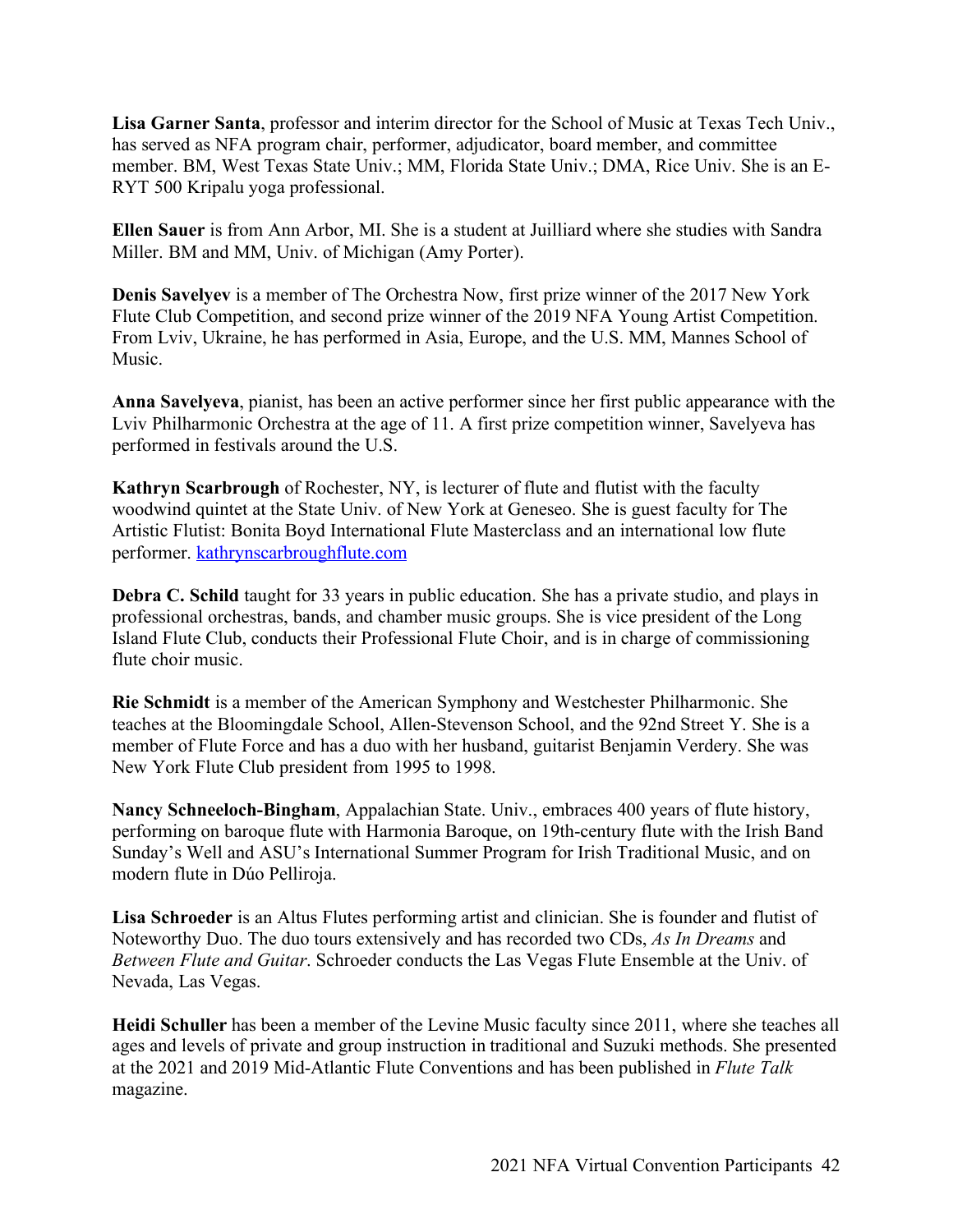**Diane Boyd Schultz** is professor of flute at the Univ. of Alabama and a Yamaha Performing Artist. She is principal flutist of the Tuscaloosa Symphony Orchestra and flutist with the Vuorovesi Trio and Capstone Wind Quintet.

**Chee-Hang See**, pianist, graduated from the College of Charleston, studying with Enrique Graf. He was awarded piano and accompaniment diplomas from the Royal Schools of Music and London's Trinity College. He also performs on the erhu.

**Minjung Seo** is a collaborative pianist and soloist. She serves on the collaborative piano faculty at Auburn Univ., with previous faculty appointments at Western Illinois Univ., Bennett College, and the Univ. of North Carolina School of the Arts. MM, Juilliard; DMA, Univ. of North Carolina.

**Donna Sevcovic** is a retired middle school band director. She is a member of the of the Frederick (MD) Flute Choir, where she directs the low flutes. She has performed with the NFA Jazz Flute Big Band, Japan Jazz Flute Big Band, recorded Game Changer with Ali Ryerson, and plays in several jazz duos.

**Anny Shi** attends Princeton Day School and studies with Amy Tu. She has been in the Youth Orchestra of Central Jersey for four years, playing in its flute choir and symphonic orchestra. She earned first place at the 2020 International Crescendo Competition and made her debut at Carnegie Hall.

**Reina Shim** started playing the flute at the age of eight. She won third place in the 2020 MTNA National Competition, and she's waiting for the final result again. She is the youngest member of the Greater Dallas Youth Orchestra and is set to perform as the winner of the Concerto Competition.

**Alison Brown Sincoff**, professor of flute at Ohio Univ., is soloist on a recording of Joel Puckett's *The Shadow of Sirius* (Mark Records, 2012) and recently released *Brush Strokes* with the Athenia Trio (Navona, 2020). Active with the NFA, she has served on the board of directors.

**Matthew Sintchak**, saxophonist, has performed throughout North America, Asia, and Europe, and has premiered over 100 works. He is a member of the Ancia Quartet, the Fuse Trio, and the Sonict Duo. Sintchak teaches at the Univ. of Wisconsin–Whitewater and is a Conn-Selmer and Vandoren Artist.

**Diana Tiffany Sipes** is an associate dean at Texas A&M Univ.–Corpus Christi, and she is president-elect of the Texas Association of Music Schools. She is principal flutist of the Corpus Christi and Victoria (TX) symphonies. BME and MME, Univ. of South Carolina; DMA, Louisiana State Univ.

**Christine Michelle Smith**, professor emeritus of Western Michigan Univ., has been principal flutist of the Oklahoma City, Kalamazoo, and Lansing Symphonies. The former NFA board member has performed in Carnegie Hall, Belgium, China, Russia, Eastern Europe, Australia, New Zealand, Ireland, and Italy.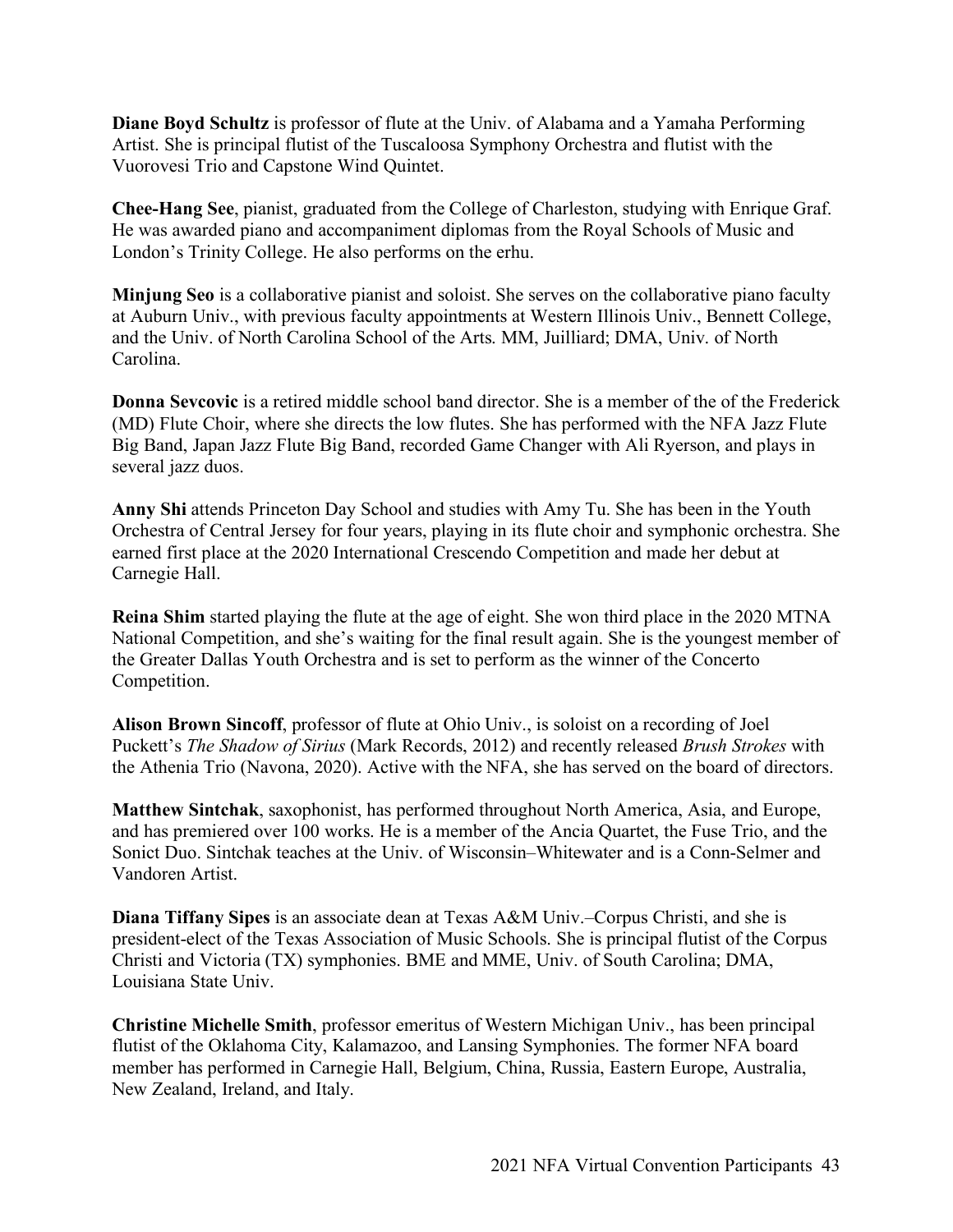**Kaylee Smith** is pursuing a BM in education and performance at Texas Tech Univ. She is a 2020 graduate of Allen High School, where she served as drum major and flute section leader of the Allen Escadrille. She was a two-year Texas All-State musician and was awarded the TMEA Centennial Scholarship.

**Natalie Smith** finished her master's at the Univ. of Nevada, Las Vegas. She received a BS in music education Brigham Young Univ.–Idaho and taught in a full-time public music academy (K-6) in 2018. In 2016, she received an Alternate Masterclass Performer's Winner Award and BYUI Concerto Competition.

**Lucille Snell** performs and teaches in Waldorf, MD. Retired from the USAF Band, she is president of the Flute Society of Washington, and founded the Flute Choir of Southern Maryland and the Flute Magic! Flute Camp. She holds Permanent Professional Certification from MTNA. lucysnellflute.mtacc.org

**Laurie Sokoloff** was principal piccoloist of the Baltimore Symphony from 1969 to 2016. She studied privately with John Krell, later graduating from Curtis where she studied with William Kincaid. She created the graduate piccolo program at Peabody, and in 2017 received the NFA Lifetime Achievement Award.

**Yidi Song** is a DMA student at the Eastman School of Music studying with Bonita Boyd. In 2018, she performed the Nielsen Concerto as a soloist with the Flint Symphony Orchestra. BM, China Conservatory (Zhaorong Chen); MM, Eastman.

**Alex Sopp** is a founding member of The Knights and of yMusic. She has been a member of Paul Simon's band as a singer and flutist, has appeared as a soloist with the New York Philharmonic, and her paintings grace the covers of many records. Sopp grew up in the Caribbean and trained at Juilliard.

**Zoe Sorrell** is a storyteller, researcher, and educator whose work exists at the intersection of community care and art. Her life's work is to disrupt oppression and imagine liberation through art. zoesorrell.com

**Patricia Spencer**, Da Capo Chamber Players, enjoys a career marked by solo premieres including the New York premiere of Elliott Carter's Flute Concerto, world premiere of Shulamit Ran's concerto *Voices*, and U.S. premieres of Stockhausen's *Kathinkas Gesang als Luzifers Requiem* and Thea Musgrave's *Narcissus*.

**Nancy Stagnitta**, Powell Artist, has performed as soloist with the China National Symphony in Asia, as USIA Artistic Ambassador in Africa, across Europe and the U.S., and released a CD with Grammy winner Bob James. She teaches at Interlochen Arts Academy and studied with Robert Willoughby at Peabody.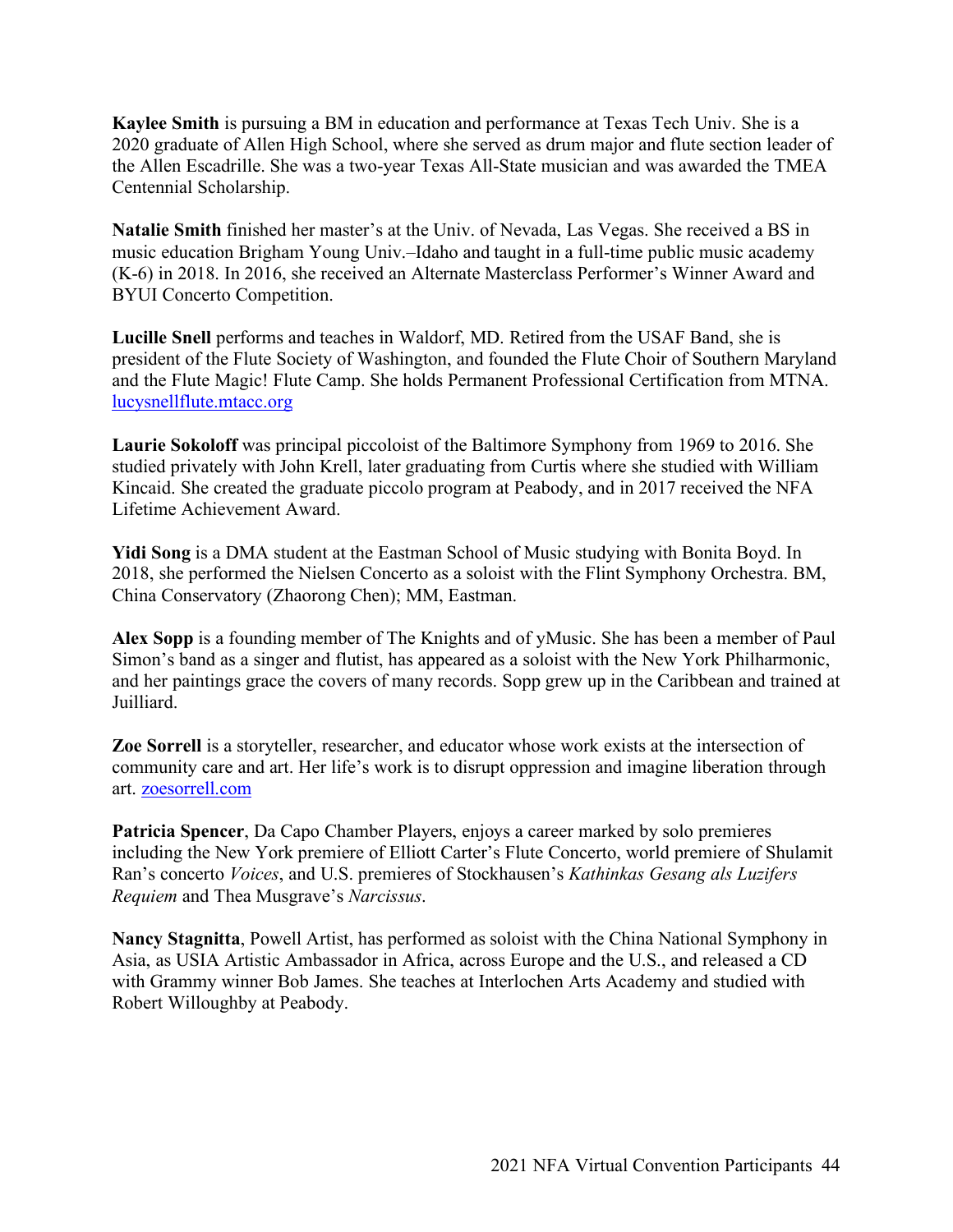**Pamela Stahel** has been flutist and piccoloist with Philharmonia Zurich (ZH Opera) for more than 25 years. She conducts a piccolo and chamber music class at the Zurich Univ. of the Arts, and also participates in the International Piccolo Festival in Grado, Rheinau Summer Academy, and the Porto Flute Festival.

**Michelle Stanley** is the associate professor of music at Colorado State Univ. (flute) and director of the arts management degree program. She is an active teacher and performer who travels frequently throughout Europe and the U.S. as a recitalist and teacher. michellestanleyflutist.com

**Olivia Staton** was appointed second flutist of The Philadelphia Orchestra in 2018 at the age of 21, becoming the youngest member of the orchestra. She has performed with the National Symphony Orchestra and in the NYPhil Biennial. BM, Juilliard (Jeffrey Khaner).

**Collin Stavinoha** is working towards a BM in flute performance at the Univ. of North Texas. He has studied with Douglas DeVries and Seth Morris, and he is currently studying with James Scott and Terri Sundberg.

**Sydnee Stein** lives and performs in the D.C. area. A member of Capital Wind Symphony, Capital City Symphony, and Columbia Flute Choir, she has performed at the Kennedy Center, The White House, Atlas Theatre, and the 2015 and 2017 NFA Low Flutes Ensemble and the 2019 NFA Professional Flute Choir.

**Sarah Steranka**, Kamratōn flutist, is an advocate for new and experimental music. She has performed new works for flute at many conferences, most recently at the Mid-Atlantic Flute Convention and the New Jersey Flute Society Flute Fair. BFA, Carnegie Mellon Univ.; MM, Duquesne Univ.

**Wendy Stern** is a member of Flute Force, NeSternDuo, Cicadia Ensemble, and Ensemble Triolet. A Suzuki Registered Teacher Trainer, she has appeared as guest artist at Suzuki Festivals and workshops in U.K., Australia, New Zealand, Canada, and U.S. She teaches at Montclair State Univ. MM, Juilliard.

**Alexa Still** teaches at Oberlin Conservatory. Her career includes principal flutist of the New Zealand Symphony Orchestra, solo performances and teaching internationally, and many recordings on Koch, Oberlin's label, and others. She has been NFA president, program chair, and board member.

**Maya Stock** studies with Andrei Gorchov and Sonora Slocum, has soloed with the Marin Symphony, won the Khuner Concerto competition, and attended Curtis Summerfest. She is principal flutist of the Marin Symphony Youth Orchestra and has won multiple Marin Music Chest scholarships.

**Debra Stombres** holds a BA in applied flute, an MLIS, and an MBA. Retired from teaching flute and piano lessons, she is the executive director of a Chicago-area library. She's recorded five albums, published flute music, has a variety of performing experiences, and performs with a classical guitarist.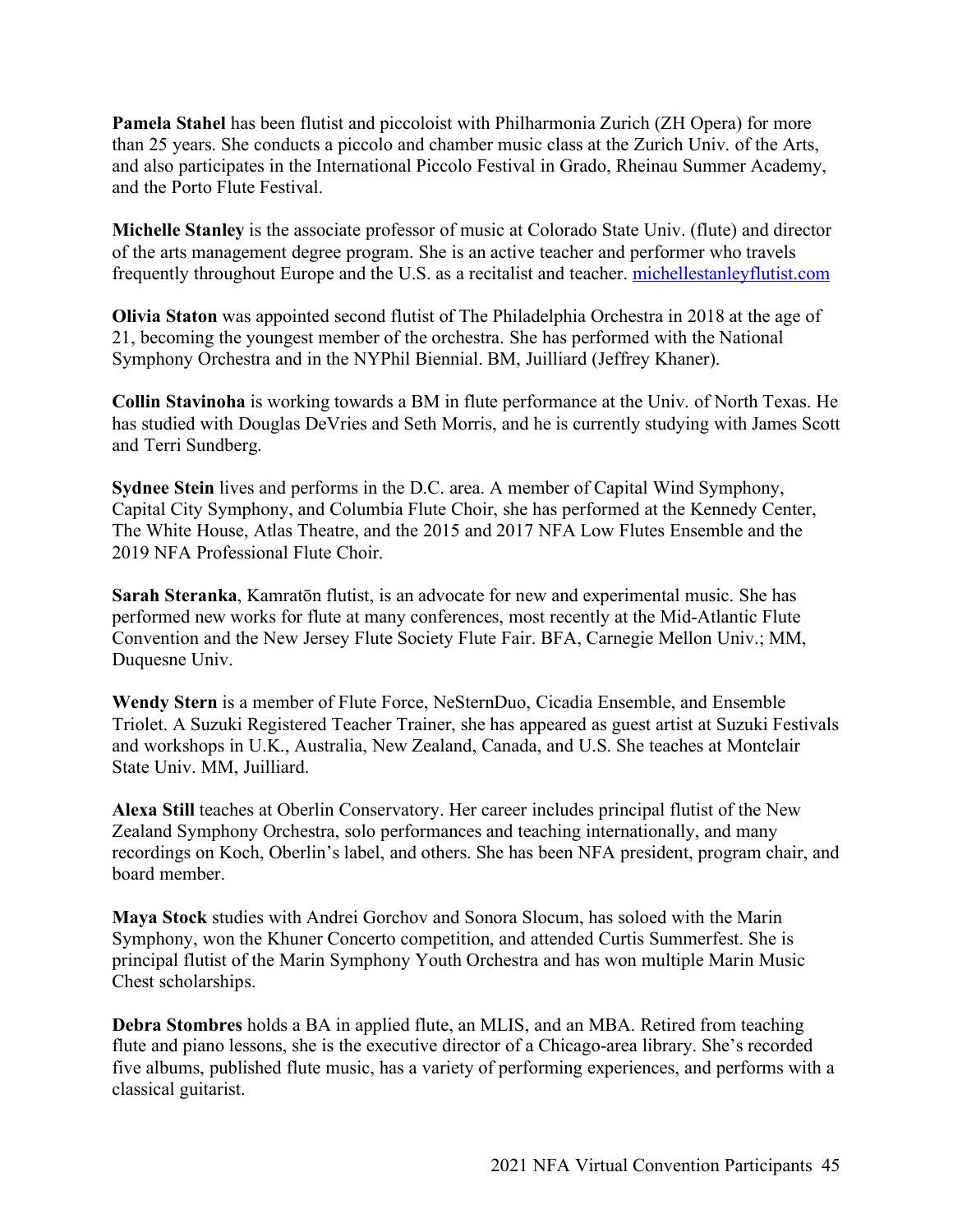**Kristen Stoner** is in her 20th year teaching at the Univ. of Florida. A composer and advocate of new music, she has performed at festivals, conferences, and conservatories on six continents, and has two CDs of 20th-century solo flute works. BA, Univ. of Texas at Austin; MM and DMA, Univ. of Cincinnati-CCM.

**Lynne Stukart** is an Altus Flutes Performing Artist and Low Flutes Specialist. She received her MM from the Univ. of Akron where she was a TA to George Pope. She is on the music faculty at Black Hawk College and president of the Quad City Flute Association. Her teachers also include Peter Lloyd and Amy Porter.

**Antonina Styczeń** won first prize at the 2019 NFA Young Artist Competition. Her debut album with the Polish Chamber Philharmonic Orchestra was nominated for the International Classical Music Award and the Prize of German Critics. She studied in Warsaw, Madrid, and the Boston Conservatory at Berklee.

**Wei-Han Su** is professor of piano and keyboard area coordinator at Missouri State Univ. He holds degrees from Cambridge Univ., the Royal College of Music, and Peabody. He has performed in the major cities of the U.S. and Asia, and has recorded on the Centaur and MSR Classics labels.

**Graeme Sugden** is a native of Bradenton, FL, where he studied with Betsy Hudson-Traba, principal flutist of the Sarasota Orchestra. He is an undergraduate student at the Indiana Univ. Jacobs School of Music, where he studies with Thomas Robertello.

**Crystal Suk** resides in Irving, TX, where she attends Coppell High School.

**Kelly Sulick** teaches at the Univ. of Virginia and is principal flutist of the Charlottesville Symphony. She was a prizewinner in the 2010 NFA Young Artist Competition and is chair of the NFA Flute Clubs Committee. BM and BA, Univ. of Michigan; MM, Univ. of Southern California; DMA, Peabody.

**Stéphanie Superle** [su-PEARL] is the creator of FlutePlay, a community of early childhood flute educators from around the world. Together they are reimagining the future of flute education by connecting, creating, and collaborating on all things little flutes. Join the revolution at fluteplay.ca.

**Patricia Surman** is a Yamaha Artist and Fulbright Scholar. She is associate professor of flute and director of woodwinds at Metropolitan State Univ. of Denver. In demand as a soloist, she has played across Europe, Asia, and the Americas. Her debut CD, *The American Album*, is available on Centaur Records.

**Kaitlyn Suttles** is from Helena, AL. She studies at Auburn Univ., working towards a BM in music education.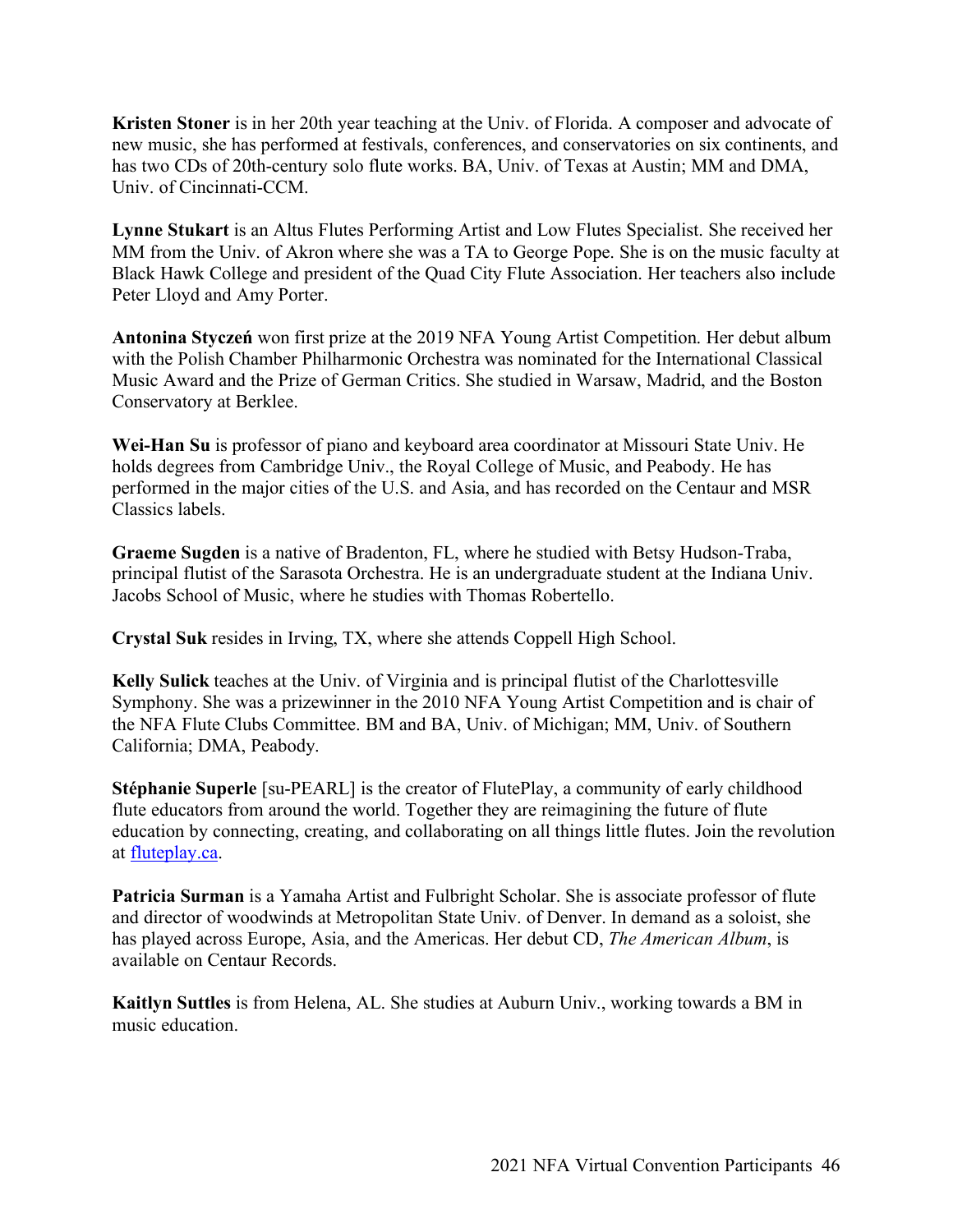**Isabella Tang** attends Montgomery Blair High School, and studies with Donna Dymond. She plays for the Maryland Classic Youth Orchestra Philharmonic, was recently selected for the All-Eastern Honors Band, and has won competitions from the Flute Society of Washington and American Protégé.

**Suzanne Teng** is a global and low flutes specialist who has released five critically acclaimed, award-winning solo albums. She has performed on hundreds of recordings and film/television/commercial soundtracks, and she is a Yamaha artist living in Santa Fe, NM. MM, Boston Univ. suzanneteng.com

**The Tennessee Tech Flute Choir**, directed by Mary Matthews, comprises performance, music education, and music minor students. They have performed at the Mid-South Flute Convention, the annual Tennessee Tech Flute Day, and at schools and community events in the community. tntech.edu/fine-arts/music

**The University of Texas at San Antonio Flute Ensemble**, directed by Rachel Woolf, is committed to commissioning new works for flute ensemble, with four commissions by UTSA alumni composers Alissa Stolt, Dominic Valadez, and Taylor Rose, as well as Mexican composer Alejandro Carrillo for NFA 2021.

**Amy Thiemann** is a flutist, educator, and chamber musician based in Fort Worth, TX. She performs with the Wichita Falls Symphony, Sherman Symphony, and Madera Chamber Ensemble. She is adjunct professor of flute and teaches music appreciation at Midwestern State Univ. in Wichita Falls, TX.

**Ebonee Thomas** is second flutist and piccoloist with Dallas Opera. She will be joining the faculty as assistant professor of flute at the Univ. of Missouri-Kansas City beginning this fall. Thomas completed her studies at Southern Methodist Univ. and New England Conservatory.

**Paul Thurmond** performs as a soloist and accompanist. He is a senior lecturer at Tennessee Tech Univ. and occasionally appears with the Nashville Symphony. BM, Berry College; MM, Univ. of Illinois at Urbana-Champaign. His solo piano compositions can be found at wolfforkmusic.com.

**Nancy Toff** is author of *The Development of the Modern Flute*, *The Flute Book*, *Monarch of the Flute: The Life of Georges Barrère*, and *Georges Barrère and the Flute in America*. She is president and archivist of the New York Flute Club. She received the NFA Distinguished Service Award in 2012.

**Naomi Tomko** is a student at the Univ. of Central Oklahoma, working towards a BA in music– wind performance. She has been playing the flute since sixth grade, and it has been her passion ever since.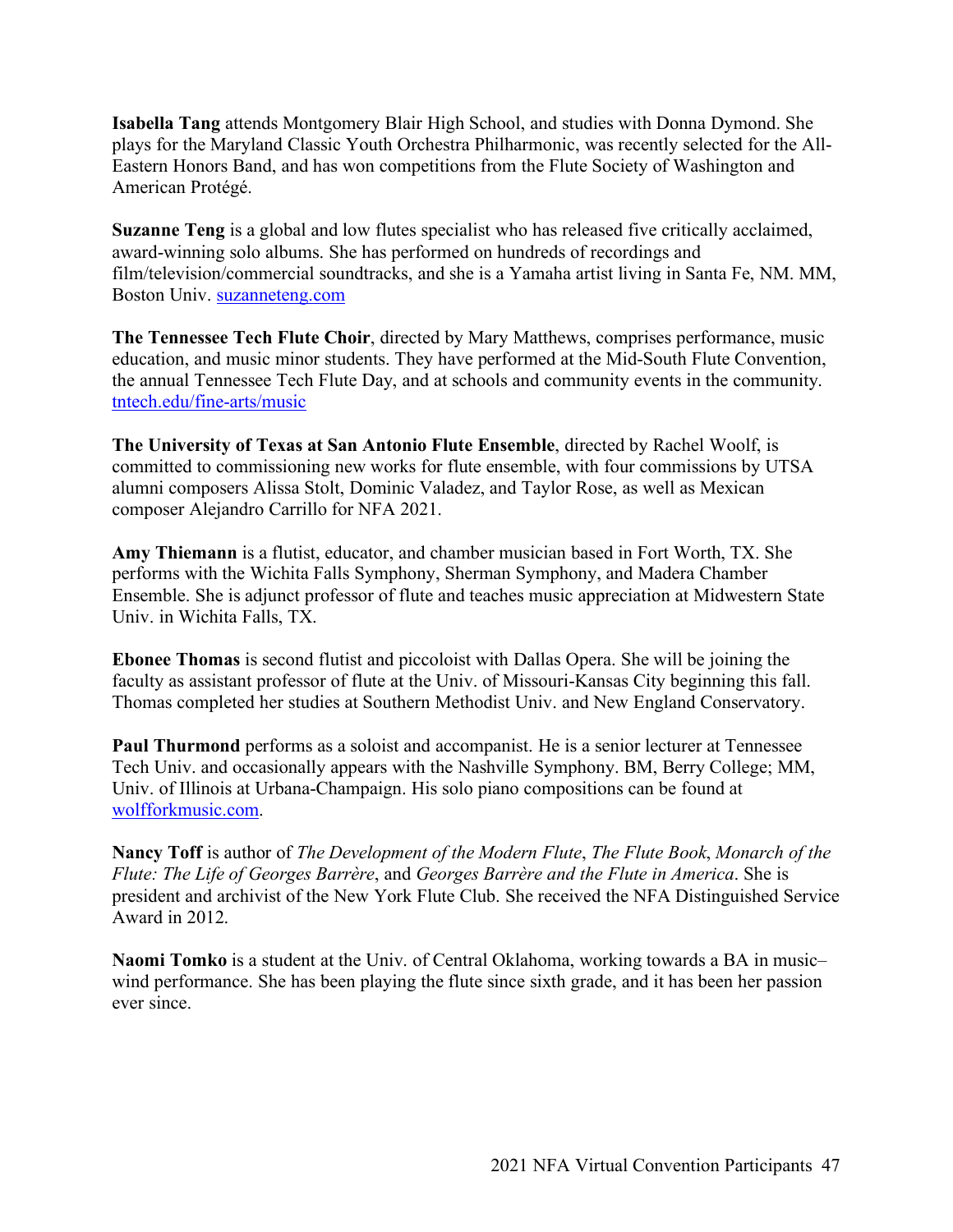**Aimee Toner** is an MM student at the New England Conservatory, studying with Cynthia Meyers. She has performed as soloist with the Columbia Univ. Orchestra and principal flutist of the New York Youth Symphony. She is an NEC teaching fellow, and educator with the Rhode Island Philharmonic Music School.

**Moisés Torrealba** was born in Barinas, Venezuela. He has appeared at concert halls in Europe and Latin America. At the Teresa Carreño Theater in Caracas, he performed the premiere of the Concierto de Aranjuez, which he adapted for the bandola llanera, accompanied by the Simón Bolívar Symphony Orchestra.

**Anabel Torres** is a flute student, teacher, and performer from Southern California. She was a member of the K8Trills Flute Studio and she was the student of Kate Prestia-Schaub. Torres is studying towards a BM in flute performance at the Univ. of North Texas with Terri Sundberg.

**Megan Trach** is a master's degree student at New England Conservatory studying flute and piccolo with Cynthia Meyers. BA, Barnard College of Columbia Univ. (2020). She has attended the Atlantic and Sewanee Summer Music Festivals, and was a National YoungArts Foundation winner for piccolo.

**Ashley F. Treviño** studies with Elizabeth A. Janzen at Texas A&M Univ.–Kingsville, where she is pursuing her BM in music performance. She has participated in various ensembles which include the wind symphony, concert band, orchestra, and flute choir.

**Brittany Trotter** is assistant professor of practice in flute at the Univ. of the Pacific's Conservatory of Music. She serves the NFA as Junior Soloist Competition coordinator and on the Career and Artistic Development committee. **brittanytrotterflute.com** 

**Cindy Trowbridge** is a faculty member at the College of DuPage and a staff accompanist at Wheaton College. She is principal pianist of Credo Flute and has performed in concert with Ian Clarke. BM, DePauw Univ.; MM, Indiana Univ. (Menahem Pressler).

**Amy Tu** is a music educator and professional flutist based in New Jersey. She performs with the Park Avenue Chamber Symphony, Novus NY of Trinity Church, and the Eastern Wind Symphony. Tu teaches at Rutgers Univ. Community Arts and serves as the coordinator of the NFA High School Soloist Competition.

**Ginny Tutton** teaches applied flute at Centre College and owns and operates Flutiversity. She earned her DMA at the Univ. of Kentucky, and she also holds degrees from the Univ. of Idaho and Univ. of Tennessee at Chattanooga. Her teachers include Julie Hobbs and Leonard Garrison. ginnytutton.com

**Rebecca Tutunick** has attended the Aspen, Sarasota, Chautauqua, and Miami Music Festivals. She has performed as a soloist with Indiana Univ. and Sunrise Pops Symphony Orchestras. BM, Univ. of Miami (Trudy Kane); MM, Indiana Univ. (Thomas Robertello).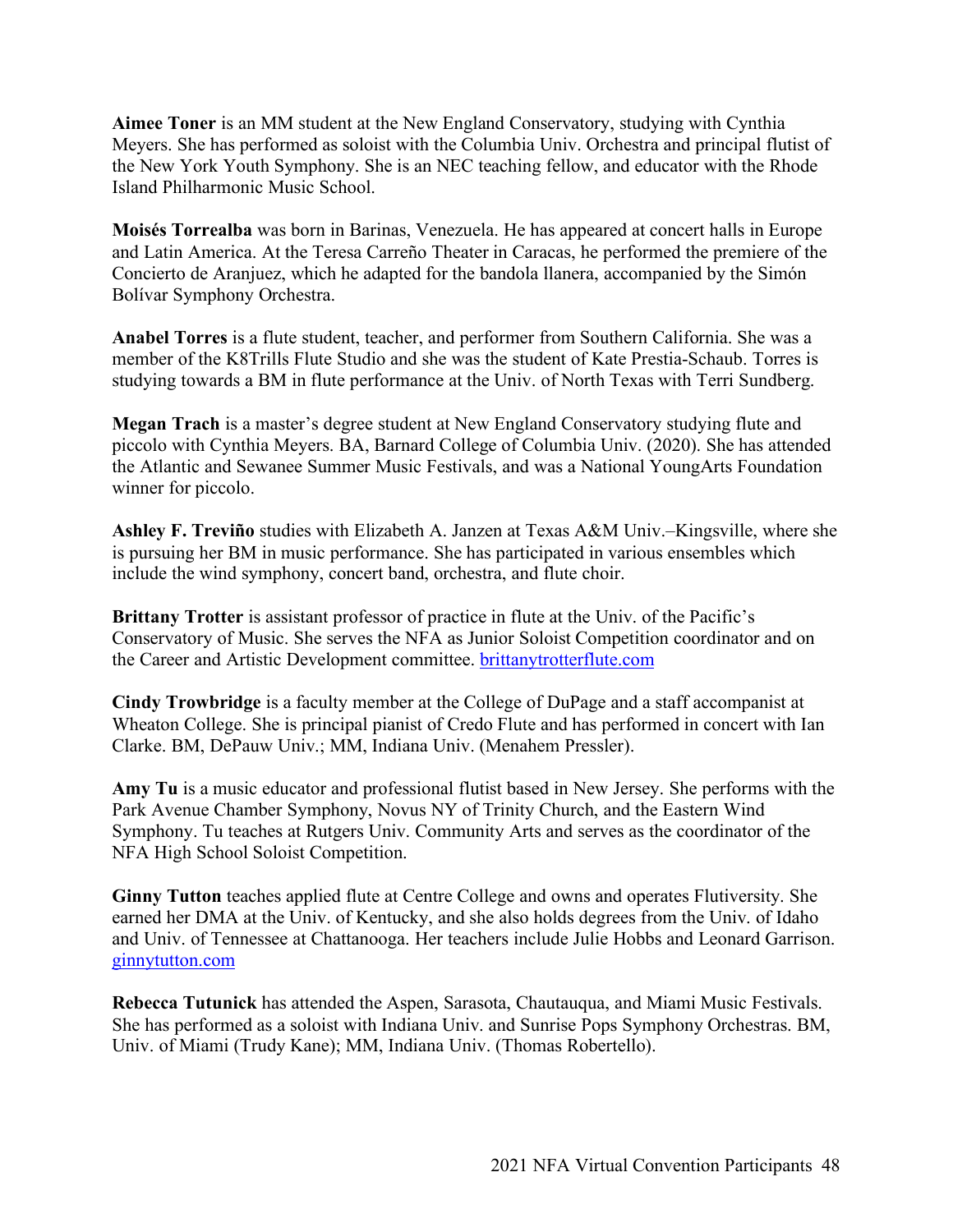**Nicholas Underhill**, pianist and composer, is a member of the Cleveland Chamber Collective and the No Exit New Music Ensemble. He performs with the Cleveland Chamber Symphony and served as the Cleveland Ballet's full-time pianist during its 1999–2000 season.

**Smrithi Upadhyayula** is an undergraduate cognitive science major and music minor at the Univ. of Texas at Dallas. While she hopes to pursue a career in medicine, she is passionate about continuing to have music as a part of her life.

**Rui Urayama** is a pianist, chamber musician, and piano teacher. She has performed extensively with orchestras and in recitals in over 70 cities in 10 countries. Also, she is a founder of a musical project, *Blooming*, that promotes coexistence of multiple cultures. Her first CD was released in 2020.

**Rena Urso** is a Licensed Body Mapping Educator, 200 RYT Yoga, and Meditation Instructor. She is second flutist of the Oakland Symphony, artist with the International Piccolo Flute Academy, and professor at California State Univ.–Long Beach and Stanislaus. BM, Wayne State Univ.; MM, CSULB. renaurso.com

**Melanie L. Valencia** directs the Parlor City Flute Ensemble in Binghamton, NY. She studied with Georgetta Maiolo at Ithaca College, Bernard Z. Goldberg at Carnegie Mellon Univ., Steve Gorn, Robert Dick, and Kathy Debost. BFA (music and French), Wells College; MFA (flute performance), Carnegie Mellon Univ.

**Caitlyn Valovick-Moore** is piccoloist with the Utah Symphony and adjunct associate professor of flute at the Univ. of Utah. She is an Altus Artist. BM, DePaul Univ.; MM, Northwestern Univ.

**Jona Venturi** has been principal piccoloist with the Norrköping Symphony Orchestra in Sweden since 2018, and guest piccoloist with Accademia Nazionale di Santa Cecilia in Rome, Orchestre de la Suisse Romande, and Nationaltheater Mannheim. MA, Haute école de musique de Genève (Jacques Zoon).

**Peter Verhoyen** is principal piccoloist of the Royal Flemish Philharmonic and professor of piccolo at Royal Conservatoire Antwerp, Kunstuniversität Graz, and International Flute Seminar Bruges. Enthusiastic response to his CDs in the international music press have established his reputation as a piccolo specialist.

**Tessa Vermeulen** of Elmhurst, IL, is a flute major at Carnegie Mellon Univ. (Alberto Almarza). Her collegiate competition wins include Wisconsin and South Carolina Flute Societies. She has performed as soloist with Chicago's Lakeview Orchestra, Oistrakh Symphony, and Symphony of Oak Park River Forest.

**Melissa Vining** is a flutist, music teacher, and founder of Mind Body Music Academy in Boston, MA. Vining integrates mental and physical aspects of music-making into her teaching and challenges her students to reflect on their mental and physical observations, in addition to their musical ones.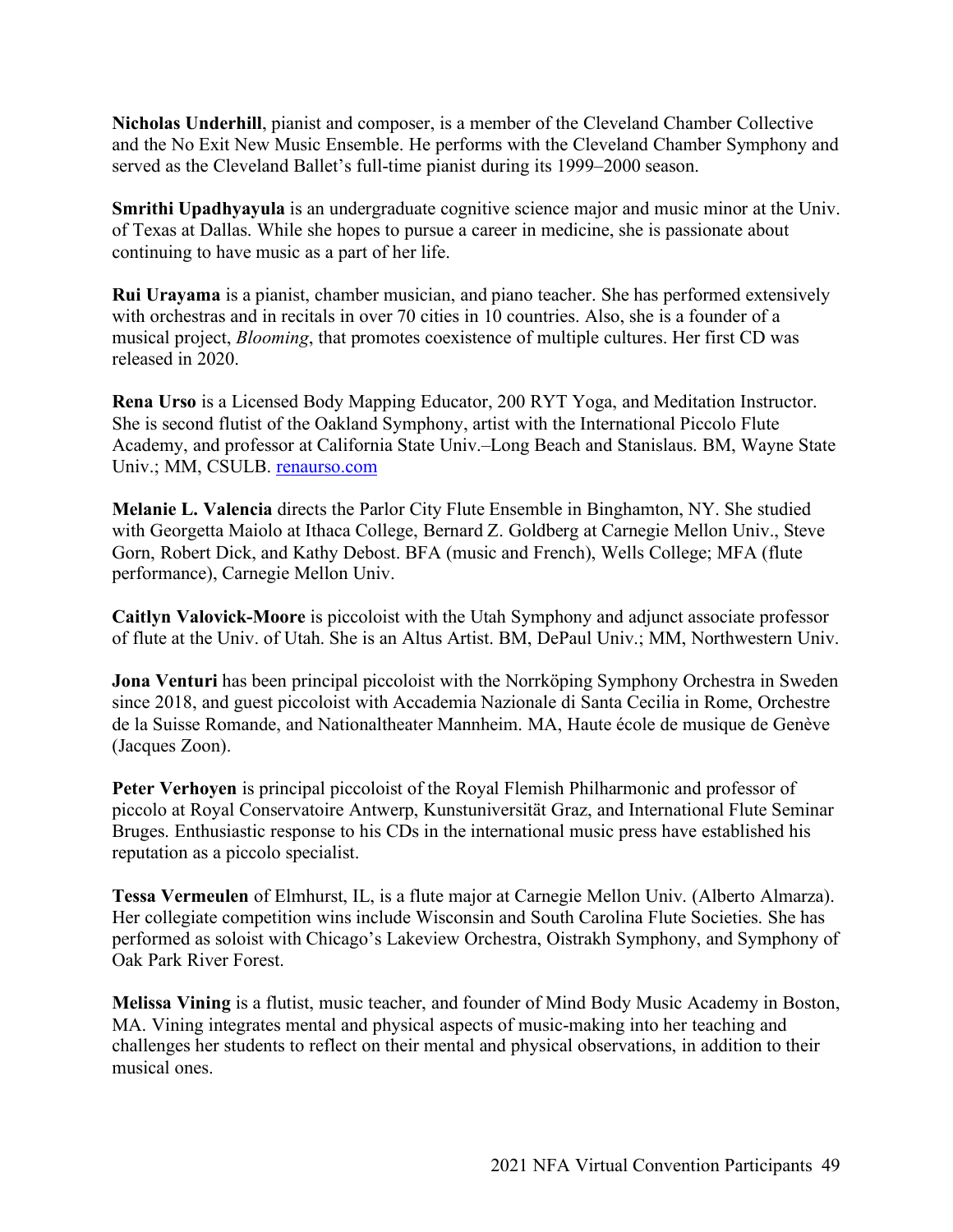**Erin Vivero** is a professional flutist in Connecticut where she has a private flute studio, is a flute clinician, and coaches an adult flute choir, in addition to her solo and chamber performances. BM and BA (film studies), Univ. of California, Santa Barbara (Jill Felber); MA and MBA, Quinnipiac Univ.

**Vincenzo Volpe** is a DMA candidate at the Univ. of Cincinnati–CCM. BA, Case Western Reserve Univ.; MM, Univ. of Toronto. He is a fellow of the Lake George Music Festival and a member of the Queen City Chamber Orchestra.

**Bryan Wagorn** is assistant conductor at the Metropolitan Opera and regularly performs as soloist and with members of the Metropolitan Opera Orchestra and New York Philharmonic. A participant in the Marlboro and Glyndebourne festivals, he teaches at Mannes College of Music.

**Daniel Walker** attends Campo Verde High School in Gilbert, AZ. He has been playing the flute since the sixth grade and has had three teachers, with his current teacher being Brian Gordon with whom he has studied for close to two years.

**Lilly Walz** performs in the advanced wind ensemble at University High School in Carmel, IN, and studies with Suzanne Duffy. She has participated in the San Luis Obispo (SLO) Youth Symphony, SLO Honor Band, Indiana All-State Honor Band, and received MTAC's Certificate of Merit with State Honors.

**Erica Wang** studies with Pam Martchev. She is assistant principal flutist of the San Diego Youth Symphony Chamber Orchestra and has played in the California All-State Wind Symphony. Wang has received second place in the NFA's High School Soloist Competition, and won the Deveau Scholarship in 2020.

Grace Wang, founder of and flutist with Daraja Ensemble, is winner of the Alexander & Buono International Competition, Rochester Flute Association Competition, and many others. She has given masterclasses around the world, and holds degrees from Univ. of Maryland, Peabody, and Seoul National Univ.

**Emily Warren** is a music education major at Auburn Univ. She studies with Virginia Broffitt Kunzer.

**Cody Weisbach** is a physical therapist in Boulder, CO, with an interest in the prevention and treatment of playing related musculoskeletal disorders in musicians. He writes an email newsletter called *Musicians Maintenance* that focuses on connecting musicians with sciencebased health resources.

**Amanda Welch** is pursuing a BM in flute performance at the Univ. of North Texas (Terri Sundberg). She serves as a flutist in the UNT wind orchestra and was previously in the UNT concert orchestra. Welch was chosen as alternate for the 2021 Mid-Atlantic Flute Convention Collegiate Soloist Competition.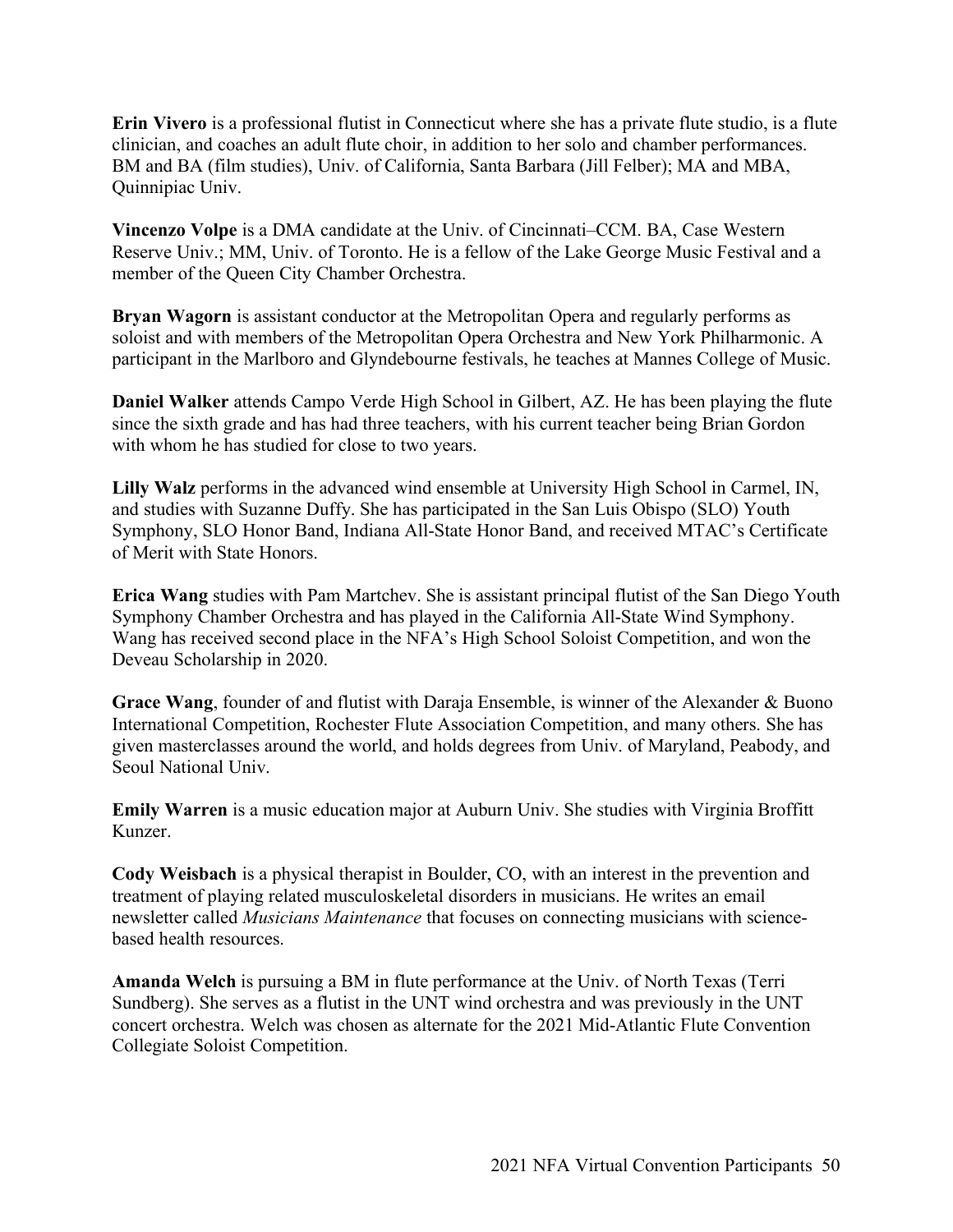**Sonja Westberg**, harpist, is an active performer and teacher in San Antonio, TX. She has toured as a soloist throughout India and Southeast Asia, in addition to performing as part of a featured ensemble for the 13th World Harp Congress in Hong Kong. Westberg is an advocate of musical outreach.

**Colleen White** teaches at Kansas State Univ. and previously taught courses at Colorado State Univ., Metropolitan State Univ. Denver, and Univ. of Colorado Boulder. She performed as semifinalist in the Myrna Brown Artist Competition, with the Colorado Symphony, and as a soloist at Carnegie Hall.

**Betty Whyte** is an active musician in Southern California, performing on flutes and saxophones in jazz bands, swing bands, and orchestras. She plays in two flute choirs and the International Flute Orchestra, and is also a music educator. BA and MA, California State Univ., Long Beach.

**Erica Wilkins** is pursuing her BA degree at the Univ. of Nebraska Omaha. She is a regular substitute musician and music mentor for the Omaha Symphony. Her principal teachers include Christine Erlander Beard at UNO and Maria Harding (principal flutist, Omaha Symphony).

**Beth Williams** is president of the Capital Area Flute Club in Albany, NY. She performs as part of the flute/guitar duo Spiral Tango at dances, libraries, senior centers, and coffee houses—and once in Milan, Italy. She is also a member of the local orchestra, band, and dance band.

**Samuel Williams** is a freelance flutist and private teacher residing in Iowa City, IA. He has performed with the Huntsville Symphony and Louisville Orchestra, and was awarded recognition in competitions for the Upper Midwest, Kentucky, and Greater Philadelphia flute societies.

**Madeleine Wilmsen** is a performer and teacher in Chicago. She has served as an intern with the NFA and as an exhibitor chair with the Chicago Flute Club. BA, Univ. of Kansas. Her principal teachers were Sarah Frisof and Michael Gordon.

**Kelly Mollnow Wilson** is a flutist, teacher, and manual therapist in Cleveland, OH. She teaches Body Mapping at Oberlin Conservatory and her private practice serves musicians seeking to maximize their movement potential. BME, Baldwin Wallace Univ.; MM, Ohio State Univ. precisionperformanceandtherapy.com

**Steve Wilson**, saxophonist and flutist, has performed and recorded with Chick Corea, Ron Carter, Dave Holland, Michael Brecker, Dianne Reeves, Christian McBride, Maria Schneider, Billy Childs, and many others. He is professor of music and director of jazz studies at the City College of New York.

**Carol Wincenc** saluted 2020 with a 50th anniversary. A lifetime achievement award recipient from several organizations, she has taught for 33 years at Juilliard and 25 years at Stony Brook Univ. A Grammy nominee, she recently released Uébayashi's *Misericordia* with the Escher String Quartet. carolwincencflute.com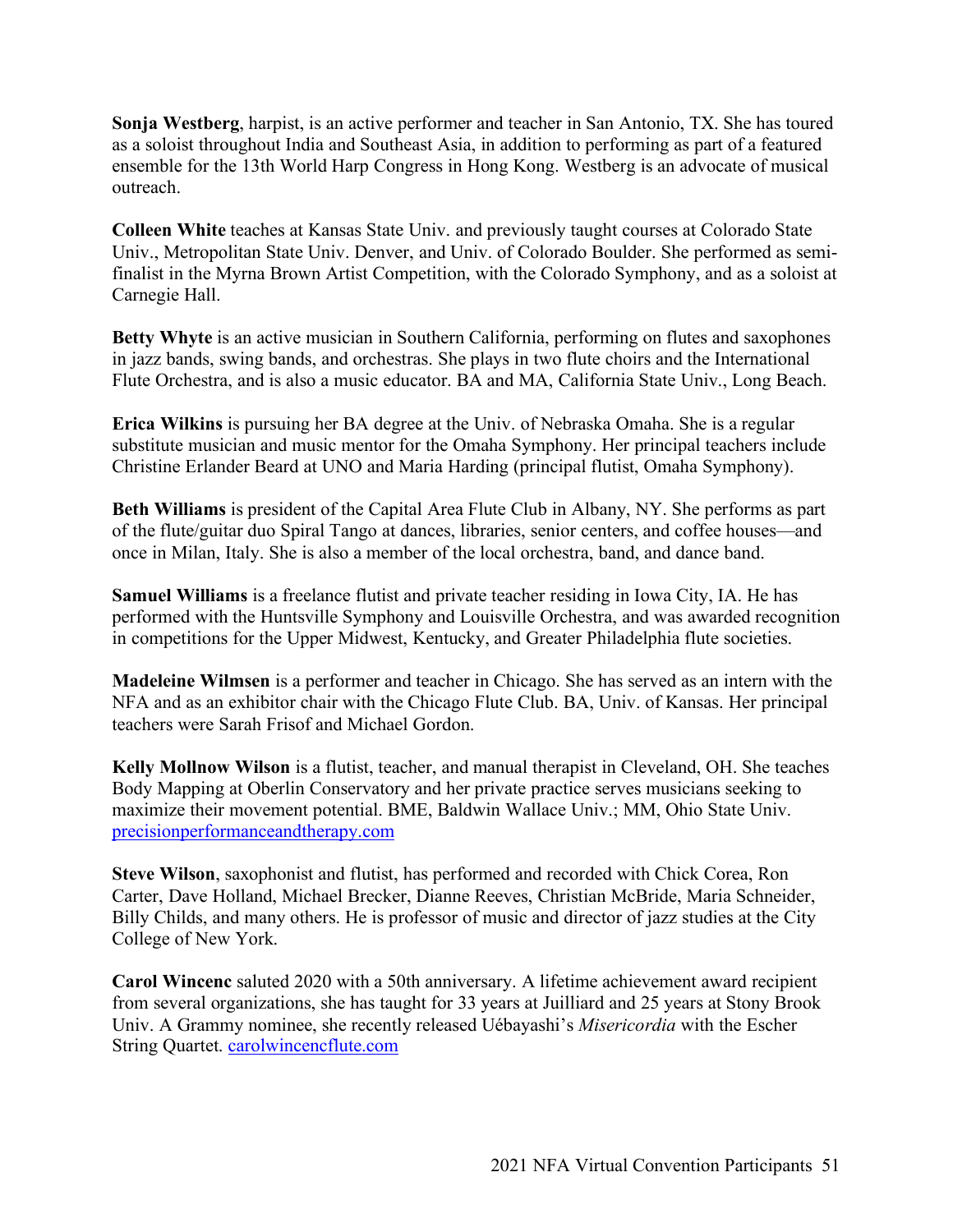**Angela K. Winter** is a performer and educator serving as professor of horn and director of bands and brass at Adams State Univ. in Alamosa, CO. She has soloed, taught, and performed with a variety of ensembles throughout the U.S., Mexico, Columbia, and Europe.

**Elizabeth Wolfrey** is a DMA candidate at the Univ. of Oklahoma, where she is a student of Valerie Watts. MM (music theory), Univ. of Oklahoma; MM (flute), Univ. of Tennessee. elizabethwolfreyflute.com

**Ka-Wing Karen Wong** is pursuing a master's degree in orchestral artistry at the Guildhall School of Music and Drama under the tutelage of Philippa Davies, Sarah Newbold, Ian Clarke, and Christopher Green. She has played in Guildhall orchestras and has been on concert tours with the Asian Youth Orchestra.

**Rex Woods** is emeritus professor and director of the Univ. of Arizona Fox School of Music and a recording artist for the Summit, Naxos, Albany, and Toccata Classics labels. He is a prizewinning piano soloist, chamber musician, and vocal coach.

**Rachel Woolf** teaches at the Univ. of Texas at San Antonio. She is a member of Polyphonic Spree and has performed with the Dallas Winds. She was a prizewinner in San Diego Flute Guild, Coeur d'Alene, and Plowman; finalist in Myrna W. Brown; and semifinalist in the NFA Young Artist and Fischoff competitions.

**Steven Wu** is an award-winning young artist originally from China. He has participated in numerous festivals nationally and performed internationally. Wu is pursuing a bachelor's degree in flute performance at the Blair School of Music at Vanderbilt Univ., studying with Molly Barth.

**Yi Xiang** won first place and best performance of the newly commissioned piece in the 2020 NFA Young Artist Competition. Also in 2020, she won first place and best performance of the commissioned work in the Myrna W. Brown Competition. BM, Manhattan School of Music; MM, Rice Univ.; DMA, Eastman.

**Audrey Yan** attends High Technology High School and is a flute student of Susan Deaver at the Manhattan School of Music Pre-College. She also studies with Amy Tu and is a member of the Bravura Youth Orchestra. She was the first-place winner of the 2019 NJMTA Young Musicians Competition (Junior Winds).

**You Yang** is a DMA candidate at the Univ. of North Texas. She received a master's degree from the New England Conservatory and a bachelor's from Univ. of Cincinnati–CCM.

**Penny Zent**, retired station manager for KAMU-FM, Texas A&M University's NPR/PRI/PM affiliate, is the president of the NFA. Principal flutist of the Brazos Valley Symphony, she is founding member and director of the Brazos Breeze Flute Choir and concertmaster of the International Flute Orchestra.